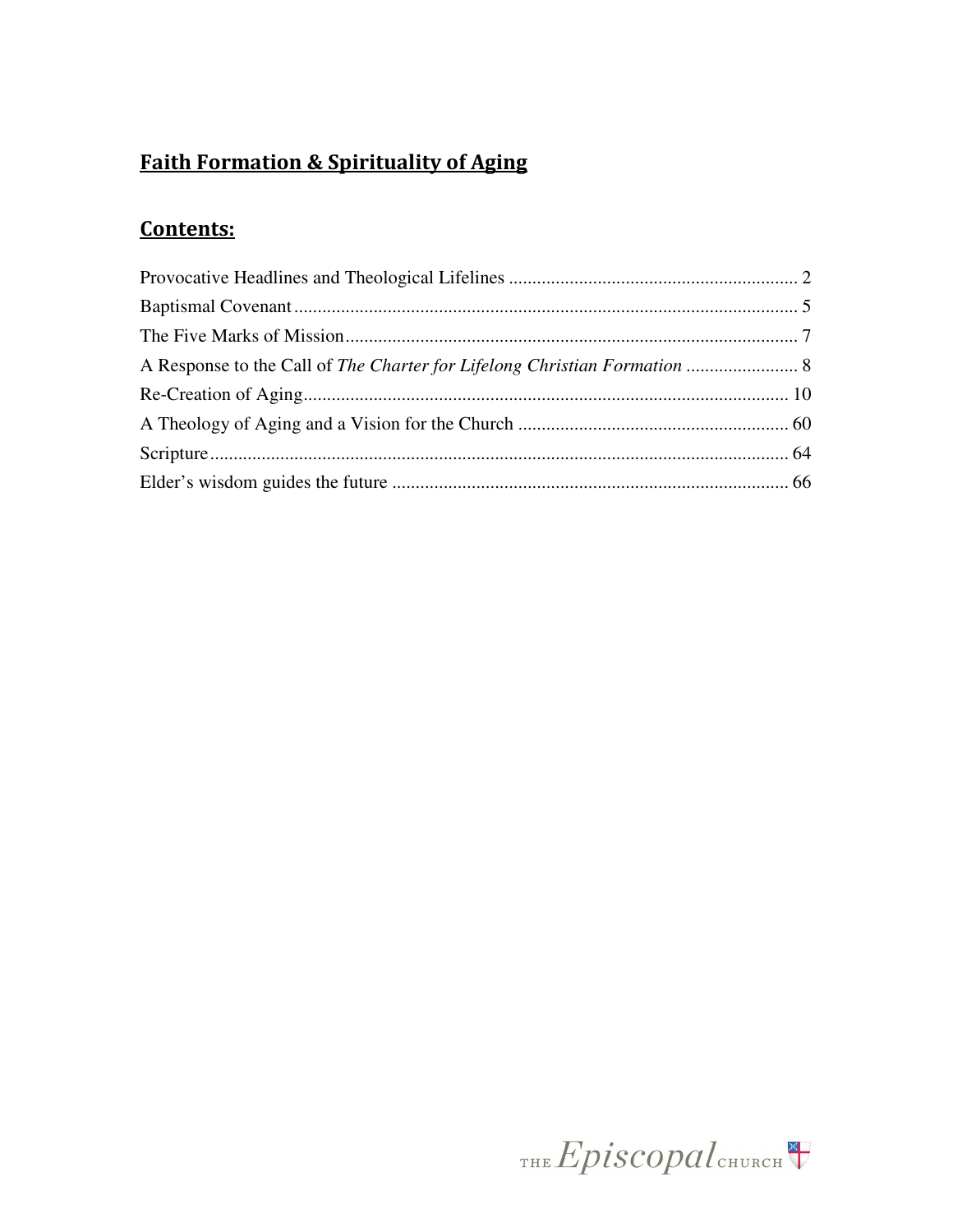### Provocative Headlines and Theological Lifelines

*Dr. Fredrica Harris Thompsett Cape Cod, Massachusetts* 

"Octogenarian Ministering Still": This headline caught my attention recently while doing research on the leadership of older women in the Episcopal Church. Why wouldn't an older adult be engaged in ministry? Is this really surprising? Could it be that the authority for ministry, as recognized and affirmed in Holy Baptism, really shuts down at an advanced age?

Then, reading the story below the headline, I was doubly aghast. The article was about that commanding teacher, prophet and theologian: Verna Dozier. Unsurprisingly Verna, then a resident of an Episcopal Life Care Community, was still continuing to help others explore *The Dream of God*, a title of one of her books on biblical theology.<sup>1</sup> Verna regularly asserted that she was *always* a minister. She would add, "Ministry is serving God wherever we are."<sup>2</sup> Verna also knew about provocative stereotypes: noting that people responded to her like "Aunt Jemima" though she spoke "like Sojourner Truth."<sup>3</sup> I could go on and say more about Verna, as she and another great Episcopal lay leader, Marion M. Kelleran, were sages, saints and mentors who for me and still model wise leadership.

In this brief reflection, I wish to move beyond the headlines, stereotypes, and pervasive assumptions that limit our appreciation of God's abundant love for humanity and of the generosity of God's invitation to ministry. As an Anglican theologian, when I wish to deepen and illumine understanding, I turn to the traditional principles and theological touchstones of our faith.

In Anglican theology, the doctrine of the Incarnation is one of the most cherished focal points. It underscores the Good News of a God who dwells among us (John 1:14), a God who not only creates but also restores the dignity of human nature. The Incarnation stresses God's initiative in moving toward us. It reinforces awareness that our incarnation, our fleshly bodies, are made for goodness. It provides a foundation for Anglican optimism about humankind. The Incarnation is also, for me, the foundation for appreciating the fullness of human life. In particular it gives new awareness to a theology of aging.

 $\overline{a}$ 

THE  $Epis copal$ <sub>CHURCH</sub>

<sup>&</sup>lt;sup>1</sup>The Dream of God: A Call to Return was first issued by Cowley Publications in 1991, and by Church Publishing in 2006.

<sup>2</sup> Shawnn K Shears, Staff Writer, *The Gazette* (April 12, 2001).

<sup>3</sup>*Confronted by God: The Essential Verna Dozier*, edited by Cynthia L. Shattuck and Fredrica Harris Thompsett (Church Publishing Inc.: New York 2006), p. 31. Verna Dozier died September 1, 2006 at the age of 88.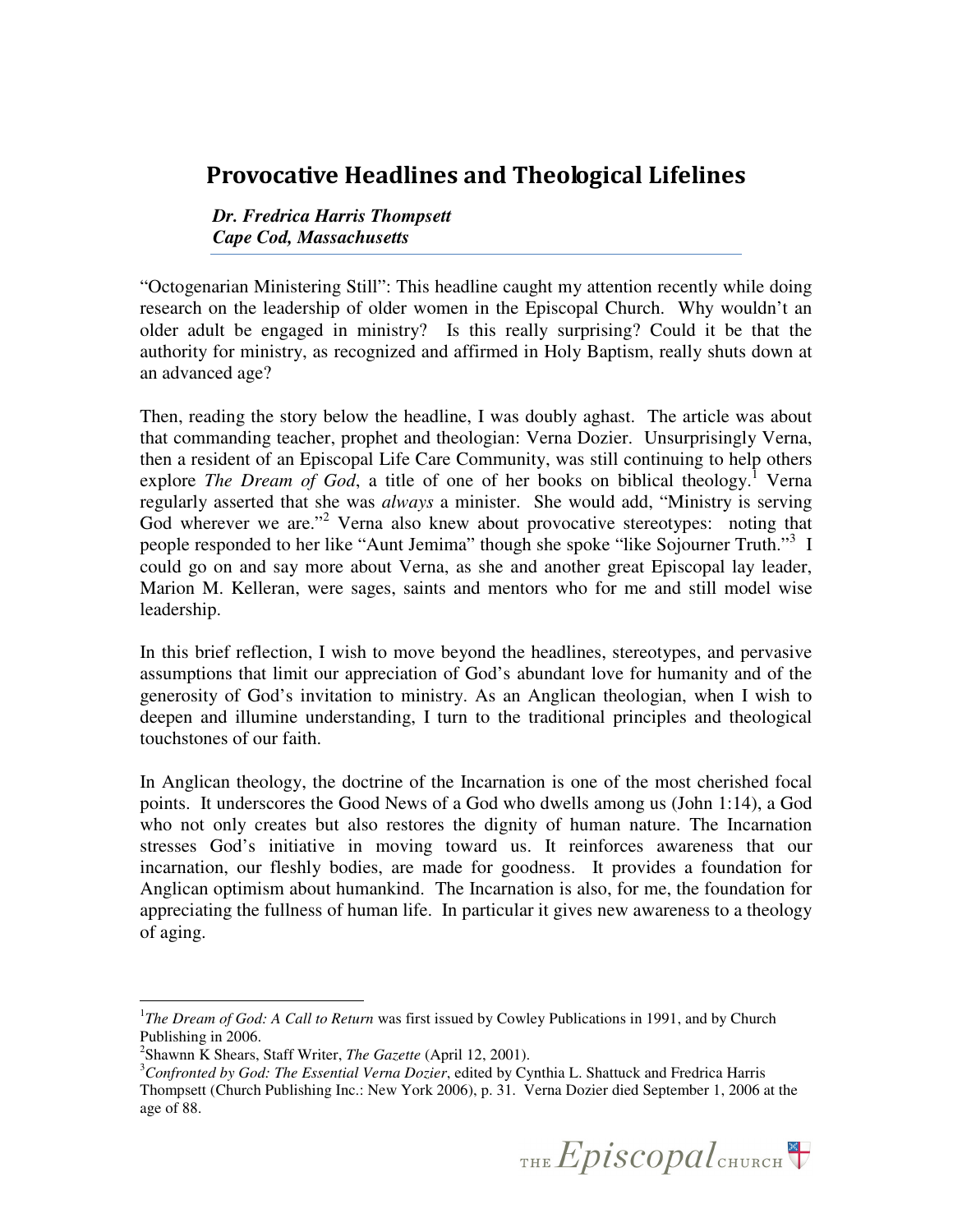Are there age limits to incarnational theology? Does the dignity and potential it promises for men and women fade with advancing years? Does its empowering vision steadily dim beyond childhood's innocence and the vigor of youth? Are there limits to incarnational theology? Do our baptismal promises grow faint when we get older? When sharp ravages of illness, extreme neurological disorders, and, yes, even advanced Alzheimer's arrest recognition and communication, is it possible to believe that Christ still dwells within? I do not intend to valorize the oldest old, or to refigure aging only in glowing terms. I do intend to draw upon the theological and spiritual perspectives of our faith.

The truth of God's Incarnation is ageless. Aging is ongoing incarnation. The sacramental gift of proclaiming that "Christ [is] in us and we in him" is fully present in every stage of life or else it is in none. Another way of thinking about this is to note that growing old still involves *growing.* I am confident that God's identification with humanity does not stop when we "retire"! In baptism, we are "marked as Christ's own forever." This prevails whether or not we recognize Christ within one another. Mother Teresa referred to the dying poor of Calcutta as imaging Christ in "such distressing disguises." The doctrine of the Incarnation invites us to experience theology intimately, including life's attendant challenges, losses and risks. We are invited to comprehend an embodied expectation of God's presence continuing throughout the last of life.

A realistic theology of aging can help us look to the future. Dorothy Sayers – English theologian, dramatist, and detective story author – observed that "to look forward we must believe in age."<sup>4</sup>The biblical record is full of visionaries. Older prophets serve as enfleshed heralds of the new, such as Abraham and Sarah, Elizabeth and Zechariah, or Anna and Simeon. Older adults in the Bible are not primarily objects *for* ministry; rather they are often those who express deep concern for the welfare of future generations.

Jeanette Piccard, ordained as an Episcopal priest when she was 79 years old, believed a true luxury of old age is being able to see more of the narrative as a whole. The belief that elders have distinctive gifts and spirituality to offer others is not new. In some Native American cultures, young persons are sent to learn wisdom by spending time with elders. Some of my friends and colleagues, who are octogenarians and beyond, have a theology that encompasses a sense of God's absence as well as presence. Among the lessons they have taught me are appreciation for the psalms' lamentations, the profound sense of struggling with God, as well as the joy of waking each morning.

Life from an incarnational perspective is not valued solely for its activity, but for its essence. As people of the Incarnation we enjoy, if we choose, the capacity for an infinite relationship with God. Growing old in the knowledge of God's continuing manifestation and presence can help us combat provocative stereotypes about aging. We are all invited

 $\overline{a}$ 

THE  $Episcopal$ <sub>CHURCH</sub>

<sup>&</sup>lt;sup>4</sup>I cannot resist adding that Sayers, who possessed an engaging and blunt sense of humor, was once quoted as saying: "Time and trouble will tame an advanced young woman, but an advanced old woman is uncontrollable by any earthly force."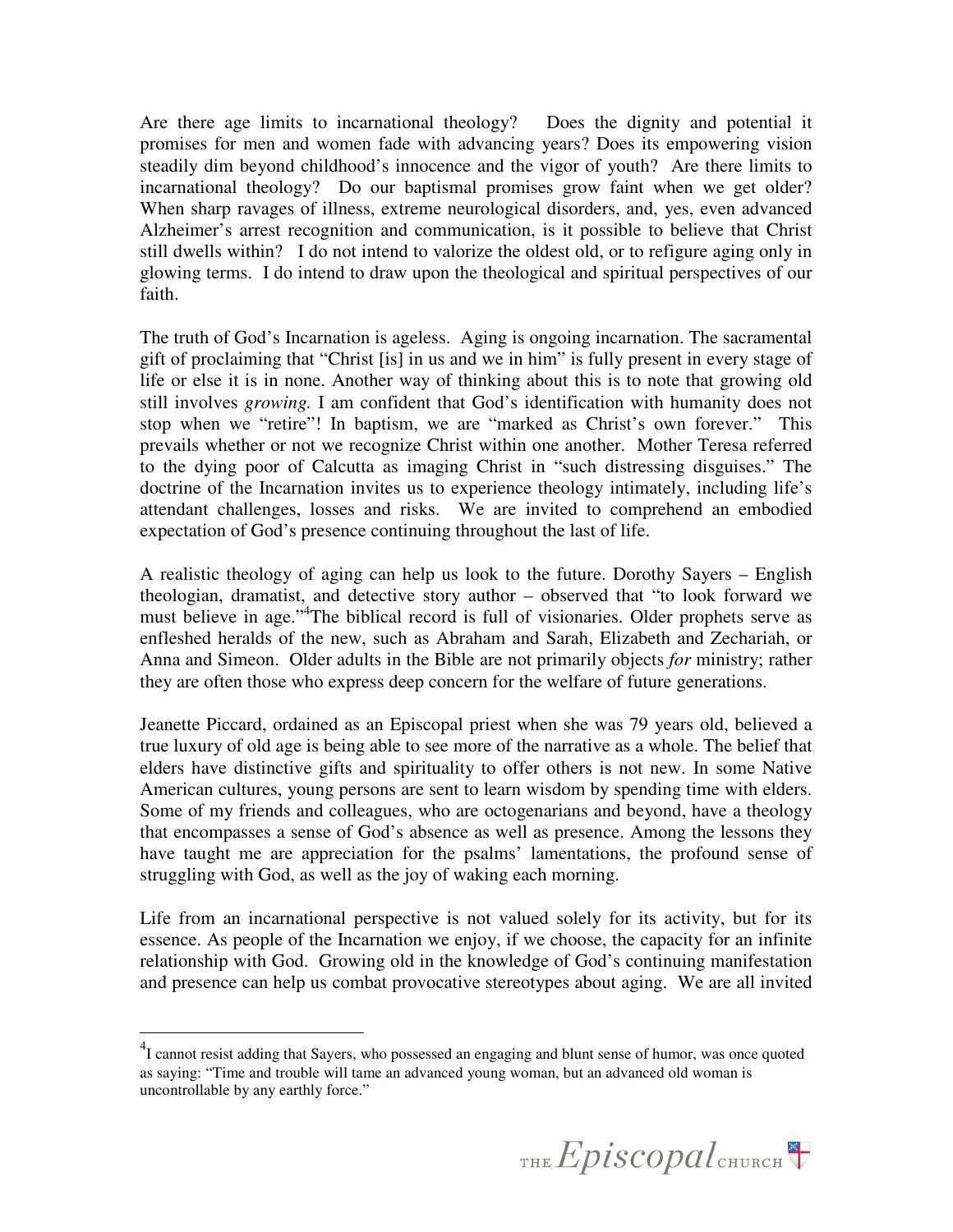to view the inherent dignity of humanity, bathed in the bright light and theological lifeline of the Incarnation.

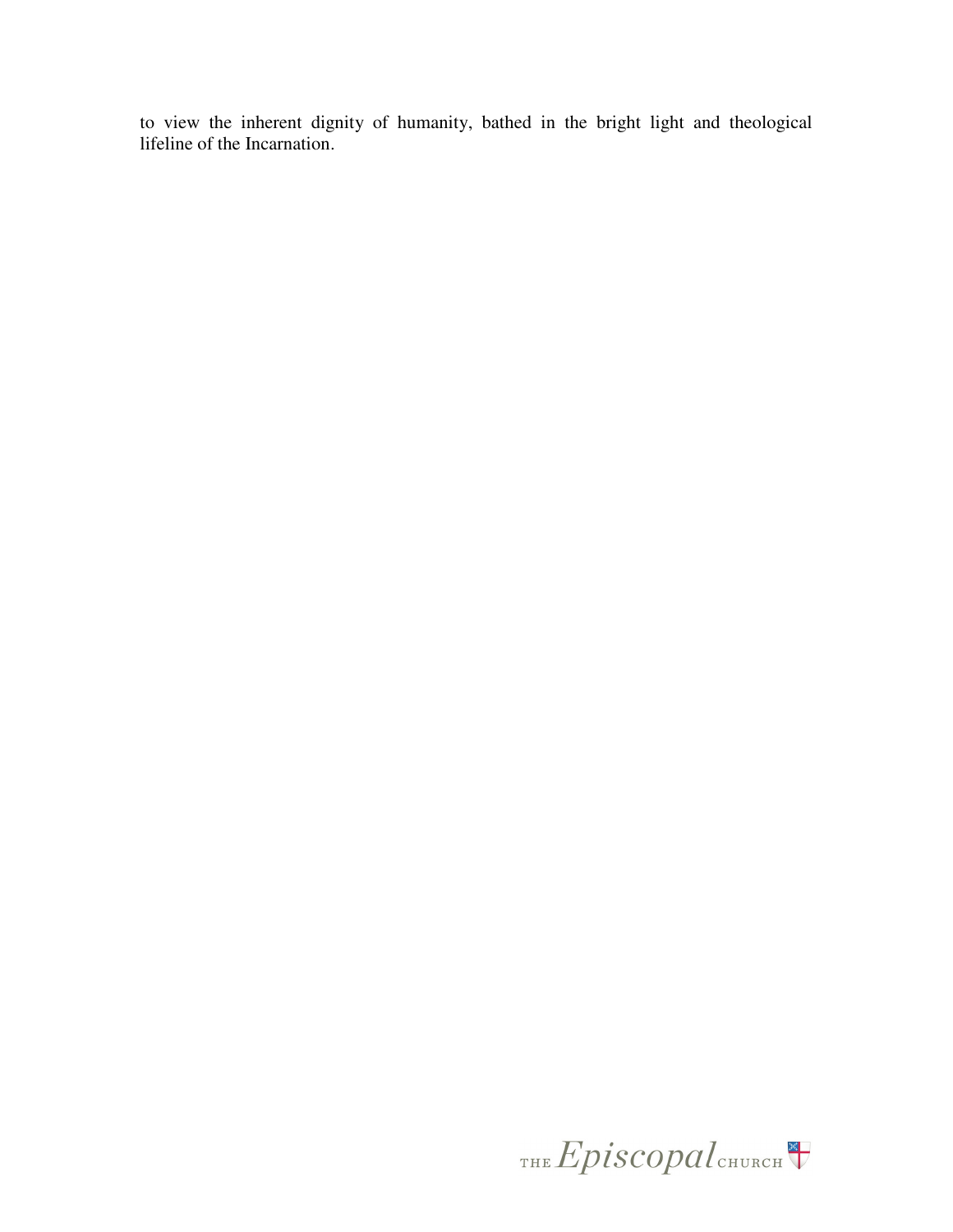## Baptismal Covenant

#### *"Do you reaffirm your renunciation of evil and renew your commitment to Jesus Christ?" (Book of Common Prayer, p. 292)*

A mini catechism used at baptisms and on Easter and other special occasions, the Baptismal Covenant opens with a question-and-answer version of the statement of faith that is the Apostles' Creed and adds five questions regarding how we, as Christians, are called to live out our faith.

#### The Baptismal Covenant

| Celebrant: | Do you believe in God the Father?                                                                                                                                                                                                                                                                                                                                                                                         |
|------------|---------------------------------------------------------------------------------------------------------------------------------------------------------------------------------------------------------------------------------------------------------------------------------------------------------------------------------------------------------------------------------------------------------------------------|
| People:    | I believe in God, the Father almighty,<br>creator of heaven and earth.                                                                                                                                                                                                                                                                                                                                                    |
| Celebrant: | Do you believe in Jesus Christ, the Son of God?                                                                                                                                                                                                                                                                                                                                                                           |
| People:    | I believe in Jesus Christ, his only Son, our Lord.<br>He was conceived by the power of the Holy Spirit<br>and born of the Virgin Mary.<br>He suffered under Pontius Pilate,<br>was crucified, died, and was buried.<br>He descended to the dead.<br>On the third day he rose again.<br>He ascended into heaven,<br>and is seated at the right hand of the Father.<br>He will come again to judge the living and the dead. |
| Celebrant: | Do you believe in God the Holy Spirit?                                                                                                                                                                                                                                                                                                                                                                                    |
| People:    | I believe in the Holy Spirit,<br>the holy catholic Church,<br>the communion of saints,<br>the forgiveness of sins,<br>the resurrection of the body,<br>and the life everlasting.                                                                                                                                                                                                                                          |
| Celebrant: | Will you continue in the apostles' teaching and<br>fellowship, in the breaking of bread, and in the<br>prayers?                                                                                                                                                                                                                                                                                                           |
| People:    | I will, with God's help.                                                                                                                                                                                                                                                                                                                                                                                                  |

THE Episcopal CHURCH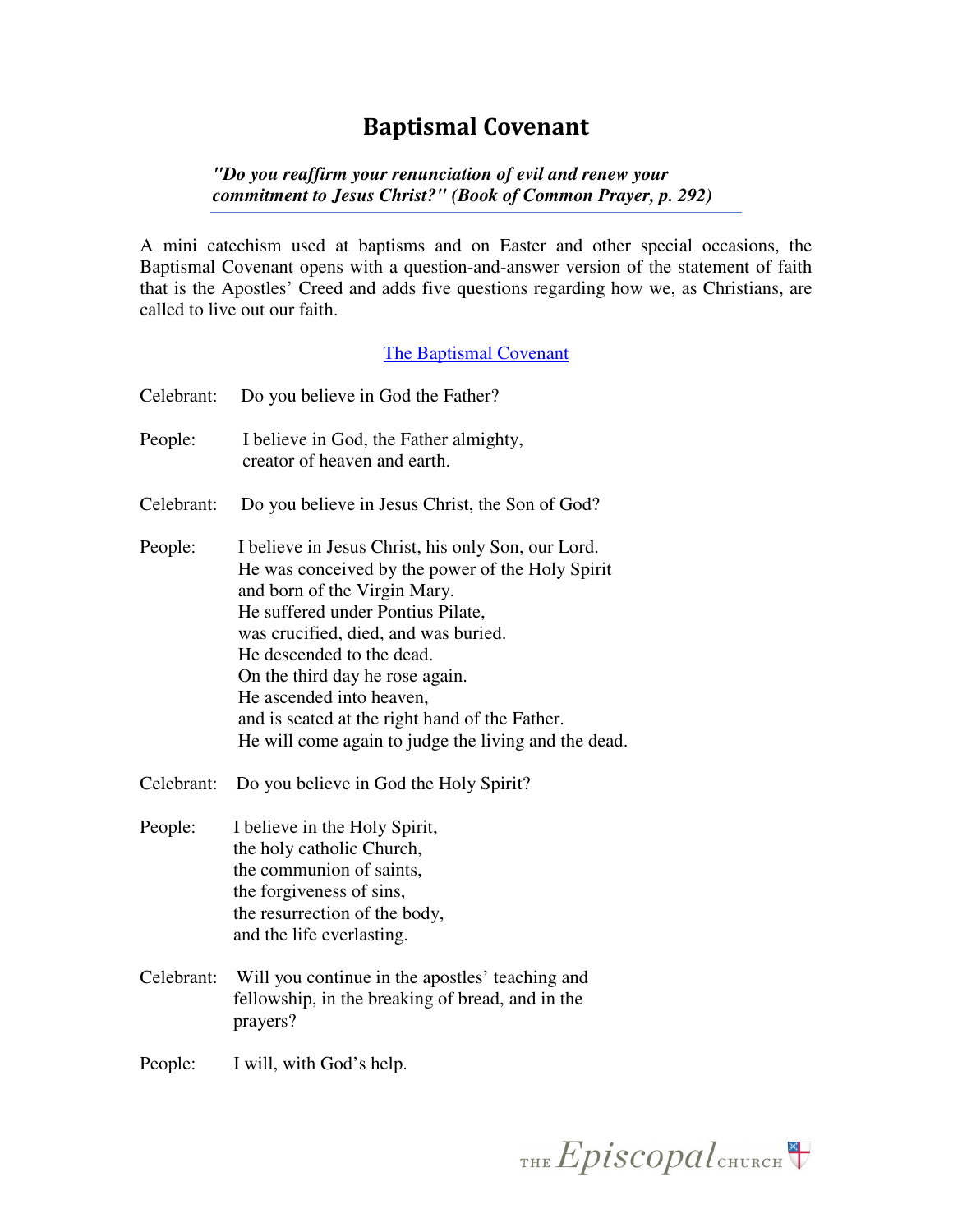| Celebrant: Will you persevere in resisting evil, and, whenever<br>you fall into sin, repent and return to the Lord?    |
|------------------------------------------------------------------------------------------------------------------------|
| People: I will, with God's help.                                                                                       |
| Celebrant: Will you proclaim by word and example the Good<br>News of God in Christ?                                    |
| People: I will, with God's help.                                                                                       |
| Celebrant: Will you seek and serve Christ in all persons, loving<br>your neighbor as yourself?                         |
| People: I will, with God's help.                                                                                       |
| Celebrant: Will you strive for justice and peace among all<br>people, and respect the dignity of every human<br>being? |

People: I will, with God's help.

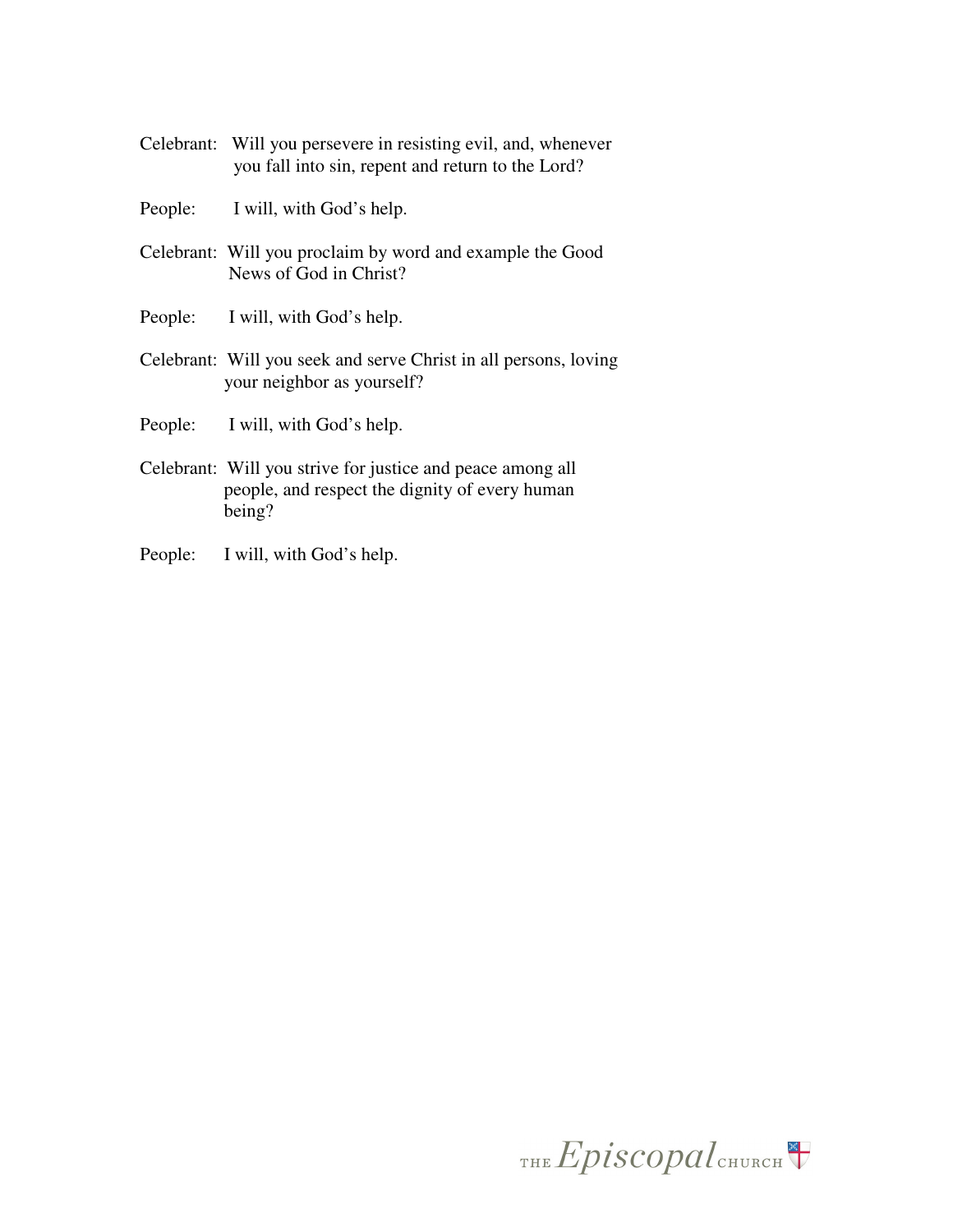## **The Five Marks of Mission**

- To *proclaim* the Good News of the Kingdom
- To *teach, baptize, and nurture* new believers
- To *respond* to human need by loving service
- To *seek to transform* unjust structures of society
- To *strive to safeguard* the integrity of creation and sustain and renew the life of the earth.

The General Convention of the Episcopal Church adopted the Five Marks of Mission in 2009\* to help inform strategic mission and budget priorities for our future. The Marks are not a new way to live out our faith, but they provide a common language and a simplified tool for articulating and living out our Baptismal promises across the Anglican Communion and throughout the world.

*\*Resolution #2009 – D027*

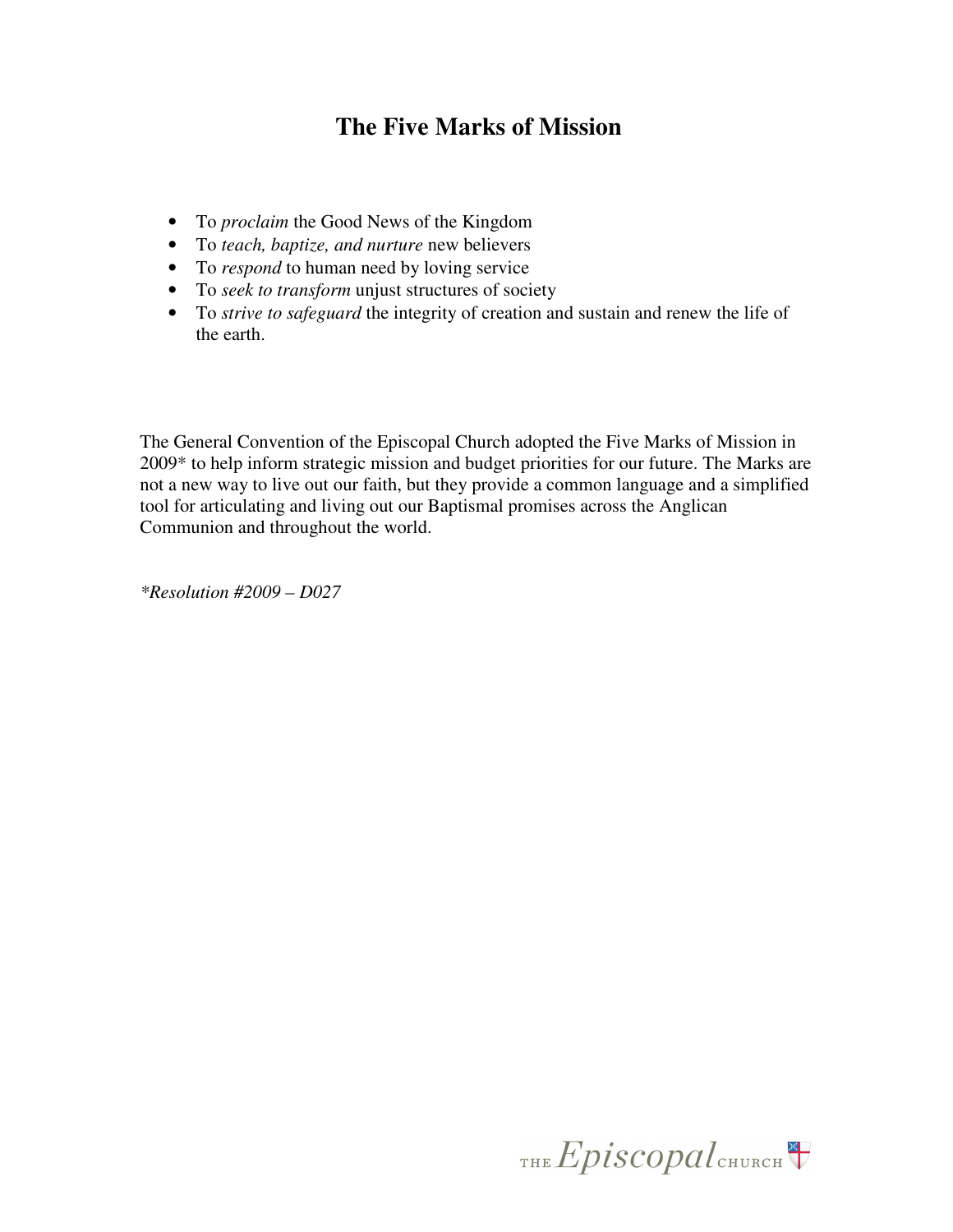## A Response to the Call of

## The Charter for Lifelong Christian Formation

### *A Call to Action by the Task Force for Older Adult Ministries*

Our vision for the Episcopal Church is that each congregation will be a place where people of all ages are welcomed and valued, where the Episcopal Church will provide resources and assistance to its members as they go through the lifelong process of aging, particularly those times of change when new callings need to be discerned, and where the grace and fellowship of the local congregation will surround each of its members, wherever they may be in the aging process.

Our vision for our Episcopal Church is that we will support dioceses and congregations in their ministry with older members, and that this support will be reflected in policies, worship, and training for all the ministers of the church.

#### **We Invite the Episcopal Church:**

To embrace older adults in all parts of the life of the Church.

To recognize our almost universal fear of our own aging.

To examine our own individual process of aging.

To encourage all generations to make their own discoveries in the journey of lifelong aging.

To foster liturgical rites and traditions that embrace older adults.

### **We Inspire the Episcopal Church:**

To celebrate and learn from the individual, intra-cultural and inter-cultural diversity in aging

To understand that spiritual discovery and discernment is a lifelong process.

To respond to injustices toward older adults.

To recognize that all older adults have the right to be loved, accepted and included.

### **We Challenge the Episcopal Church to become a transforming community that:**

Includes people of all ages as participants in baptismal ministries.

Responds to the changing culture as it relates to aging.

Confesses that no one has the "whole truth," or completely understands the aging process.

Believes aging starts at birth and ends at death—it is a life process.

Allows for ultimate freedom, individuality in aging.

Provides a place of resource and solace for families dealing with aging.

Understands there is wholeness in aging, including mind, body and spirit.

This call to action is grounded in our understanding of the Baptismal Covenant and our identity as Episcopalians. Lifelong Christian Faith Formation in the Episcopal Church is lifelong growth in the knowledge, service, and love of God as followers of Christ and is informed by Scripture, Tradition and Reason.

THE  $Epis copal$ <sub>CHURCH</sub>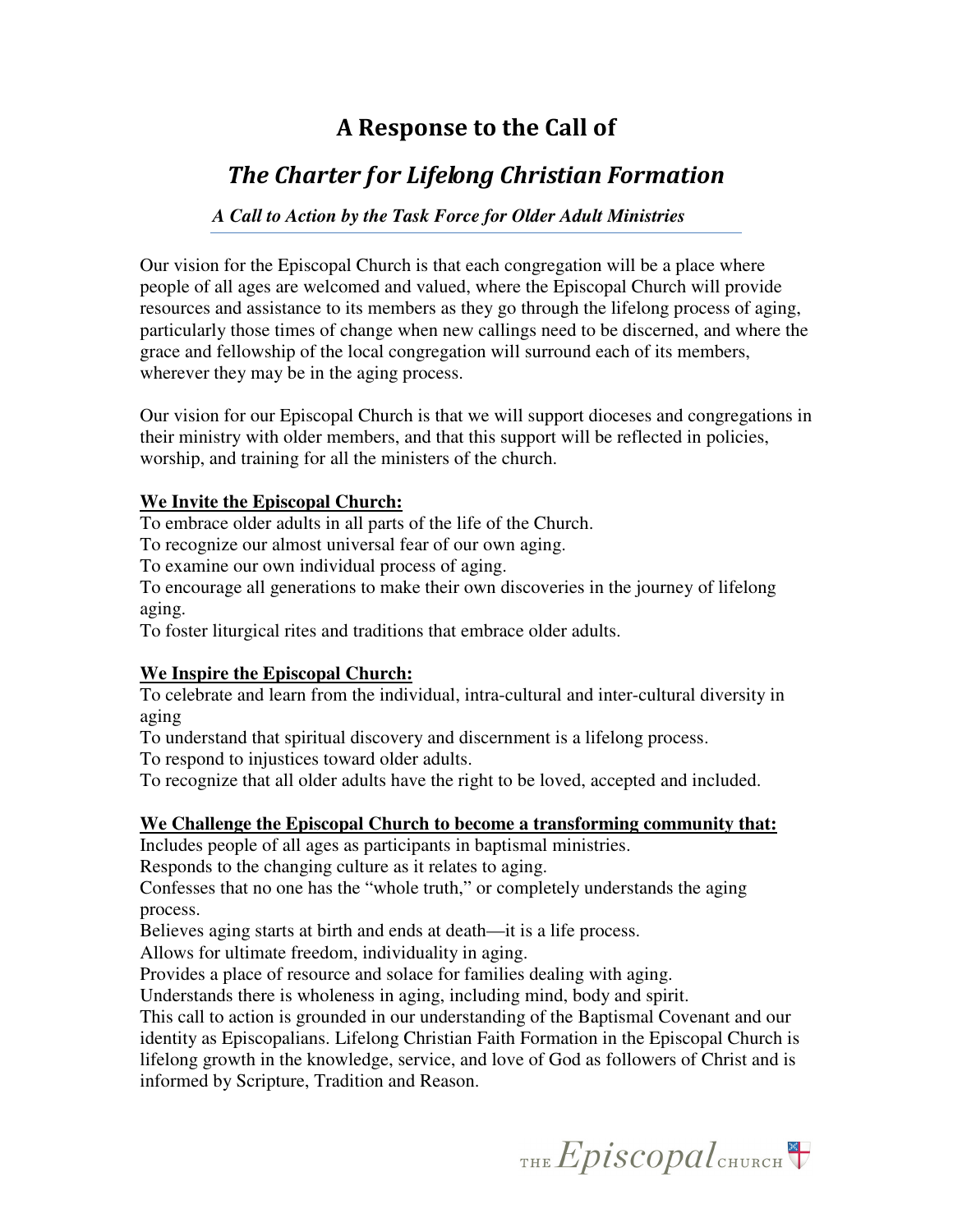*Developed by the Task Force for Older Adult Ministries in response to GC2009 A082.* 

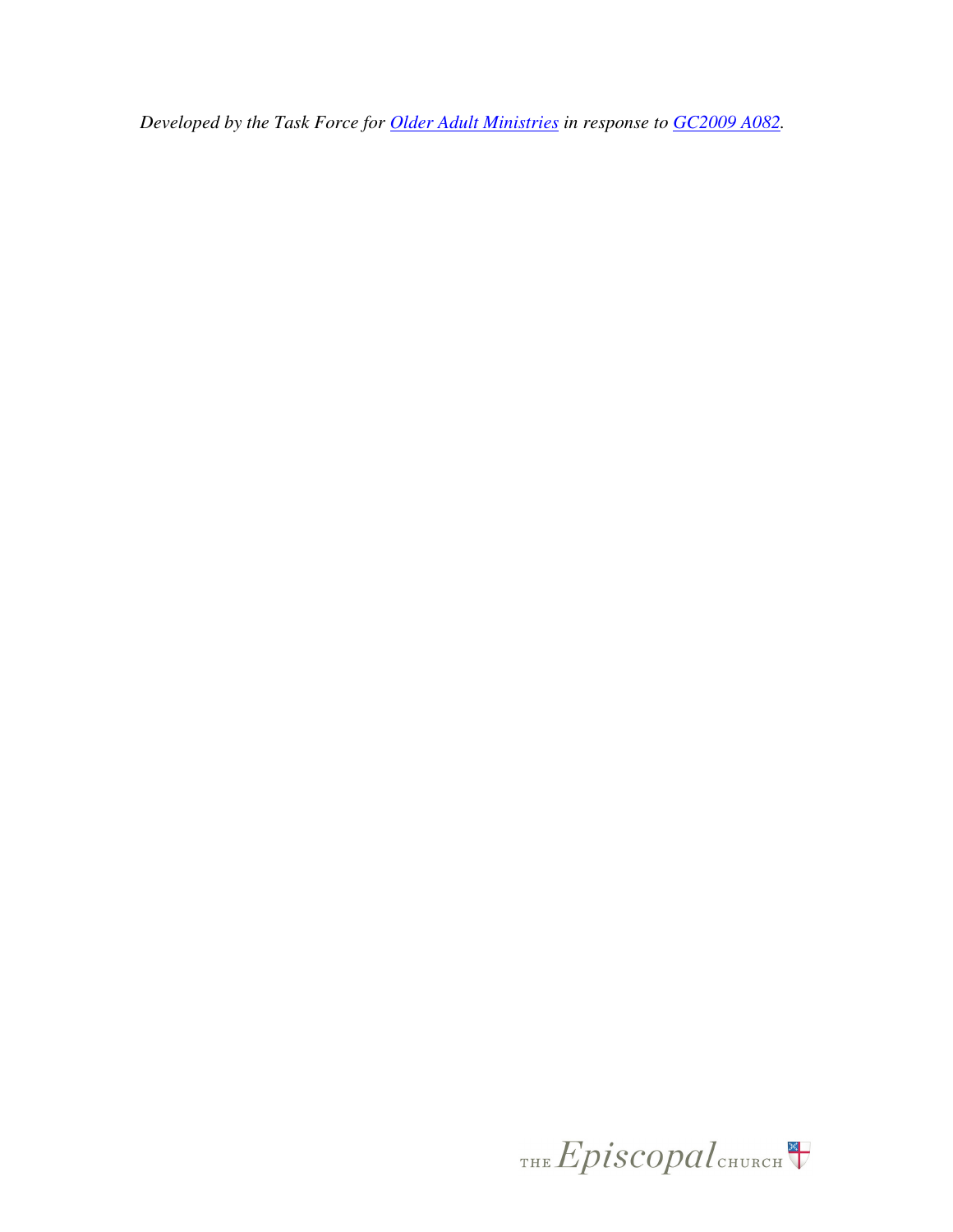## Re-Creation of Aging

### Finding the gift of grace at every age

by Tracey E. Herzer

## Table of Contents

### I. RELEVANT DOCUMENTS & BACKGROUND

- a. A Call to Action
- b. Resolution A007 (2003) Creation of Executive Council Task Force for the Aging
- c. Resolution D004 (2009) Authorize a Task Force on Older Adult Ministries
- d. Resolution A082 (2009) Adopt the Charter for Lifelong Christian Formation
- e. Scriptures About Aging
- f. Older Adult Ministries & The Five Marks of Mission:
	- 1. To proclaim the Good News of the Kingdom
	- 2. To teach, baptize, and nurture new believers
	- 3. To respond to human need by loving service
	- 4. To seek to transform unjust structures of society
	- 5. To strive to safeguard the integrity of creation and sustain and renew the life of the earth

### II. INTRODUCTION

- a. Purpose of this document
- b. The History of Older Adult Ministries in the Episcopal Church
- c. The Task Force for Older Adult Ministries
- d. How can this Call to Action Study Guide be used?

### III. FAITH FORMATION IN OLDER ADULTS

- a. The "New Old"… How did we get here?
- b. General Characteristics of Baby Boomers
- c. Baby Boomers at Work
- d. Learning from the Generations
- e. Baby Boomers & the Church
- f. Where do we go from Here?

### IV. SESSIONS FOR SMALL GROUPS

- 1: Introduction The Re-Creation of Aging
- 2: A Call to Action Part I, Invitation
- 3: A Call to Action Part II, Inspiration

THE  $Epis copal$ <sub>CHURCH</sub>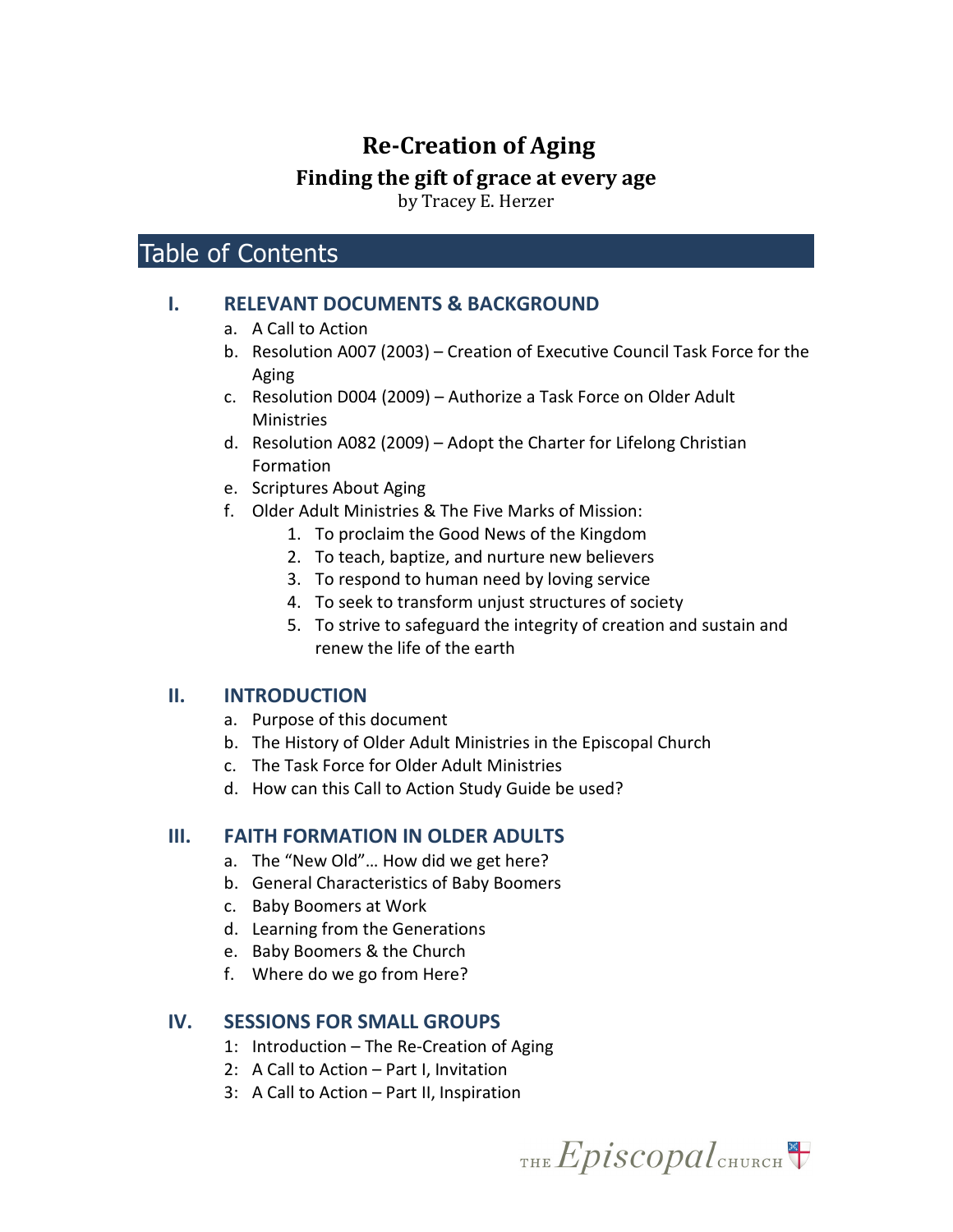- 4: A Call to Action Part III, Challenge
- 5: Conclusion Moving to Action

### V. OTHER SUPPORTING RESOURCES

- a. The Church Center
- b. Diocesan & Provincial Contacts
- c. Bibliography

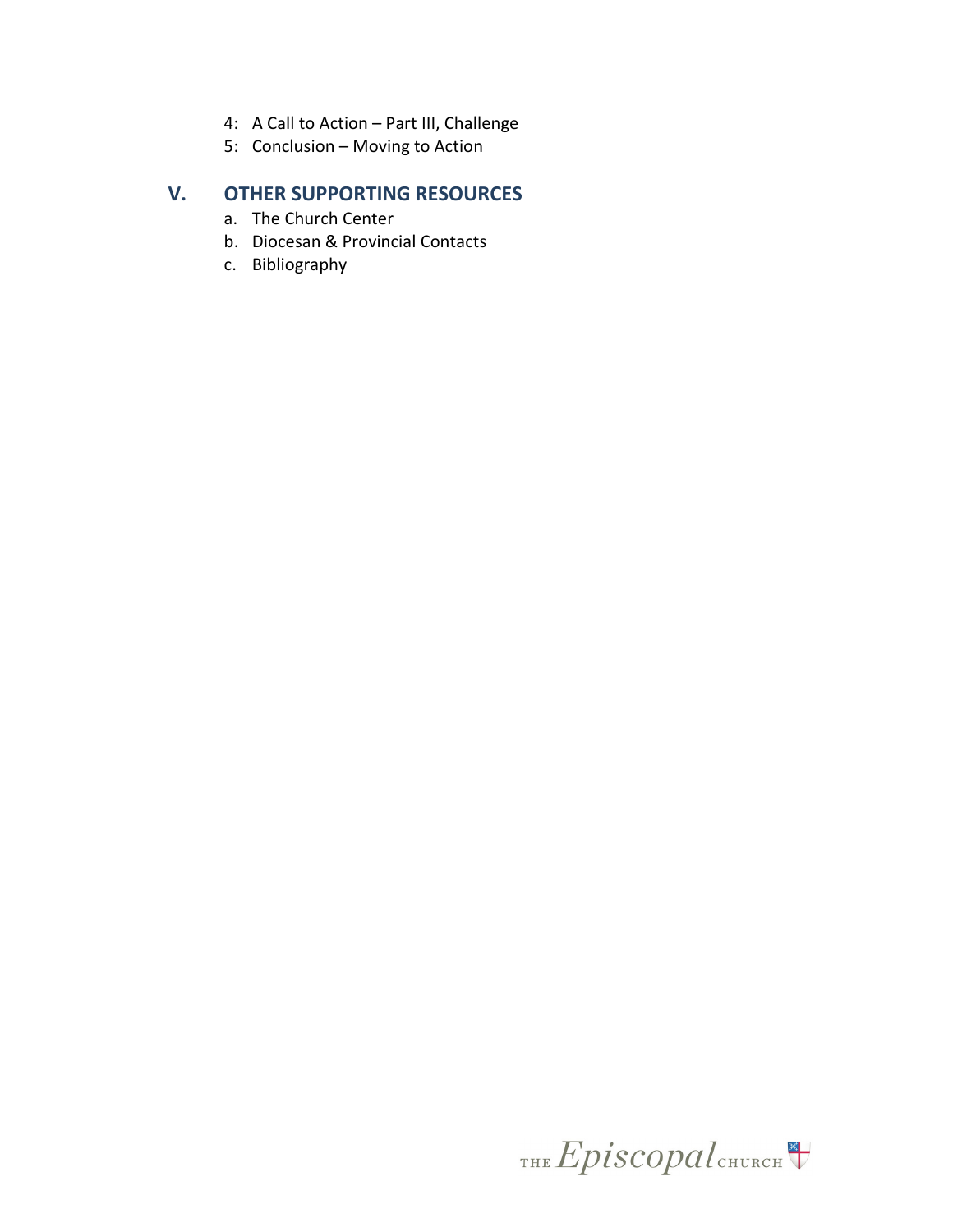#### A Response to the Call of The Charter for Lifelong Christian Formation:

## A Call to Action by the Task Force for Older Adult Ministries

Our vision for The Episcopal Church is that each congregation will be a place where people of all ages are welcomed and valued, where The Episcopal Church will provide resources and assistance to its members as they go through the lifelong process of aging, particularly those times of change when new callings need to be discerned, and where the grace and fellowship of the local congregation will surround each of its members, wherever they may be in the aging process. Our vision for our Episcopal Church is that we will support dioceses and congregations in their ministry with older members, and that this support will be reflected in policies, worship, and training for all the ministers of the church.

#### We Invite the Episcopal Church...

1. To embrace older adults in all parts of the life of the Church

- 2. To recognize our almost universal fear of our own aging
- 3. To examine our own individual process of aging

4. To encourage all generations to make their own discoveries on the journey of lifelong aging

5. To foster liturgical rites and traditions that embrace older adults

#### We Encourage the Episcopal Church…

1. To celebrate and learn from the individual, intra-cultural and inter-cultural diversity in aging

- 2. To understand that spiritual discovery and discernment is a lifelong process
- 3. To respond to injustices toward older adults

4. To recognize that all older adults have the right to be loved, accepted and included

#### We Challenge the Episcopal Church to become a transforming community that…

1. Includes people of all ages as participants in baptismal ministries

2. Responds to the changing culture as it relates to aging

3. Confesses that no one has the "whole truth," or completely understands the aging process

- 4. Believes aging starts at birth and ends at death—it is a life process
- 5. Allows for ultimate freedom, individuality in aging
- 6. Provides a place of resource and solace for families dealing with aging
- 7. Understands there is a wholeness in aging, including mind, body and spirit

This call to action is grounded in our understanding of the Baptismal Covenant and our identity as Episcopalians. Lifelong Christian Faith Formation in The Episcopal Church is

THE  $Epis copal$ <sub>CHURCH</sub>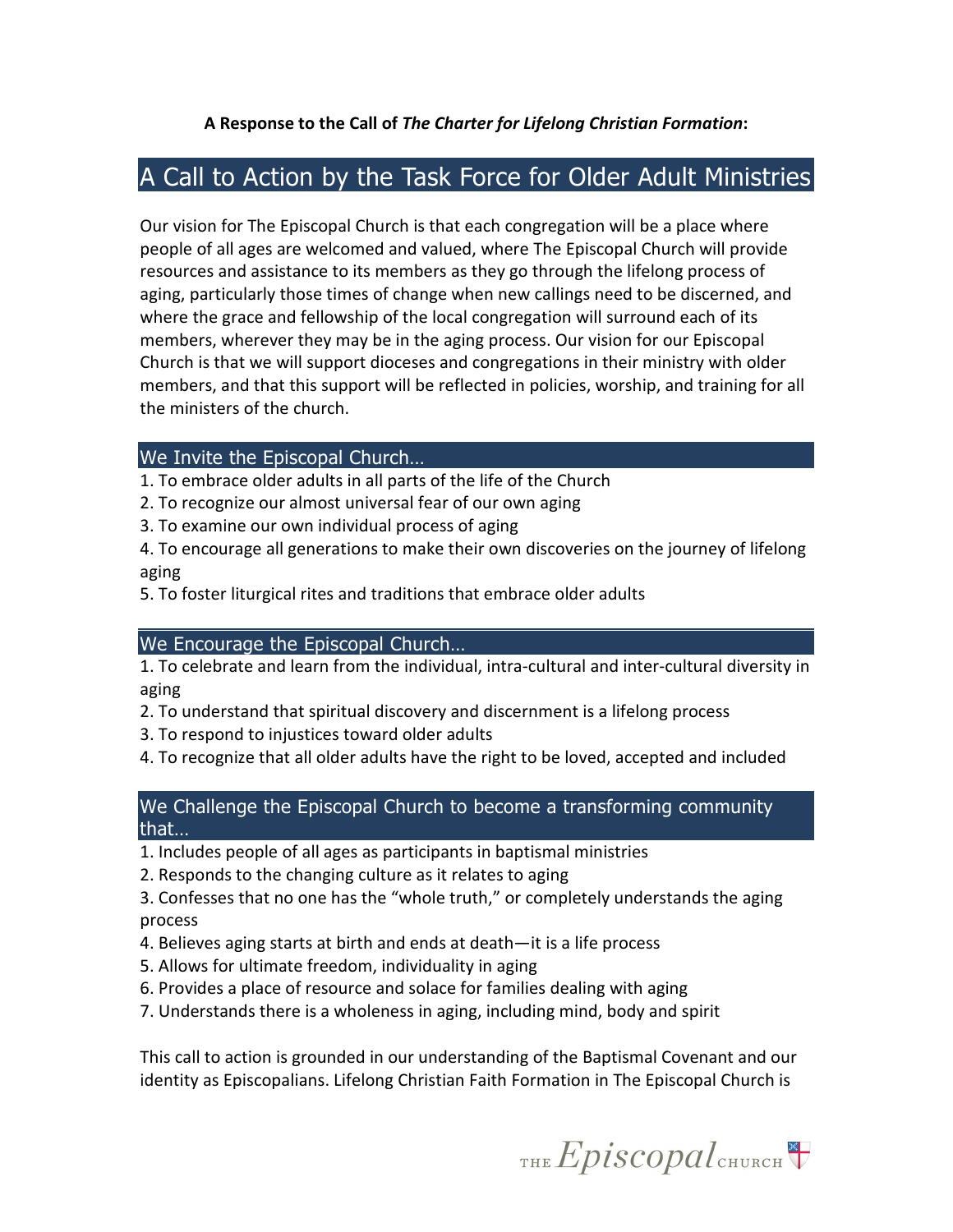lifelong growth in the knowledge, service, and love of God as followers of Christ and is informed by Scripture, Tradition and Reason.

Developed by the Task Force for Older Adult Ministries in response to GC2009 A087.

## Resolution A007 (2003)

| <b>Resolution</b><br>Number:        | 2003-A007                                                              |
|-------------------------------------|------------------------------------------------------------------------|
| Title:                              | Authorize Creation of an Executive Council Task<br>Force for the Aging |
| Legislative<br><b>Action Taken:</b> | Concurred as Amended                                                   |
| <b>Final Text:</b>                  |                                                                        |

Resolved, That the 74th General Convention authorize the creation of a six-person Task Force of the Executive Council, coordinated through the Office of Ministry Development, to assess ministry opportunities with and for an aging population both within and outside the church; and be it further

Resolved, That the General Convention request the Joint Standing Committee on Program, Budget and Finance to consider a budget allocation of \$10,000 for implementation of this resolution.

> Citation: General Convention, Journal of the General Convention of...The Episcopal Church, Minneapolis, 2003 (New York: General Convention, 2004), p. 476.

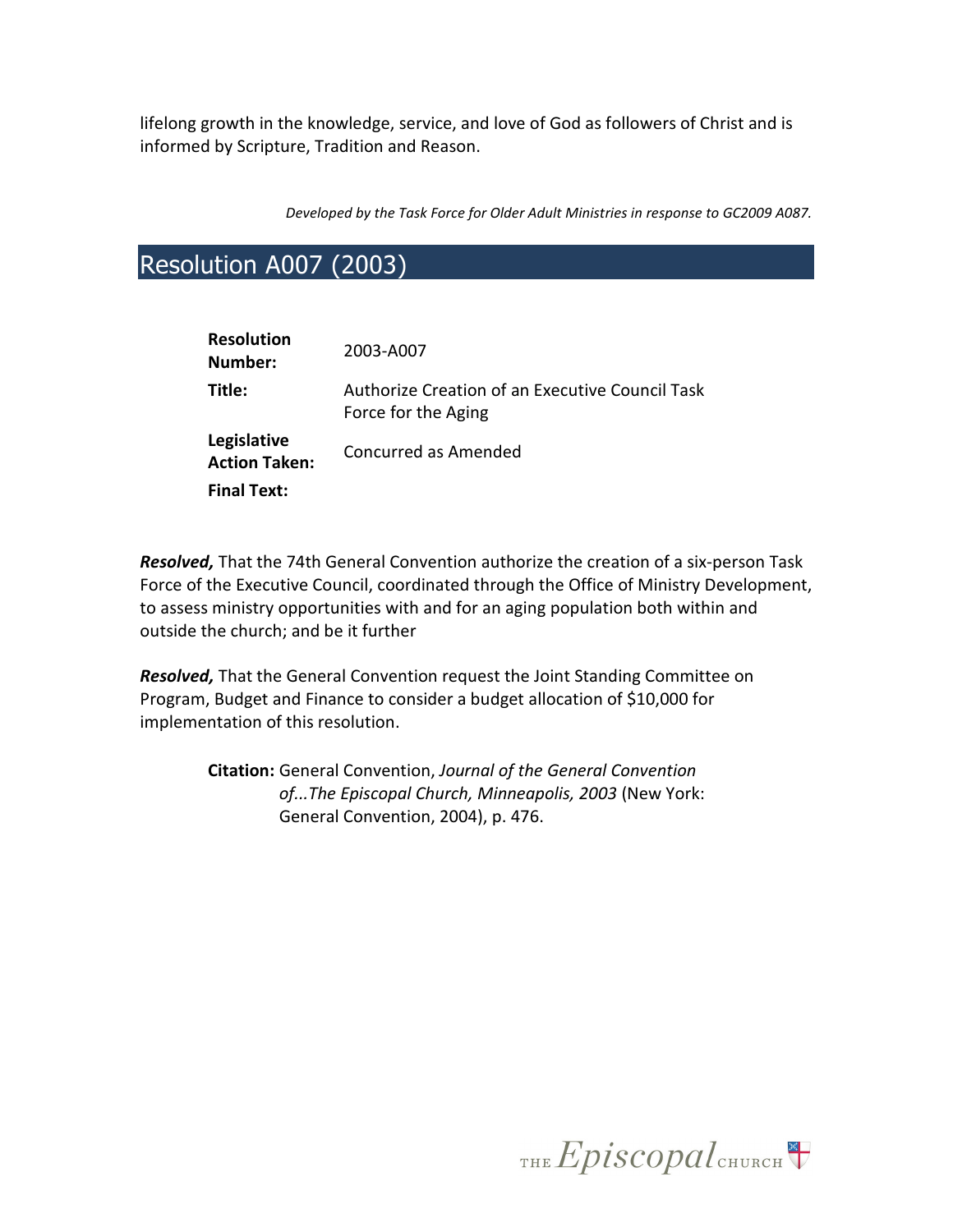## Resolution D004 (2009)

| <b>Resolution</b><br>Number:        | 2009-D004                                        |
|-------------------------------------|--------------------------------------------------|
| Title:                              | Authorize a Task Force on Older Adult Ministries |
| Legislative<br><b>Action Taken:</b> | Concurred as Substituted                         |
| <b>Final Text:</b>                  |                                                  |

Resolved, That the 76th General Convention authorize the creation of a 12 member Task Force on Older Adult Ministries to determine programs currently being offered by congregations, dioceses and provinces, to establish a method of sharing this information, and to explore ways the Church can expand this ministry to connect with one another in intergenerational opportunities; and be it further Resolved, That the Task Force would formulate a comprehensive plan to raise awareness and address the emerging crisis in health, care giving and faith issues which cross generational and economic lines with emphasis on support of Congregational, Diocesan and Provincial programs for older adult ministry; and be it further Resolved, That the Task Force will be comprised of individuals with a background in this ministry area and will represent a cross section of our church; and be it further Resolved, That the Task Force will work collaboratively with the Evangelism and Congregational Life Center and report annually to the Executive Council and provide a complete written report to the 77th General Convention; and be it further Resolved, That the General Convention request the Joint Standing Committee on Program, Budget and Finance to consider a budget allocation of \$35,000 for the implementation of this resolution.

Citation: General Convention, Journal of the General Convention of...The Episcopal Church, Anaheim, 2009 (New York: General Convention, 2009), pp. 711-712.

THE Episcopal CHURCH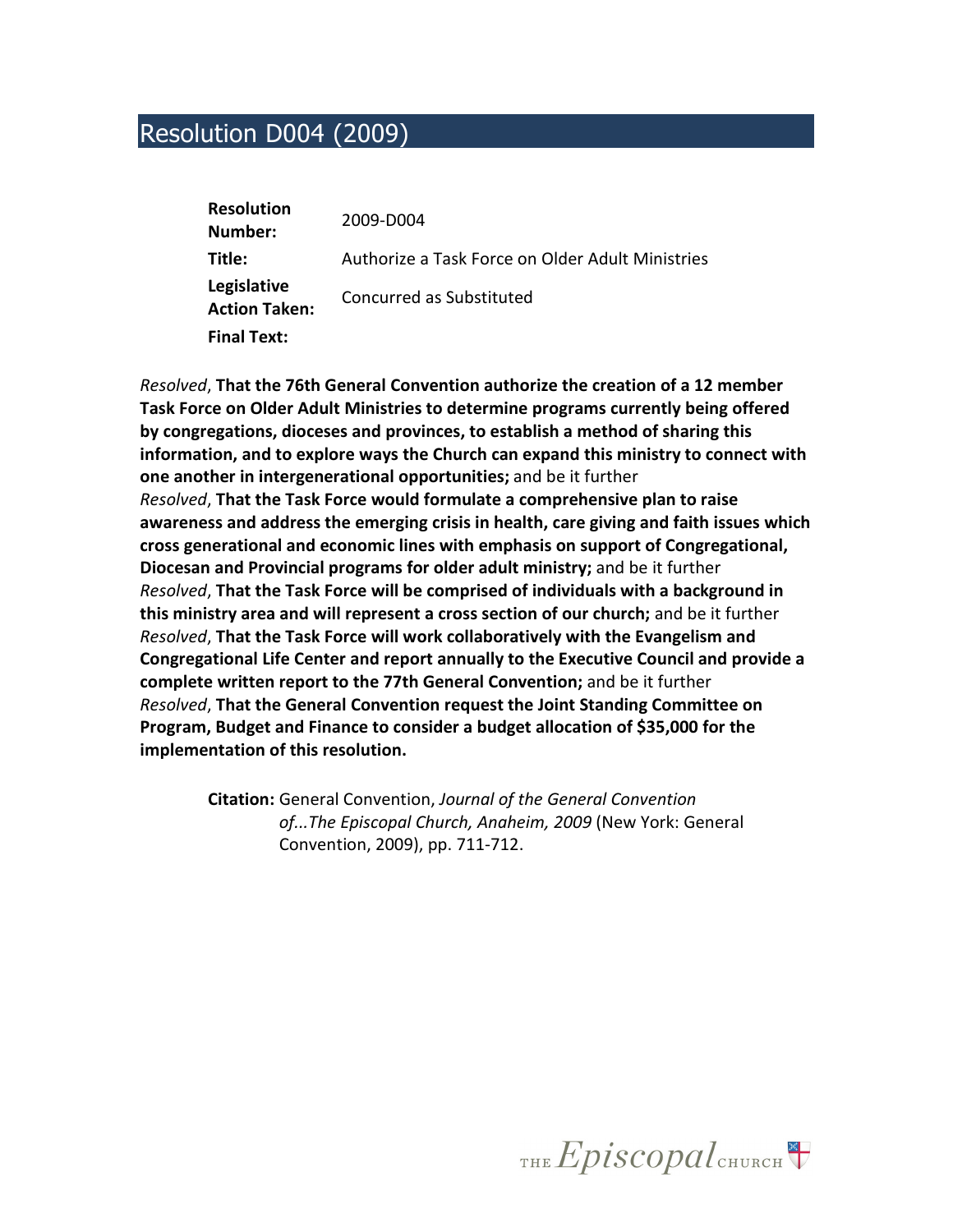## Resolution A082 (2009)

| <b>Resolution</b><br>Number:        | 2009-A082                                          |
|-------------------------------------|----------------------------------------------------|
| Title:                              | Adopt the Charter for Lifelong Christian Formation |
| Legislative<br><b>Action Taken:</b> | <b>Concurred as Amended</b>                        |
|                                     |                                                    |

Final Text:

Resolved, That the 76th General Convention of The Episcopal Church adopt the following text as The Charter for Lifelong Christian Formation:

Lifelong Christian Faith Formation in The Episcopal Church is lifelong growth in the knowledge, service and love of God as followers of Christ and is informed by Scripture, Tradition and Reason.

"I have called you friends…" -John 15:14-16

Through The Episcopal Church, God INVITES all people:

- To enter into a prayerful life of worship, continuous learning, intentional outreach, advocacy and service.
- To hear the Word of God through Scripture, to honor church teachings and continually to embrace the joy of Baptism and Eucharist, spreading the Good News of the risen Christ and ministering to all.
- To respond to the needs of our constantly changing communities, as Jesus calls us, in ways that reflect our diversity and cultures as we seek, wonder and discover together.
- To hear what the Spirit is saying to God's people, placing ourselves in the stories of our faith, thereby empowering us to proclaim the Gospel message.

"…You did not choose me, but I chose you and appointed you to go and bear fruit..." - John 15:14-16

Through The Episcopal Church, God INSPIRES all people:

- To experience Anglican liturgy, which draws us closer to God, helps us discern God's will and encourages us to share our faith journeys.
- To study Scripture, mindful of the context of our societies and cultures, calling us to seek truth anew while remaining fully present in the community of faith.
- To develop new learning experiences, equipping disciples for life in a world of secular challenges and carefully listening for the words of modern sages who embody the teachings of Christ.
- To prepare for a sustainable future by calling the community to become guardians of God's creation.

"…I am giving you these commands that you may love one another…" -John 15:17 Through The Episcopal Church, God TRANSFORMS all people:

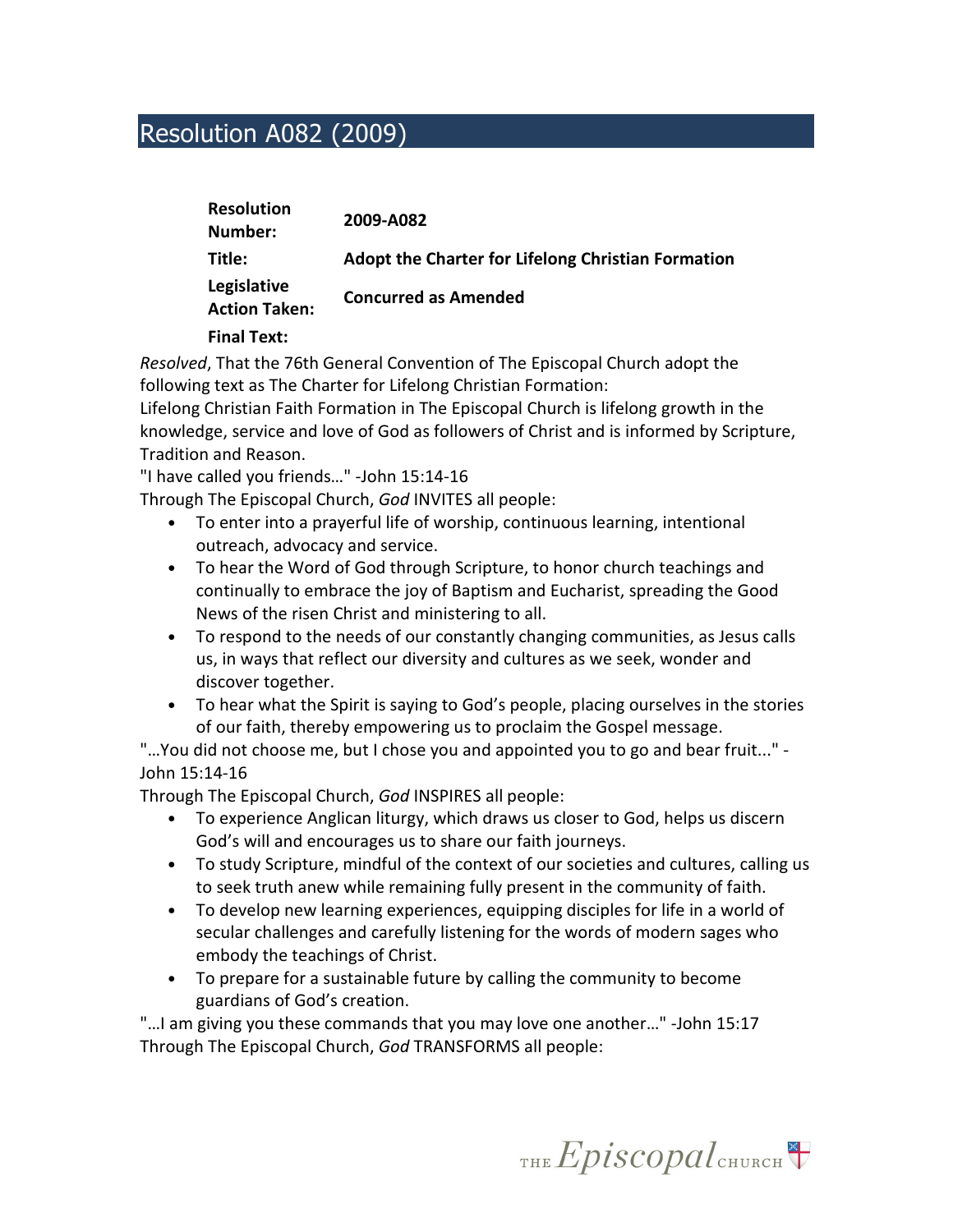- By doing the work Jesus Christ calls us to do, living into the reality that we are all created in the image of God and carrying out God's work of reconciliation, love, forgiveness, healing, justice and peace.
- By striving to be a loving and witnessing community, which faithfully confronts the tensions in the church and the world as we struggle to live God's will.
- By seeking out diverse and expansive ways to empower prophetic action, evangelism, advocacy and collaboration in our contemporary global context.
- By holding all accountable to lift every voice in order to reconcile oppressed and oppressor to the love of God in Jesus Christ our Lord.

### And be it further

Resolved, That we affirm that Christian Faith Formation in The Episcopal Church is a lifelong journey with Christ, in Christ and to Christ; and be it further Resolved, That

- 1. We urge each diocese to read and study the Charter for Lifelong Christian Formation and to live it out locally.
- 2. We urge the seminaries and other institutions concerned with formation and education and leadership in The Episcopal Church, to engage the charter as a tool to advance their support for persons in their Christian Formation.
- 3. We urge The Episcopal Church's Evangelism and Congregational Life Center to commit staff during this triennium to communicate, advocate and implement the charter, and report progress to the Standing Commission on Lifelong Christian Formation and Education before the 77th General Convention.

### And be it further

Resolved, That the 76th General Convention request that the Joint Standing Committee on Program, Budget and Finance consider a budget allocation of \$30,000 for the implementation of this resolution during the 2010-2012 triennium.

### Citation: General Convention, Journal of the General Convention of...The Episcopal Church, Anaheim, 2009 (New York: General Convention, 2009), pp. 190-192.

2009-A082

THE  $Episcopal$ <sub>CHURCH</sub>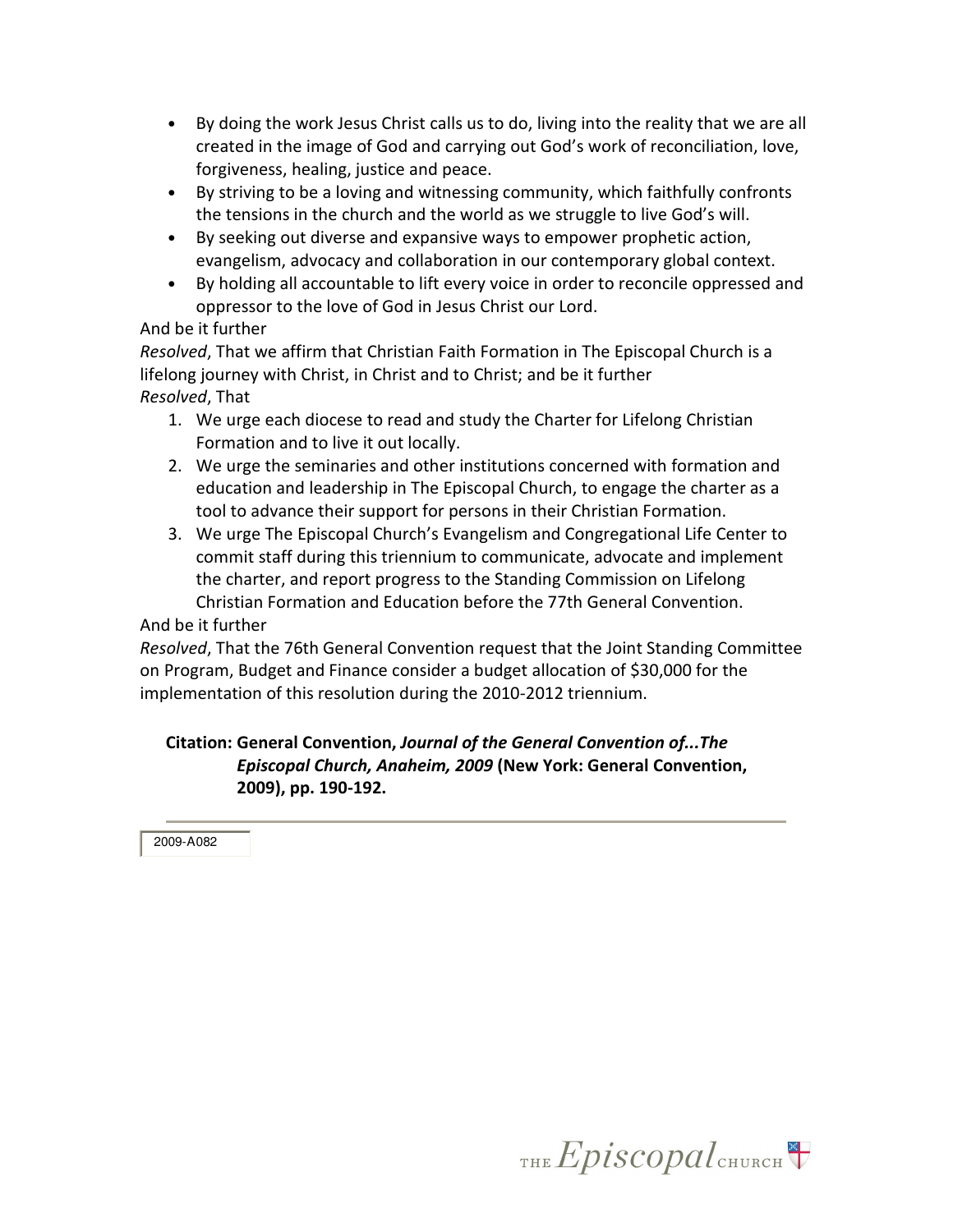# Scriptures About Aging

There are many, many passages in the Bible that speak to the gift of aging or the wisdom of listening carefully to our elders. As Christ's church, we are called to care for one another and are especially challenged to care for the weak, the orphaned, the needy and the widowed. Here are some of the scripture passages we reference in this guide:

| Genesis 1:27             | So God created man in his own image, in the image of God        |
|--------------------------|-----------------------------------------------------------------|
|                          | he created him; male and female he created them.                |
| Leviticus 19:32          | Rise in the presence of the aged, show respect for the elderly  |
|                          | and revere your God. I am the LORD.                             |
| Deut 27:19               | 'Cursed is anyone who denies justice to foreigners, orphans,    |
| (New Living Translation) | or widows.' And all the people will reply, 'Amen.'              |
|                          | Remember the days of old; consider the years of many            |
| <b>Deuteronomy 32:7</b>  | generations. Ask your father and he will tell you; your elders, |
|                          | and they will explain to you.                                   |
|                          | And king Rehoboam consulted with the old men and said,          |
| 1 Kings 12:6             | How do ye advise that I may answer this people?"                |
| 1 Chronicles 29:28       | "a good old age, full of days, riches, and honour"              |
| Job 12:12                | Wisdom is with aged men, with long life is understanding.       |
| (NASB)                   |                                                                 |
| Job 32:7                 | Age should speak; advanced years should teach wisdom.           |
| <b>Psalms 48:14</b>      | For this God is our God for ever and ever: he will be our       |
| (KJV)                    | guide even unto death.                                          |
| Psalms 66:9              | "[He] holdeth our soul in life"                                 |
| (KJV)                    |                                                                 |
|                          | In you, O Lord, I take refuge; Do not cast me not off in the    |
| Psalms 71:1; 9           | time of old age; do not forsake me when my strength is          |
|                          | spent.                                                          |
|                          | O God, from my youth you have taught me, and I still            |
| Psalms 71:17-18          | proclaim your wondrous deeds. So even to old age and grey       |
| (NRSV)                   | hairs, O God, do not forsake me, until I proclaim your might    |
|                          | to all the generations to come.                                 |
|                          | Those who love me, I will deliver;I will protect those who      |
| Psalms 91:14-16          | know my name. When they call to me, I will answer them; I       |
| (NRSV)                   | will be with them in trouble, I will rescue them and honour     |
|                          | them.                                                           |
|                          | With long life I will satisfy them and show them my salvation.  |
| Psalms 92:12-14          | The righteous flourish like the palm tree they are planted in   |

THE Episcopal CHURCH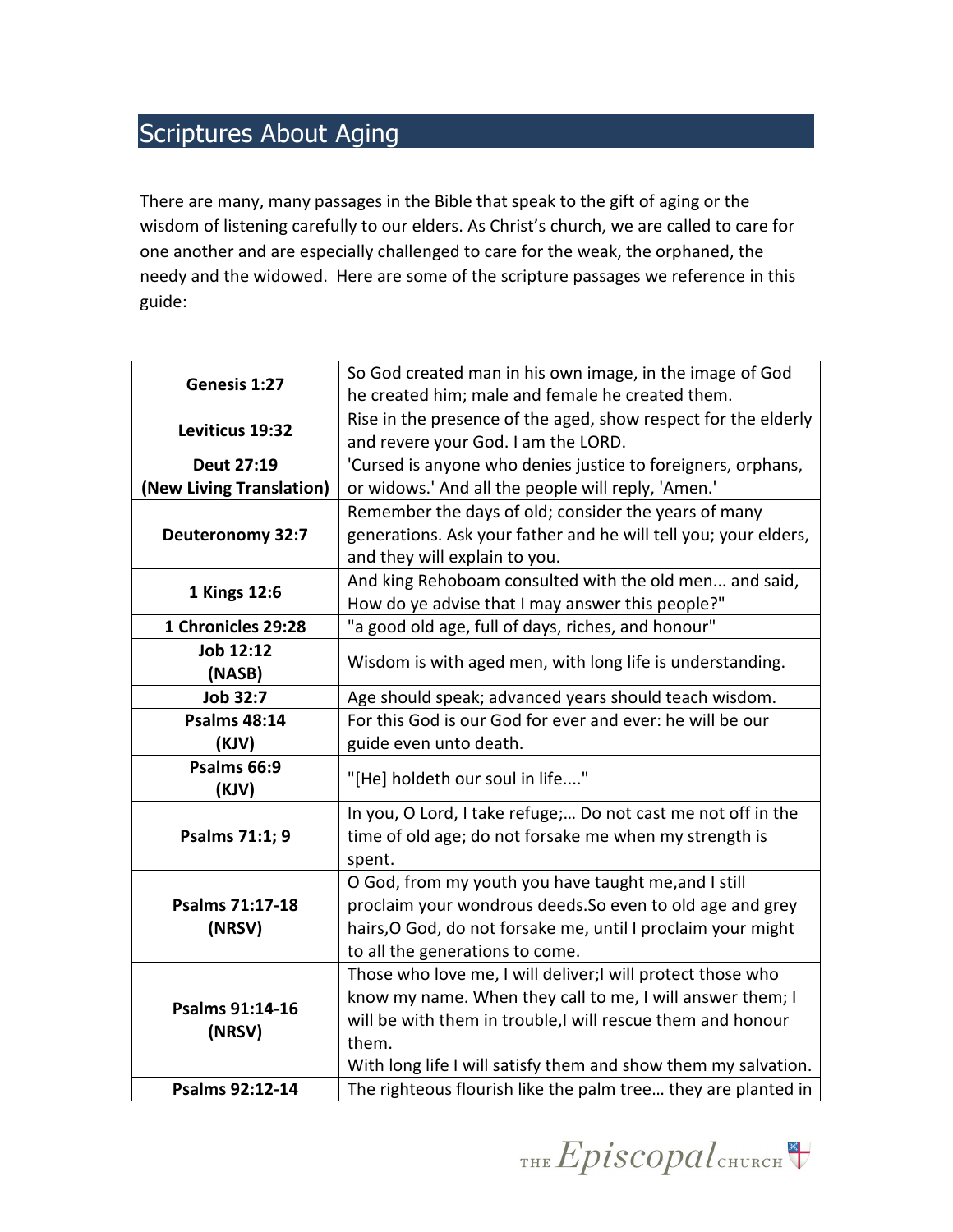| (NRSV)                                | the house of the Lord; in old age they still produce fruit"                                                                                                                                                                                                                                                                                                                                                                                                                  |
|---------------------------------------|------------------------------------------------------------------------------------------------------------------------------------------------------------------------------------------------------------------------------------------------------------------------------------------------------------------------------------------------------------------------------------------------------------------------------------------------------------------------------|
|                                       | Bless the Lord, O my soul, and do not forget all his benefits-                                                                                                                                                                                                                                                                                                                                                                                                               |
| Psalms 103:2-5<br>(NRSV)              | who forgives all your iniquity, who heals all your diseases,<br>who redeems your life from the Pit, who crowns you with<br>steadfast love and mercy, who satisfies you with good as<br>long as you live so that your youth is renewed like the<br>eagle's.                                                                                                                                                                                                                   |
| <b>Psalms 143:5</b><br>(NRSV)         | I remember the days of old, I think about all your deeds, I<br>meditate on the works of your hands. I stretch out my hands<br>to you; my soul thirsts for you like a parched land.                                                                                                                                                                                                                                                                                           |
| Psalms 148:12-13                      | Young men and women alike, old and young together! Let<br>them praise the name of the Lord, for his name alone is<br>exalted;                                                                                                                                                                                                                                                                                                                                                |
| Proverbs 9:10, 11                     | "The fear of the Lord is the beginning of wisdom: and the<br>knowledge of the holy is understanding. For by me thy days<br>shall be multiplied, and the years of thy life shall be<br>increased."                                                                                                                                                                                                                                                                            |
| Proverbs 3:1, 2<br>(KJV)              | My son,  keep my commandments: For length of days, and<br>long life, and peace, shall they add to thee."                                                                                                                                                                                                                                                                                                                                                                     |
| Proverbs 3: 13-18<br>(NIV)            | Blessed is the man who finds wisdom, the man who gains<br>understanding, for she is more profitable than silver and<br>yields better returns than gold. She is more precious than<br>rubies; nothing you desire can compare with her. Long life is<br>in her right hand; in her left hand are riches and honor. Her<br>ways are pleasant ways, and all her paths are peace. She is a<br>tree of life to those who embrace her; those who lay hold of<br>her will be blessed. |
| Proverbs 16:31<br>(NRSV)              | Gray hair is a crown of glory; it is gained in a righteous life.                                                                                                                                                                                                                                                                                                                                                                                                             |
| Proverbs 20:29<br>(NRSV)              | The glory of youths is their strength, but the beauty of the<br>aged is their grey hair.                                                                                                                                                                                                                                                                                                                                                                                     |
| Proverbs 23:22<br>(NIV)               | Listen to your father, who gave you life, and do not despise<br>your mother when she is old.                                                                                                                                                                                                                                                                                                                                                                                 |
| Isaiah 40:29,31<br>(NRSV)             | He gives power to the faint, and strengthens the powerless<br>Those who wait for the Lord shall renew their strength, they<br>shall mount up with wings like eagles, they shall run and not<br>be weary, they shall walk and not faint.                                                                                                                                                                                                                                      |
| <b>Isaiah 43:19</b>                   | Behold, I do a new thing! How can they not perceive it?                                                                                                                                                                                                                                                                                                                                                                                                                      |
| Isaiah 46:3b-4a<br>(The Living Bible) | I have created you and cared for you since you were born. I<br>will be your God through all your lifetime, Yes, even when<br>your hair is white with age. I made you and I will care for<br>you.                                                                                                                                                                                                                                                                             |

THE Episcopal CHURCH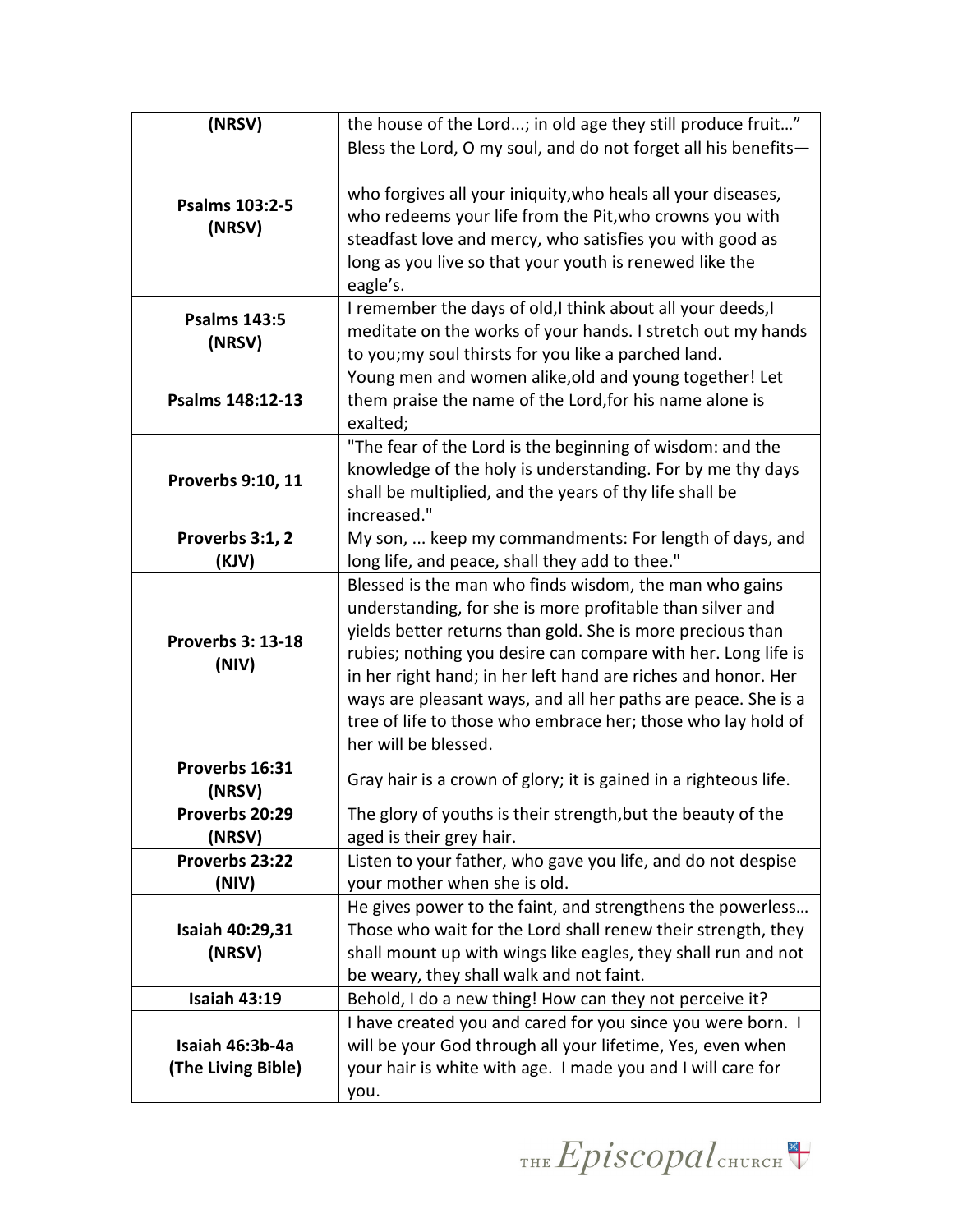| <b>Joel 2:28</b>       | " I will pour out my spirit upon all flesh; and your old     |
|------------------------|--------------------------------------------------------------|
| (Also Acts 2:17)       | men shall dream dreams"                                      |
|                        | Give your entire attention to what God is doing right now,   |
| <b>Matthew 6:25-34</b> | and don't get worked up about what may or may not happen     |
| (The Message)          | tomorrow. God will help you deal with whatever hard things   |
|                        | come up when the time comes.                                 |
| I Timothy 5:1-2        | Do not speak harshly to an older man, but speak to him as to |
| <b>NRSV</b>            | a father, to younger men as brothers, to older women as      |
|                        | mothers, to younger women as sisters-with absolute purity.   |
|                        |                                                              |

## Older Adult Ministries & The Five Marks of Mission

The Five Marks of Mission were developed by members of the Anglican Consultative Council (ACC) over several years. They are not new initiatives, but rather a way to define common language around who the Church is called to be. They have been adopted by a number of congregations and people throughout all parts of the Anglican Communion and have helped provide a framework for talking about and reflecting on mission.

At the 2009 General Convention, the Episcopal Church voted to officially adopt the Five Marks of Mission (resolution D027) so it is now a part of our life together. Below is the list of the five marks and some commentary about how Older Adult Ministries strive to embody and live ever more fully into these principles.

## THE FIVE MARKS OF MISSION:

## 1. TO PROCLAIM THE GOOD NEWS OF THE KINGDOM

Part of the good news of God's kingdom is that all are invited; none are marginalized. God reaches out to us in many ways, offering love and acceptance and redemption. When we work diligently to imitate this love, we authenticate a broader understanding of the presence of God's gifts found in God's wildly diverse people. We celebrate the knowledge that God knows and loves us at every age and stage of life, and we proclaim God's kingdom as we work to ensure that everyone is included, valued and honored.

## 2. TO TEACH, BAPTIZE AND NURTURE NEW BELIEVERS

Teaching and nurturing all generations has always been an important aspect of passing on our faith. There are many places where scripture speaks specifically to the formation that happens when older people teach younger ones --- see Deut. 32:7, Titus 2: 2-5 and much of the book of Proverbs if you'd like to read more. The Church needs to ensure that opportunities for growth and study are made available for every age and older adults need not just to be encouraged to

THE  $Epis copal$ <sub>CHURCH</sub>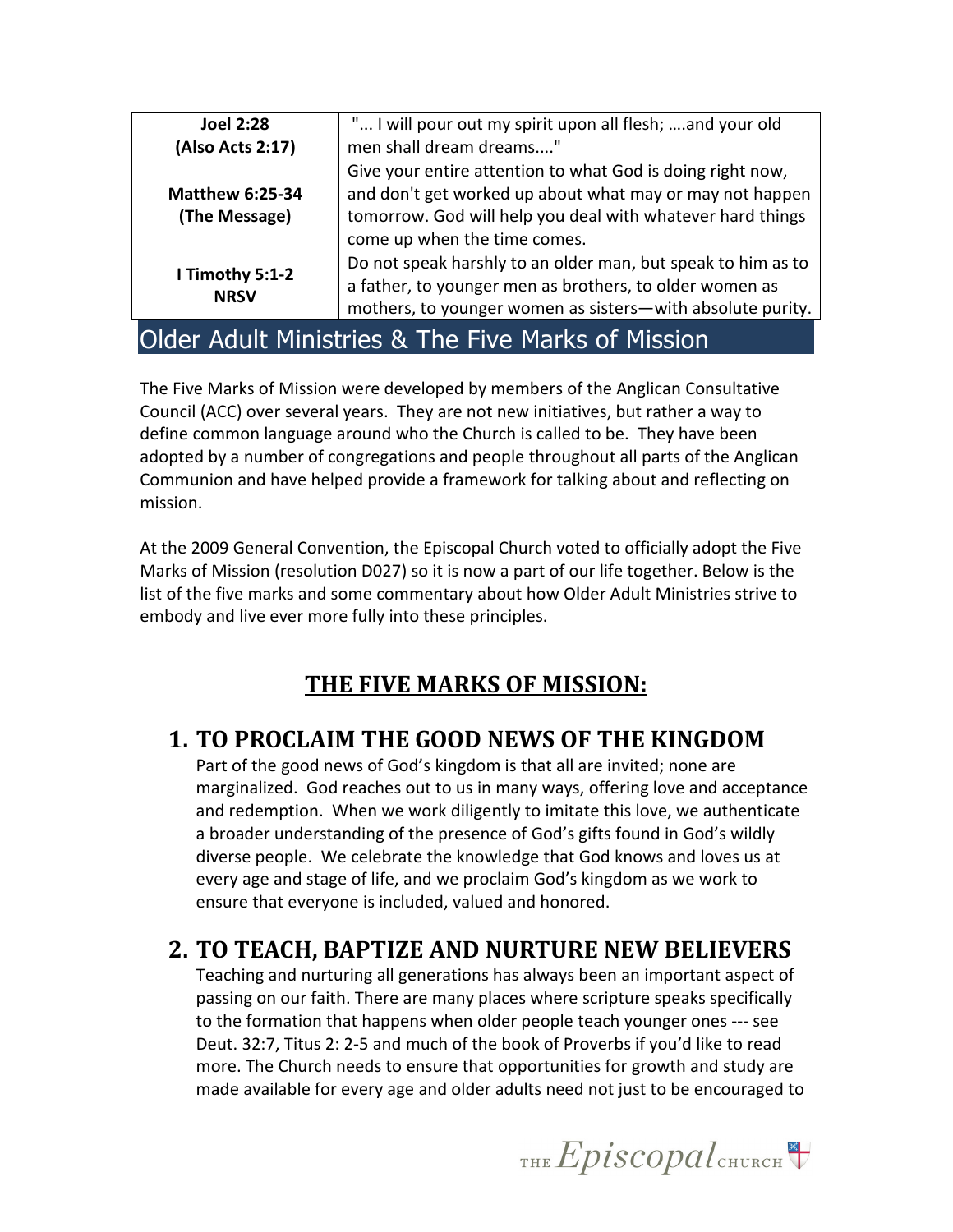continue their own spiritual development, but also invited and empowered to share their gifts with all the other generations as well!

### 3. TO RESPOND TO HUMAN NEED BY LOVING SERVICE

In Eucharistic Prayer C we pray, "Deliver us from the presumption of coming to the Table for solace only and not for strength…" and we remember again that the Church is not just about Christians coming together to celebrate, but also is a place where weary pilgrims receive encouragement and sustenance so they can go back out into the world and continue to share God's love. When we reach out to other human beings, we have the opportunity to be the hands, the voice, the feet of God… traveling into a world desperate for hope and transformation and offering the balm of love, acceptance, hope and provision. In this diverse population of aging, there are older adults who need help and older adults who can offer help. When our churches embrace both of these realities, we are offering unique and powerful gifts to the world around us.

## 4. TO SEEK TO TRANSFORM UNJUST STRUCTURES OF **SOCIETY**

There are many facets of the world of the elderly that are touched by despair and injustice, and so there are many ways the church can live into this characteristic of mission. Scriptural edicts to care for widows and orphans illustrate a long history of faithful people being asked to speak for those with no power and no voice. When we work to challenge imbalanced power structures and fight against injustice, we shine God's light into these places of darkness and we are living out the mission of the church. But our quest doesn't stop there… God's people have often led the conversations that helped our society rethink and readdress issues of equality and discrimination. In today's world, we again have the opportunity to be a prophetic voice in our culture, championing the gifts of our older generation. When we hold up the wisdom of the aged, we encourage ourselves and others to rethink and reject the ageism that can be so pervasive in the world.

## 5. TO STRIVE TO SAFEGUARD THE INTEGRITY OF CREATION AND SUSTAIN AND RENEW THE LIFE OF THE EARTH

There are many ways to respect and safeguard the integrity of creation, but perhaps one way of doing this is to realize and appreciate that all of creation ages. Aging is a natural and expected part of life… a life that God created and called very good. We are called to respect and care for the resources of this

THE  $Epis copal$ <sub>CHURCH</sub>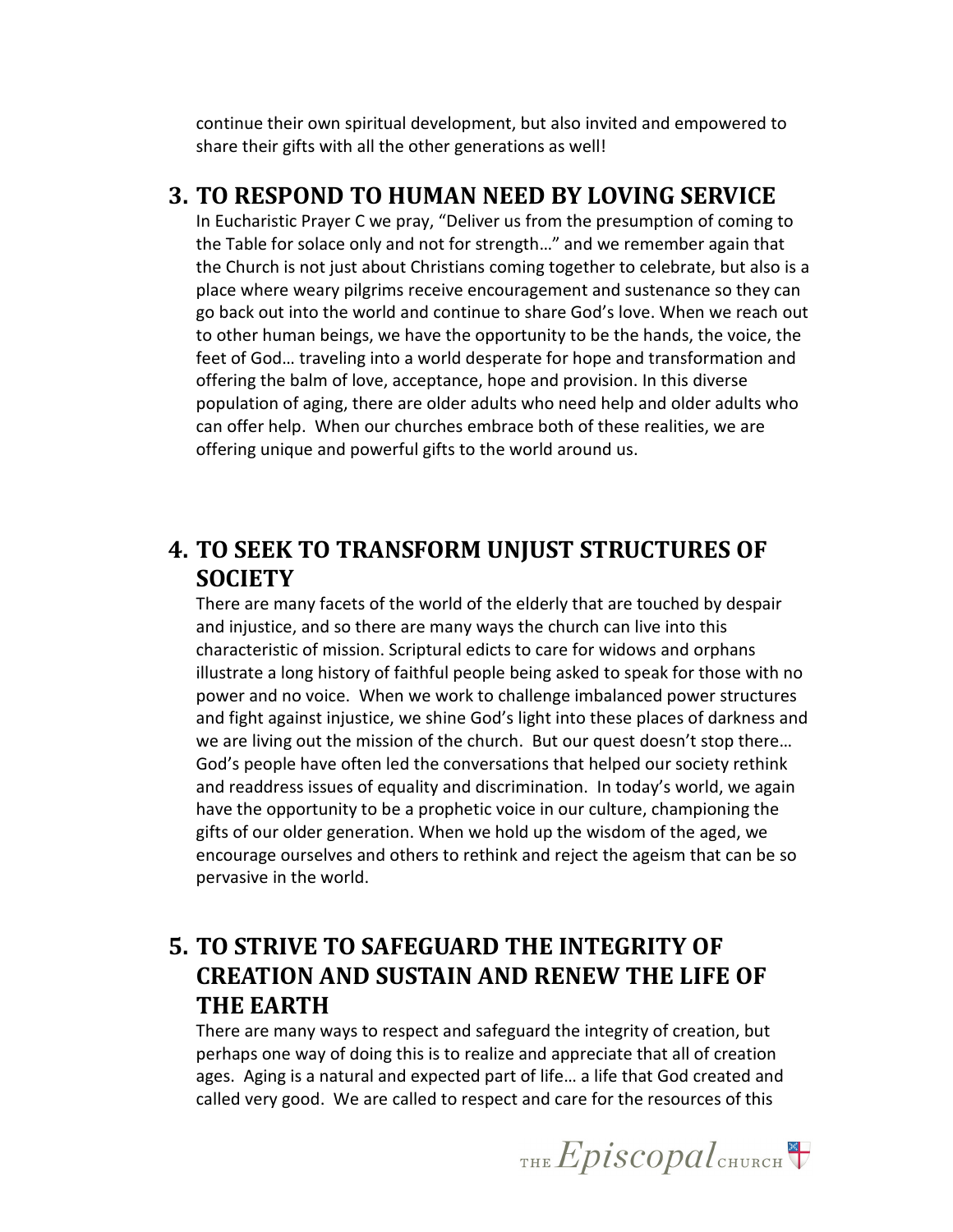Earth¸ which of course includes Earth's human resources. In the same way that we honor and care for our physical resources, we should also nurture the generations who have gone before us, respecting the astonishing legacy they have created.

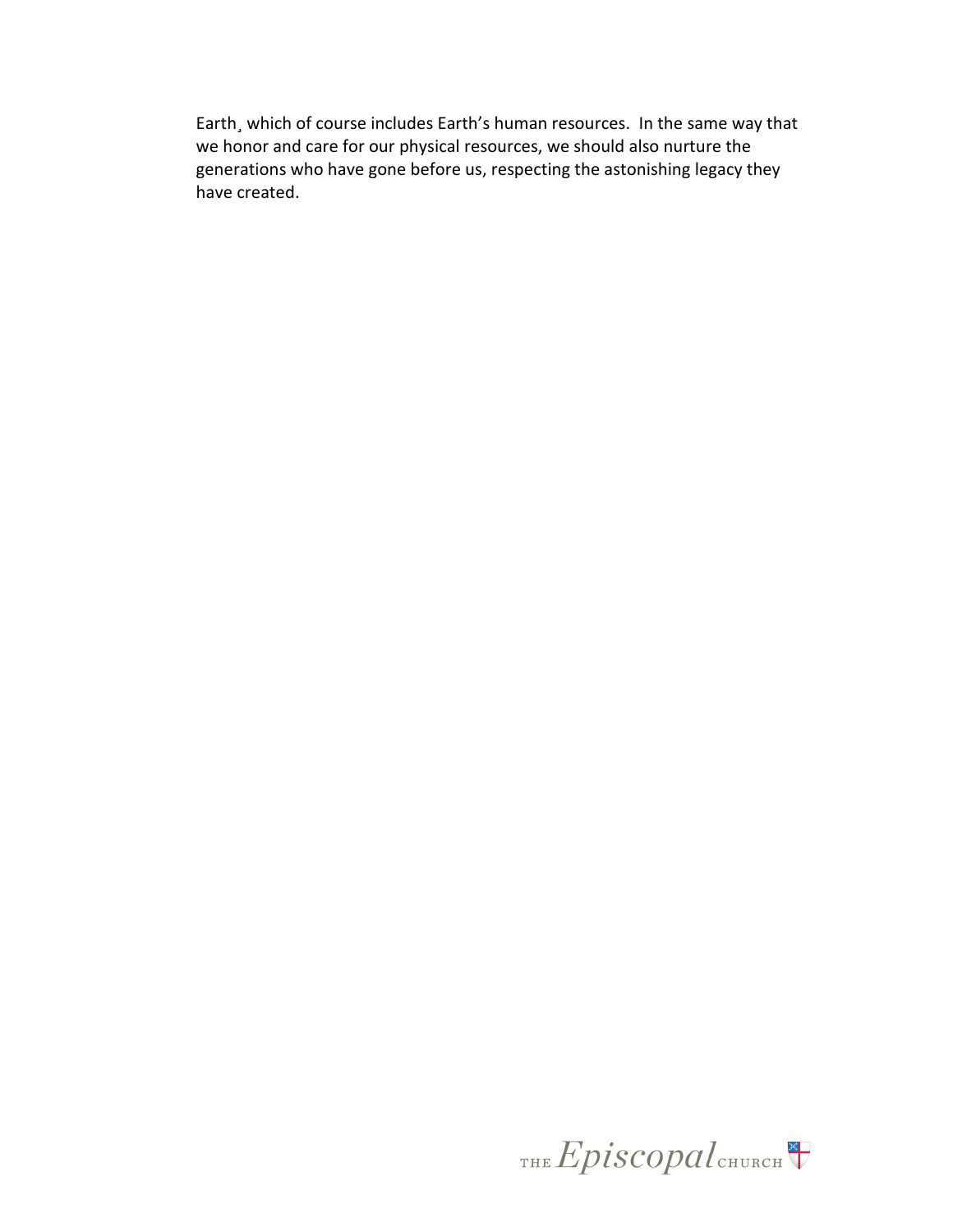## **Introduction**

## PURPOSE OF THIS DOCUMENT

Did you know ... ?

- The fastest growing age segment in the country is 85+. By 2012 there will be more than 200,000 Americans over age 100, and by 2050 the projection is for there to be 4.2 million over age 100.
- Currently one in every eight Americans is age 65 or older, and over one in four live alone. Every hour, 330 Americans reach the age of 60. Baby boomers will start turning 65 in 2010 and by 2020, the age 85+ population will increase by 40% (US Dept of Health and Human Services).
- Over one in three Episcopalians is age 65+ and they range from very active to homebound. Another 41% are age 45-64, which means 3 of every 4 members are age 45 or older. Think of it in terms of economic stressors alone (retirement age, technology gaps, social services, Social Security, and Medicare) and then wonder at the impact on local congregations.
- By 2020, we will be dealing with the largest elderly generation in history… and also a generation of elders that will experience ages 65+ in radically different ways.

These are just a few important statistics to help us begin to look at why it is imperative for the Church to develop a comprehensive and compassionate theology of aging. This is something that literally every single human being will deal with and it presents a unique and important opportunity for the church to reach beyond its doors. As we seek to better understand the gift of aging and embrace the vital roles that older adults can and do play in our congregations, we open the door for a new era in the field of Older Adult Ministries, and perhaps we also invite the possibility of the Church becoming a forward-thinking, proactive, world-changing force in dealing with this new sociological phenomenon.

THE  $Episcopal$ <sub>CHURCH</sub>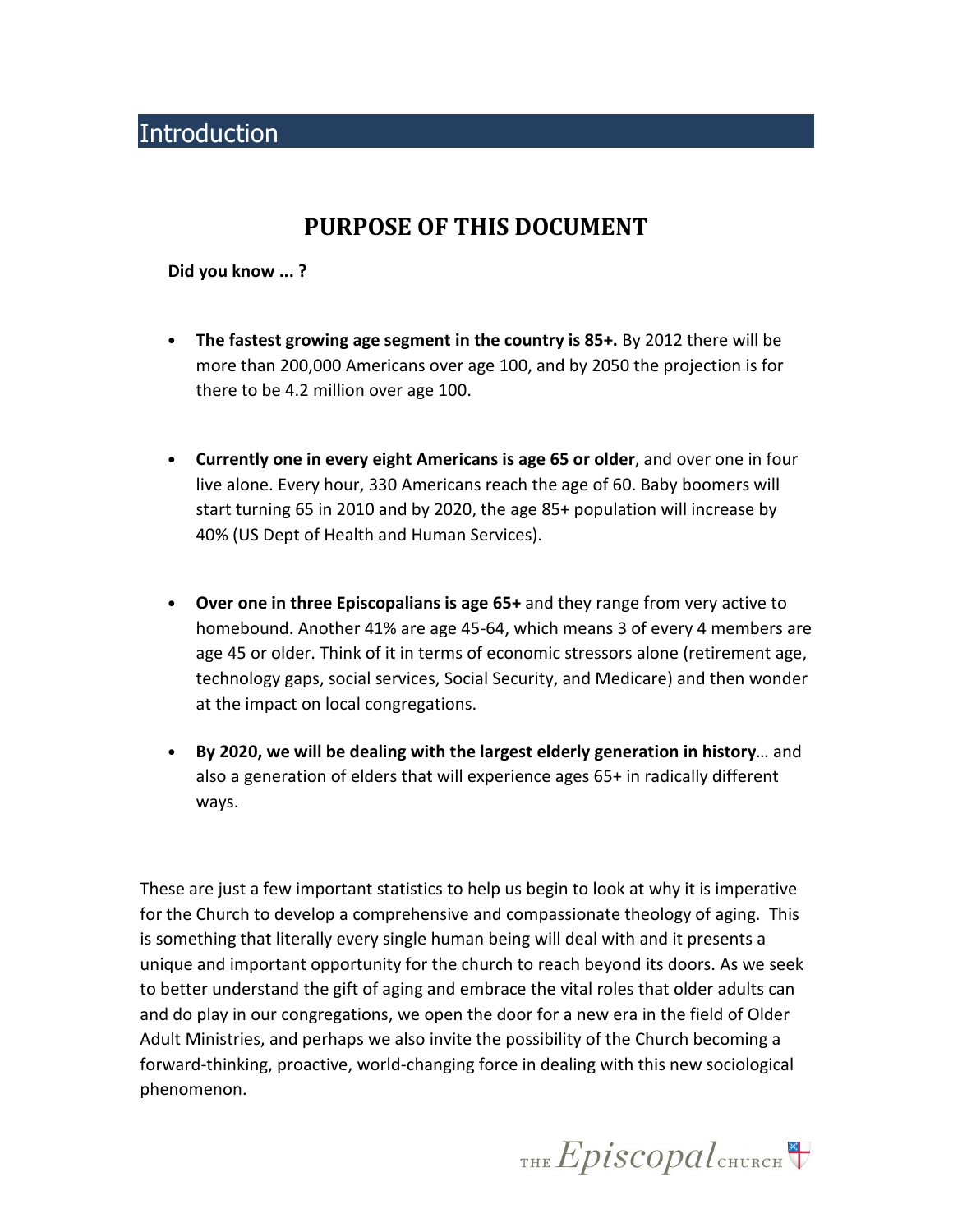In our churches, we spend a lot of time, energy and money in the formation of children and youth… and that is a wonderful, vital, important ministry. But the Charter for Lifelong Formation (Resolution A082-2009) challenged us to broaden our definition of Christian formation and realize that what we are called to do – and who we are called to be – is about SO much more than Sunday School and youth group activities.

A growing, vibrant church acknowledges the fact that we never stop learning and discovering. Christians of all ages are constantly being formed and transformed by our Creator and it is important that our churches reflect this reality. There is no church who can afford to ignore these demographic shifts in our culture. As our population ages, so do our churches and we want to continue to offer gifts and ministries to the people both inside and outside our doors if we are going to remain relevant and significant in this culture.

In short, if the church is going to survive, we MUST focus some of our attention on both the needs and the abilities of our older generations.

### THE HISTORY OF OLDER ADULT MINISTRIES IN THE EPISCOPAL CHURCH

In 2003, General Convention passed resolution A007 which established a Task Force for Senior Ministries as a Task Force of Executive Council. In 2009, General Convention passed a further resolution (D004) recognizing the church's need for Older Adult Ministry and the importance of endeavoring to answer the following questions:

1. How do we recognize, honor, and utilize the experience, wisdom, and gifts of "older" adults?

How do we develop ministries that integrate and weave multiple generations together spiritually?

How do we cultivate Christ's message of hope and service for older adults, families, and their caregivers?

THE  $Episcopal$ <sub>CHURCH</sub>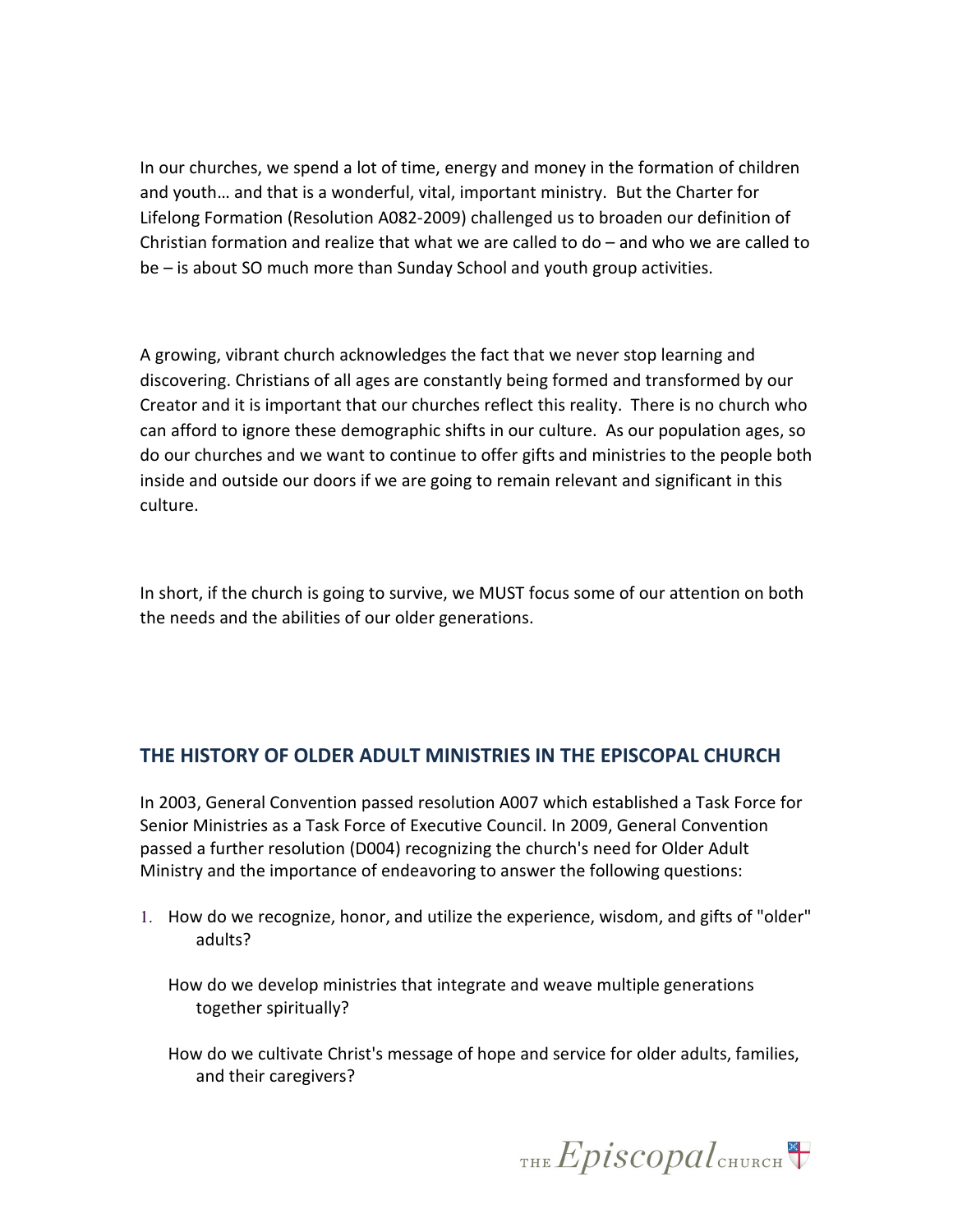How do we examine, explore, and create innovative and contemporary liturgical, spiritual, and service ministries by, with, and for all generations in the Body of Christ?

### THE TASK FORCE FOR OLDER ADULT MINISTRIES

So a General Convention Task Force was created for this vital work. The Task Force on Older Adult Ministries was mandated to determine programs currently being offered by congregations, dioceses and provinces, to establish a method of sharing this information, and to explore ways the church can connect with each other in intergenerational opportunities. The Task Force was also directed to create a comprehensive plan to raise awareness of issues related to older adults. The work of the Task Force was guided by The Charter for Lifelong Formation, The Five Marks of Mission, and The Baptismal Covenant as well as by 2009-D004.

## HOW CAN THIS DOCUMENT BE USED?

This document arises from the work of the Task Force for Older Adult Ministries. There are several pieces to this study guide and many ways that it can be used. Our hope is that it will be a helpful resource for people and congregations to better understand the ministry to, for and with older adults in the Episcopal Church.

Here are some ways in which this document may be helpful:

- Individual reading or research to better understand Older Adult Ministries
- Guide for small group discussions for committees and other interested parties
- A multi-session Adult Formation process to increase awareness of Older Adult Ministries or to begin the process of implementing new Older Adult Ministries in a congregation
- A resource to facilitate meaningful conversation around the topic of aging

THE  $Epis copal$ <sub>CHURCH</sub>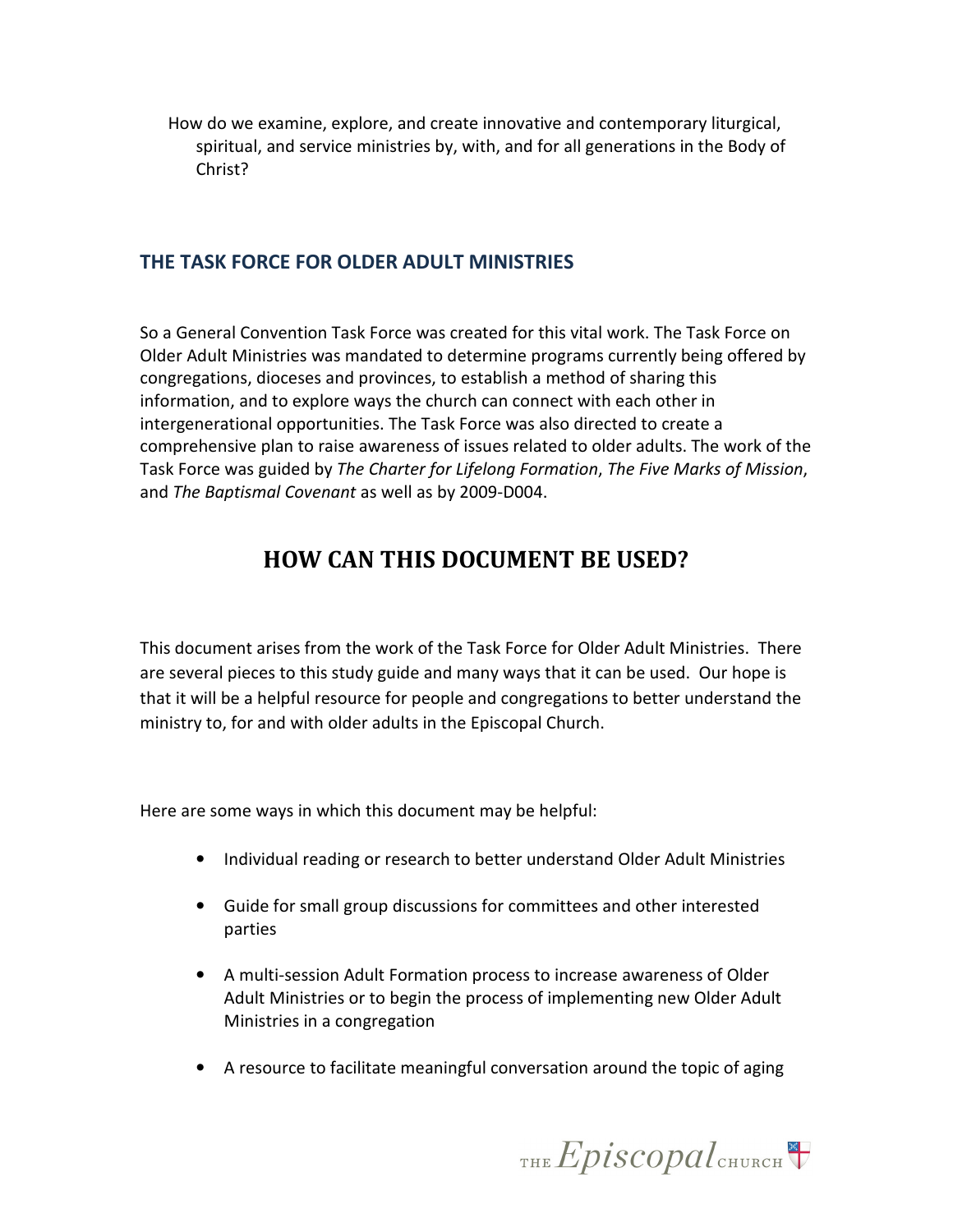We'd also love to hear from you! Please share your stories, activities and ideas at

www://episcopalchurch.org/page/older-adult-ministries

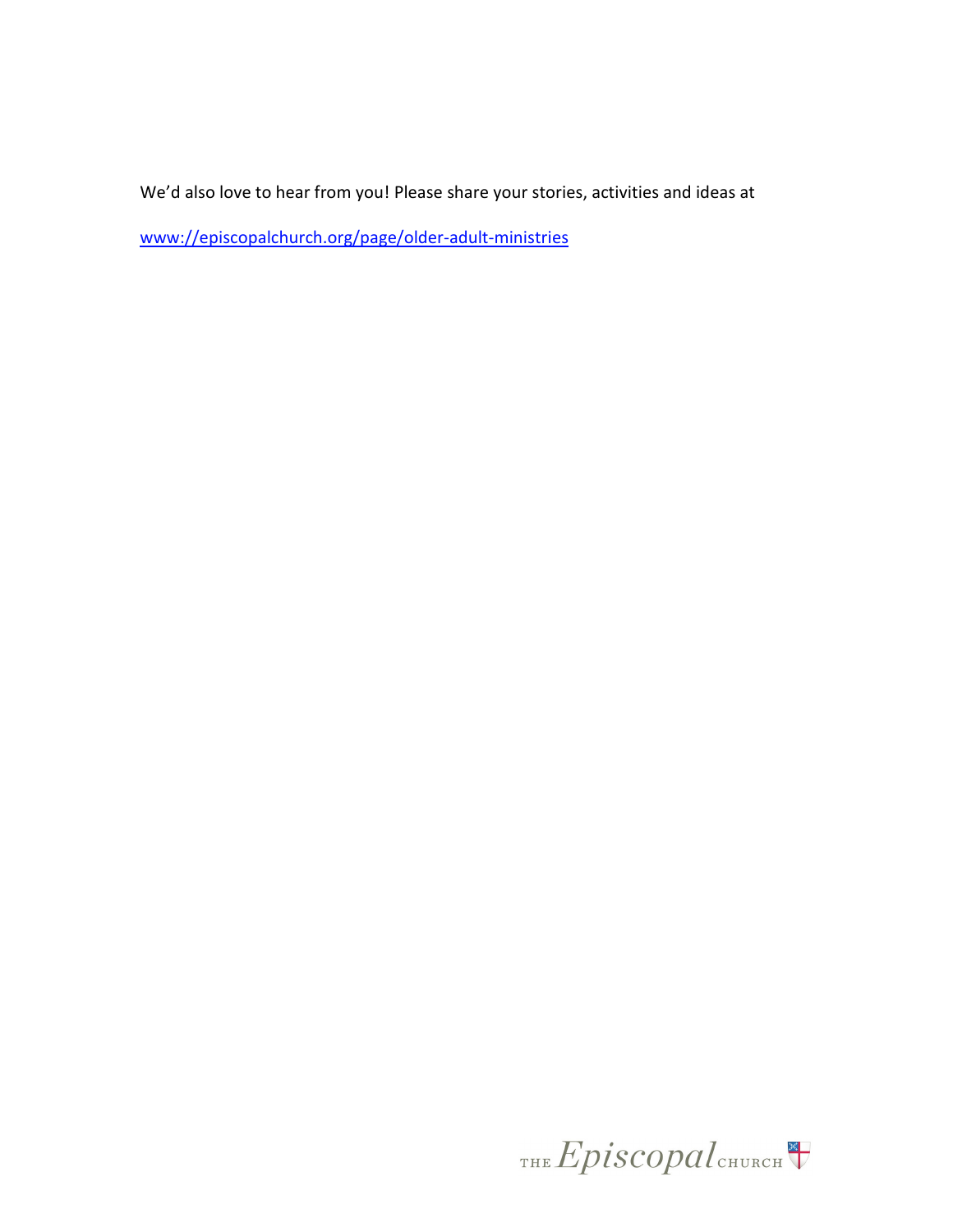## Faith Formation in Older Adults

## THE "NEW OLD"… HOW DID WE GET HERE?

Before we launch into a discussion of ministry with Older Adults, let's look a little bit at the cultural developmental pieces that got us here.

The process of aging has never been a one-size-fits-all kind of proposition… but this is even more real now as the first members of the Baby Boomer generation reach retirement age. It is said that this group who has redefined so many things in our society is now redefining aging. They are being called the "new old" because their active, vibrant lives don't look like the stereotypes we've previously thought of as retirement.

More than 76 million children were born between the years of 1946 and 1964. This population boom was the largest generation the world had ever seen – although now Generation Y, born roughly 1977-2001 and also called the "Echo Boomers" are the largest generation, spanning more than 80 million! But the Baby Boomers were the first enormous generation and they have changed things in each stage of their lives. AARP did an Executive Study called Baby Boomers Envision Their Retirement and in that study they said of the Boomers, "Their mass alone has had an enormous impact on the national psyche, political arena and social fabric. From the youth culture they created in the 1960s and 1970s to the dual-income households of the 1980s and 1990s, this generation has reinterpreted each successive stage of life." This will continue to be true and the lessons we learn as the Baby Boomers age will be invaluable to help us prepare for the aging of the Echo Boomers.

It's always dangerous to put too much stock in generalities, and this is especially true of the Baby Boomers because there are so many of them, but it still might be helpful to look at some generally-accepted characteristics of the Baby Boomer generation.

### GENERAL CHARACTERISTICS OF BABY BOOMERS

- As a group, Boomers were the healthiest and wealthiest generation born at that time
- Their childhoods were mostly traditional and stable, giving most Boomers a strong sense of self and family

THE  $Epis copal$ <sub>CHURCH</sub>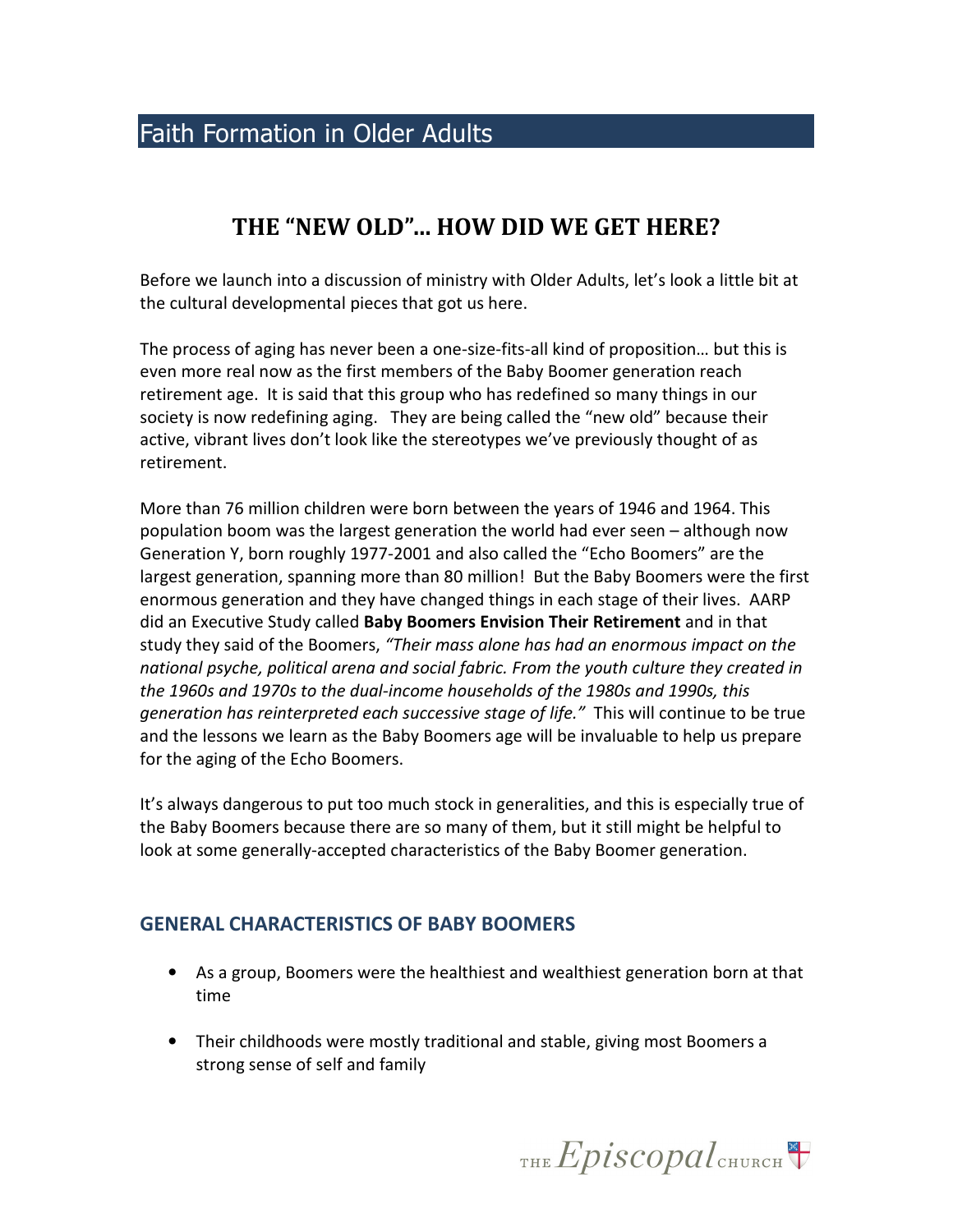- In general, they are confident, self-sufficient and independent. They prize individuality and many have a historic distrust of "the establishment" or heavyhanded authority
- They are hard-working and often define themselves by professional accomplishments; to varying degrees, they are motivated by prestige and financial security
- They value freedom of expression and are motivated to work for causes they believe in
- They are willing to take risks and rally against oppression which is part of why they've made such remarkable contributions to society

Even just looking at these few generalized characteristics, it's easy to see that this generation has had a huge impact on the world. They've witnessed and instigated a lot of changes and have made immeasurable contributions to our society.

This generation currently includes most of our major decision makers and they will continue to hold the majority of powerful positions until at least 2025. But this is also a group who has always been ready to challenge the status quo and question everything. They are energized by the quest for new and exciting objectives that have not been achieved before and they have a profound group-level optimism that seems to be lacking in later generations. Add all of this together and it means that the Baby Boomers are uniquely poised to not just be the catalyst of huge social upheaval, but they also have the potential to find creative and effective solutions.

### BABY BOOMERS & RETIREMENT

In 2011, the oldest of the Baby Boomers began to reach age 65 and early indications show that this revolutionary generation will change expectations about retirement in the same way they have redefined so many things in previous life stages.

In The New Retirement Survey done by Merrill Lynch, researchers found that over 70% of Baby Boomer retirees plan to work in some capacity during their retirement years up to at least age 70 and almost half of these people say they don't plan to stop working – ever. Now clearly, with today's economic concerns, financial stability is one important factor in why people intend to keep working, but other reasons cited include mental and physical agility, social interaction and receiving a sense of identity or self-worth. It's also interesting to note that more than half of the respondents indicated that they were interested in pursuing a completely new career field or opportunities during retirement,

THE  $Epis copal$ <sub>CHURCH</sub>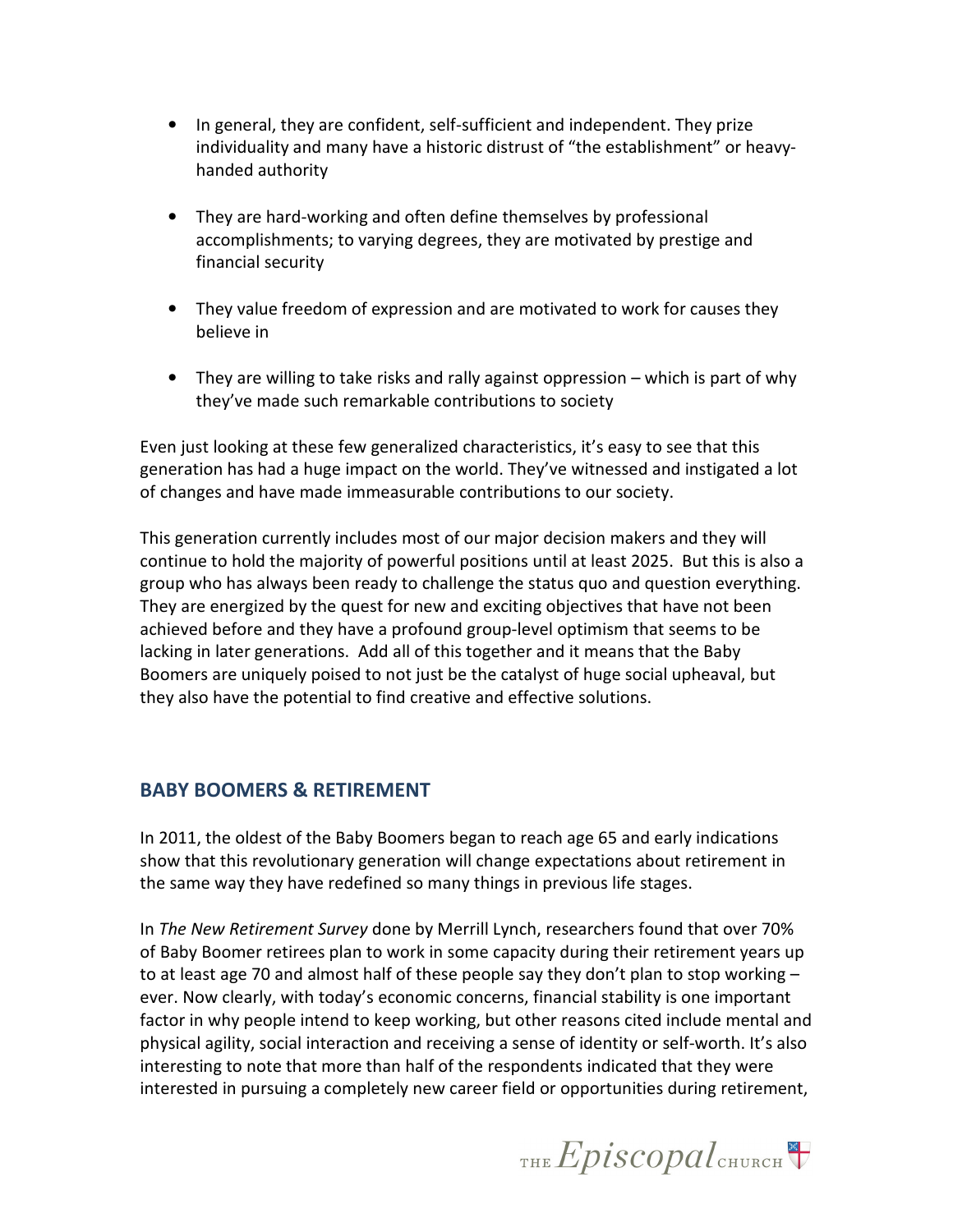and many expressed an interest in increasing work with charities or causes they believe in.

These are important facts for the Church to be aware of because over the next decades, we will have a significant number of people with extraordinary skills and experiences who are looking to pursue their passions and contribute something of intrinsic value to society.

### GENERATIONS IN THE CHURCH

Another significant aspect for us to be aware of is how faith formation has changed over the last several decades and how that has impacted different generations. For the first time in history, we have four distinct and active adult generations:

- 1. BUILDERS (Born 1922-1945) "The Greatest Generation" is now roughly 70-90 years old; they value traditional roles, respect knowledge and stability, and value hard work.
- 2. BOOMERS (Born 1946-1964) Value innovation and independence; passionate and driven in career fields, but may have more time/energy for charitable work during retirement.
- 3. BUSTERS (Born 1965-1983) Very small "Gen X" sandwiched between two huge generations; first "latchkey kids" and widespread divorce; cautious and careful – share more characteristics with older Builders than they do with either Boomers or Bridgers.
- 4. BRIDGERS (Born 1984-2000) These "Echo Boomers" are tech-savvy and bright, but more likely to see job as a means to an end; they embrace pluralistic views with little trouble and place a high value on authenticity and relevance.

Having these four different groups in the Church gives us a unique opportunity for collaboration and partnership. Also, because of the two very large generations, it means that for the first time in history, we have many, many people who are sandwiched between caring for family members from both the generation ahead of them and the generation behind them.

If the Church is going to continue to be relevant in our ever-changing society, we will have to listen carefully for the prophetic voices from each generation and find ways to support and empower new expressions of ministry.

THE  $Episcopal$ <sub>CHURCH</sub>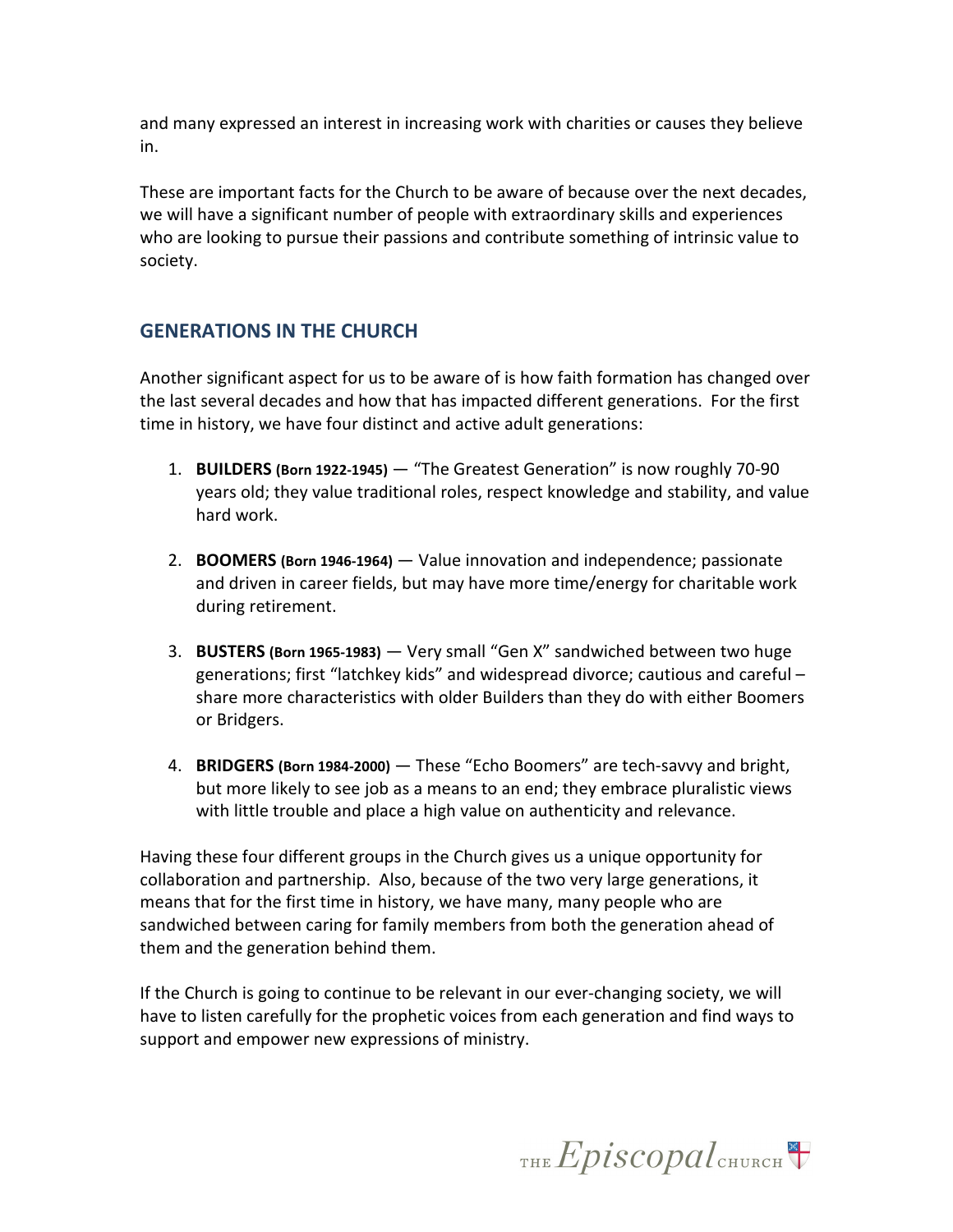## SESSIONS TO USE WITH SMALL GROUPS

#### ABOUT THESE SESSIONS

Our hope is that the lesson plan outlines on the following pages will help raise awareness and foster a better understanding of the importance to offer intentional and ongoing ministry to, for and with a wide variety of aging adults in your church and community.

Each session provides scripture passages and related framework to help your group have conversations around topics that can sometimes be difficult. In each session, you will find a wide variety of discussion questions and conversation starters. Feel free to adapt or ignore questions to best meet your group's needs… the provided questions are simply a way to help you get started.

#### MEETING TIMEFRAMES

These sessions were originally designed for five sessions of approximately 45 minutes each, but the timeframe can be shortened or expanded as needed for your group.

Likewise, you can focus on just the three main sessions (Sessions 2, 3 & 4) that explore the three sections of the call to action --- and skip over or consolidate Session 1 (Introduction) and/or Session 5 (Conclusion).

Sessions can easily be used as Sunday-morning Adult Education opportunities or midweek small groups. One of the reasons we offer this resource in an electronic format is to make it easy for you to adapt to whatever best suits your group.

### PARTICIPANTS

There are many groups who might benefit from and enjoy these sessions… here are some different groups we imagined might find this resource to be helpful, but feel free to use it in any way that is helpful for your group:

- Adult Sunday School class
- Committee for Older Adult Ministries
- Clergy group
- Families who care for older adults
- Diocesan groups

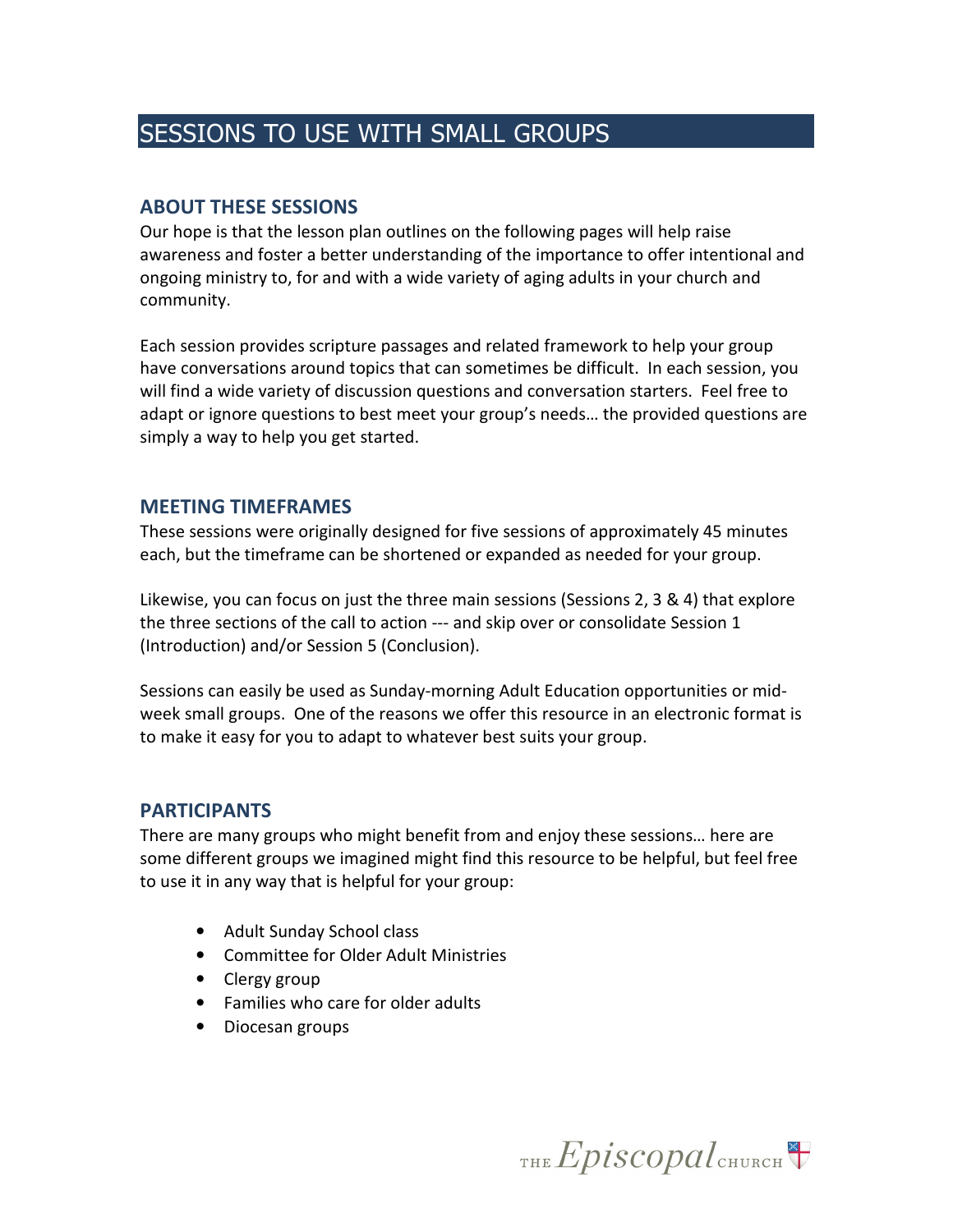### SESSION 1: INTRODUCTION --- THE RE-CREATION OF AGING

#### SESSION OVERVIEW

Introduce some of the known issues around aging and introduce the Call to Action

#### RELEVANT SCRIPTURES

- Psalms 48:14 (KJV) For this God is our God for ever and ever: he will be our guide even unto death.
- Psalms 71:17-18 (NRSV) O God, from my youth you have taught me, and I still proclaim your wondrous deeds. So even to old age and grey hairs, O God, do not forsake me, until I proclaim your might to all the generations to come.
- Isaiah 40:29, 31 (NRSV) He gives power to the faint, and strengthens the powerless… Those who wait for the Lord shall renew their strength, they shall mount up with wings like eagles, they shall run and not be weary, they shall walk and not faint.

#### MATERIALS NEEDED

- Bibles or copies of scriptures above
- Secure a television, computer or video projector with internet connection. Make sure you know how to operate the equipment
- "The Value of Older Adults" video from the Older Adult Ministries You Tube Page http://tinyurl.com/7jg63rw
- Copies of A Call to Action for each participant
- Hymnals to sing #602 Jesu, Jesu (optional)

|                | <b>Gather materials listed above</b>                                                                                                                                                                                                                                |
|----------------|---------------------------------------------------------------------------------------------------------------------------------------------------------------------------------------------------------------------------------------------------------------------|
|                | Read over the full text of A Call to Action<br>$\bullet$                                                                                                                                                                                                            |
| <b>PREPARE</b> | Invite key leaders like clergy, vestry members and chairs<br>$\bullet$<br>of various committees to come participate in your<br>discussion as you begin this conversation. Invite them to<br>attend the other sessions as well - particularly the closing<br>session |
| <b>WELCOME</b> | Welcome participants                                                                                                                                                                                                                                                |
|                | Introduce facilitators                                                                                                                                                                                                                                              |

THE  $Epis copal$ <sub>CHURCH</sub>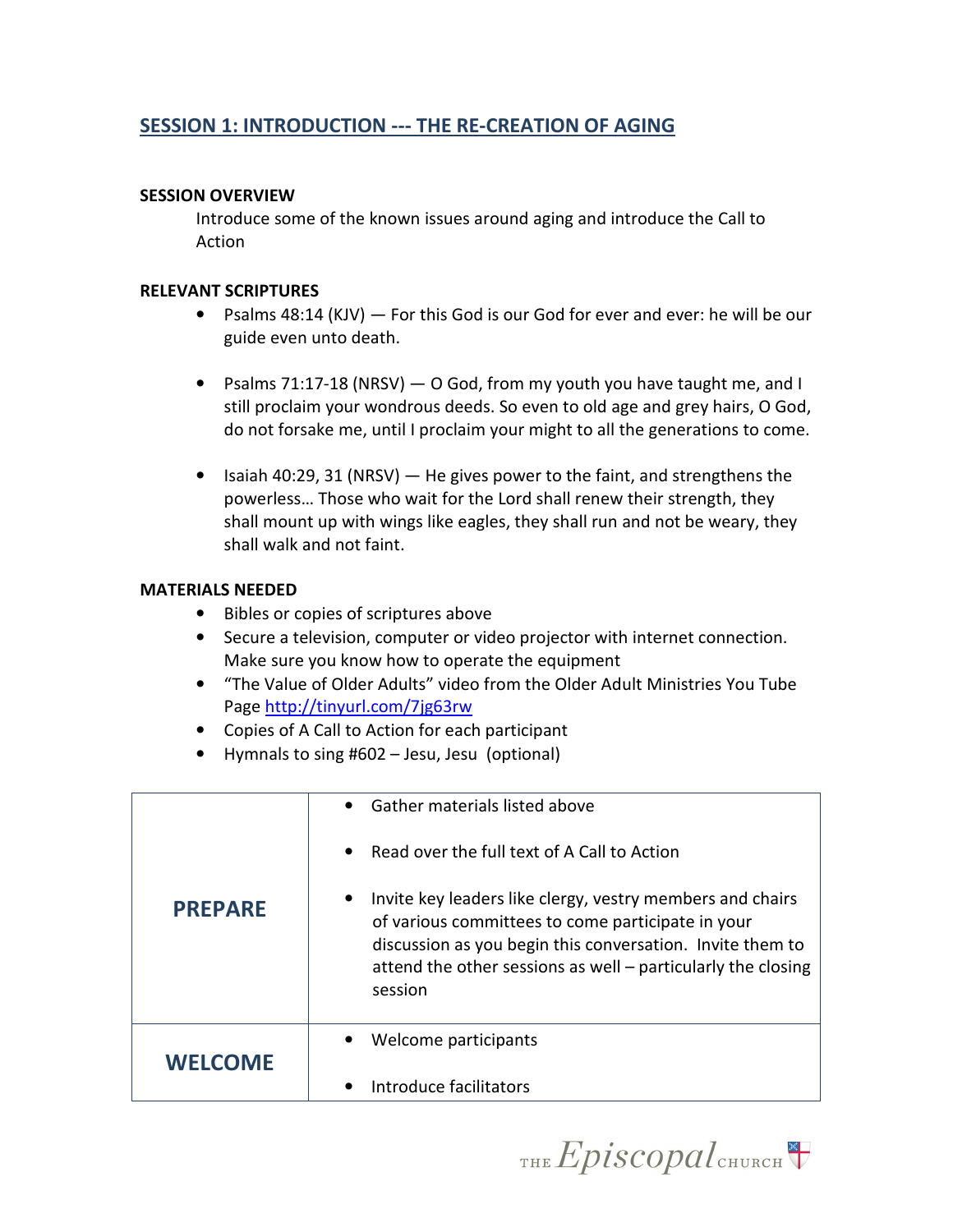|                  | Go over any logistical or housekeeping issues - location of<br>restrooms, planned timeframe, available resources, etc.<br>Ask for volunteers to read today's scriptures about the<br>$\bullet$<br>gift of aging and the role of the church as a way to set our<br>hearts open to hear God's prophetic word today.                                                                                                |
|------------------|------------------------------------------------------------------------------------------------------------------------------------------------------------------------------------------------------------------------------------------------------------------------------------------------------------------------------------------------------------------------------------------------------------------|
|                  | Begin by asking participants to introduce themselves -<br>٠<br>just quick introduction to get people talking. Maybe ask<br>them to share their name, how long they've lived in the<br>area and one thing they'd like to get out of the upcoming<br>weeks/sessions.<br>Tell a little bit of your story $-$ how you got involved with<br>this Call to Action, etc.                                                 |
| <b>INTRODUCE</b> | Now ask a question that goes a little deeper, but still<br>comfortable for a group setting such as:<br>In what ways has your life intersected with older<br>$\circ$<br>adults?<br>What gift(s) have you received from older adults?<br>$\circ$<br>Think for a moment about your parents' and<br>$\circ$<br>grandparents' lives at the age you are now. What<br>things are similar and what things are different? |
| <b>WATCH</b>     | Watch "The Value of Older Adults" on the Older Adult<br>٠<br>Ministries YouTube Channel (http://tinyurl.com/7jg63rw)<br>with The Episcopal Church Staff Officer for<br>Congregational Research C. Kirk Hadaway, Ph.D.<br>Ask participants what ideas or statements stood out for<br>them.<br>Is there anything in this video that is surprising? Assuring?<br>٠<br>Uncomfortable?                                |
| <b>EXAMINE</b>   | Pass out copies of the Call to Action<br>$\bullet$<br>Ask participants to take a couple minutes to read it over<br>in silence then ask them what words or phrases stand<br>out?                                                                                                                                                                                                                                  |

THE Episcopal CHURCH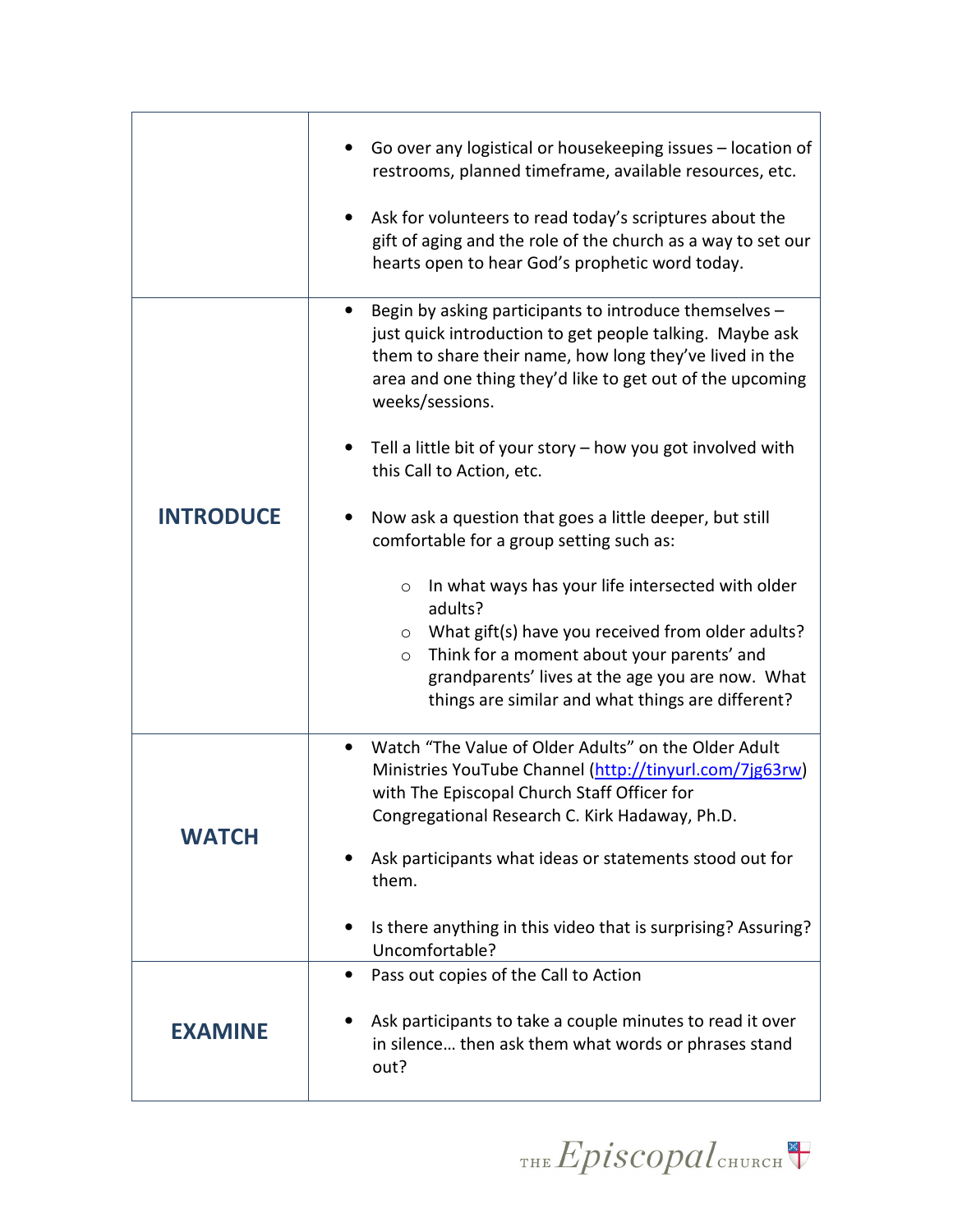|                | Is there anything in this document that is surprising?<br>Assuring? Uncomfortable?                                                                                                                                                                                                                                                                                                                                                                                                                                                                                                                                                                                                                                                                                                                                                                            |
|----------------|---------------------------------------------------------------------------------------------------------------------------------------------------------------------------------------------------------------------------------------------------------------------------------------------------------------------------------------------------------------------------------------------------------------------------------------------------------------------------------------------------------------------------------------------------------------------------------------------------------------------------------------------------------------------------------------------------------------------------------------------------------------------------------------------------------------------------------------------------------------|
|                | Looking at this document, what are some ways our<br>church is already embracing some of the concepts?                                                                                                                                                                                                                                                                                                                                                                                                                                                                                                                                                                                                                                                                                                                                                         |
| <b>DISCUSS</b> | What are some things we could do better?                                                                                                                                                                                                                                                                                                                                                                                                                                                                                                                                                                                                                                                                                                                                                                                                                      |
|                | What resources for older adults and their families exist in<br>your community? How could the church partner with or<br>support these ministries?                                                                                                                                                                                                                                                                                                                                                                                                                                                                                                                                                                                                                                                                                                              |
| <b>REFLECT</b> | In what ways do you see connections between Older<br>Adult Ministry and our Baptismal Covenant?                                                                                                                                                                                                                                                                                                                                                                                                                                                                                                                                                                                                                                                                                                                                                               |
|                | How could these ministries help us reach out to others?                                                                                                                                                                                                                                                                                                                                                                                                                                                                                                                                                                                                                                                                                                                                                                                                       |
| <b>CLOSE</b>   | (optional) Sing Hymn #602 - Jesu, Jesu (second verse)<br>Jesu, Jesu, fill us with your love,<br>Show us how to serve<br>The neighbors we have from you.<br>Neighbors are rich and poor,<br>Neighbors are black and white,<br>Neighbors are nearby and far away.<br>Close with this prayer or another one of your choosing:<br>O God, you made us in your own image and redeemed us<br>through Jesus your Son: Look with compassion on the whole<br>human family; take away the arrogance and hatred which<br>infect our hearts; break down the walls that separate us;<br>unite us in bonds of love; and work through our struggle and<br>confusion to accomplish your purposes on earth; that, in<br>your good time, all nations and races may serve you in<br>harmony around your heavenly throne; through Jesus Christ<br>our Lord. Amen.<br>(BCP, p. 815) |

THE Episcopal CHURCH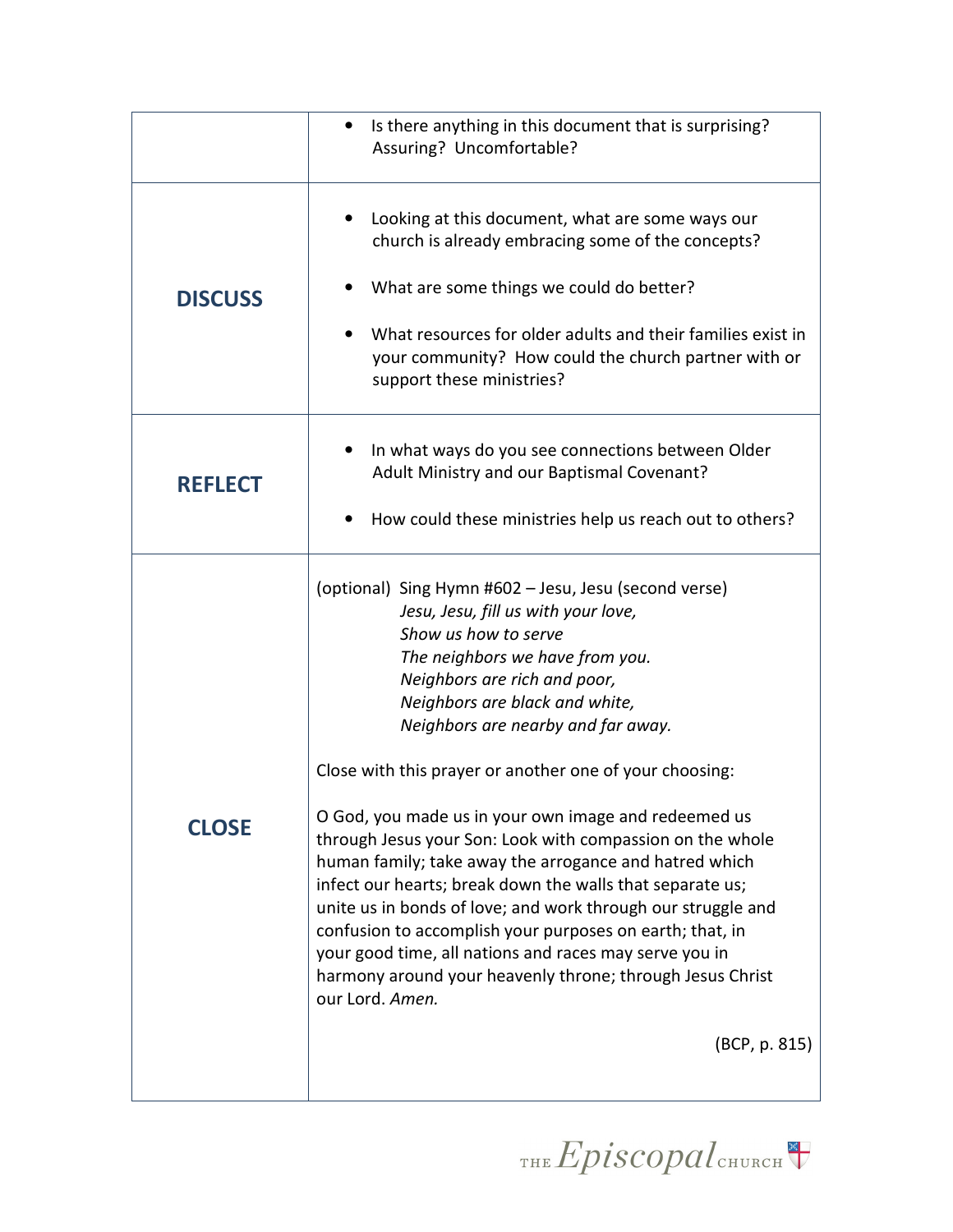### SESSION 2: A CALL TO ACTION, PART I

#### SESSION OVERVIEW

We will examine in depth the first section of the Call to Action

#### RELEVANT SCRIPTURES

- Genesis 1:27 --- So God created man in his own image, in the image of God he created him; male and female he created them.
- Isaiah 43:19 --- Behold! I do a new thing…
- Isaiah 46:4 --- Even to your old age and gray hairs I am he who will sustain you.

#### MATERIALS NEEDED

- Bibles or copies of scriptures above
- Copies of A Call to Action for each participant
- Secure a television, computer or video projector with internet connection. Make sure you know how to operate the equipment
- "Advocating for Aging Communities in Church and Society Part One" video from the Older Adult Ministries You Tube Page http://tinyurl.com/bmoh5fg prepared to 3:57
- Newsprint
- Markers
- Magazines (optional)
- Recorded television commercials (optional)
- Hymnals to sing #680 O God our help in ages past (optional)

| <b>PREPARE</b> | <b>Gather materials listed above</b>                                                                                                                              |
|----------------|-------------------------------------------------------------------------------------------------------------------------------------------------------------------|
|                | Read over the full text of A Call to Action (pg 2), paying<br>$\bullet$<br>special attention this week to the first section ("We invite<br>the Episcopal Church") |
|                | Prepare sheets of newsprint or poster board with the<br>following words: Childhood, Teenagers, Young Adults,<br>Middle Age, Retirement, Old Age                   |
|                | Welcome participants                                                                                                                                              |
| <b>WELCOME</b> | Introduce facilitators                                                                                                                                            |

THE  $Epis copal$ <sub>CHURCH</sub>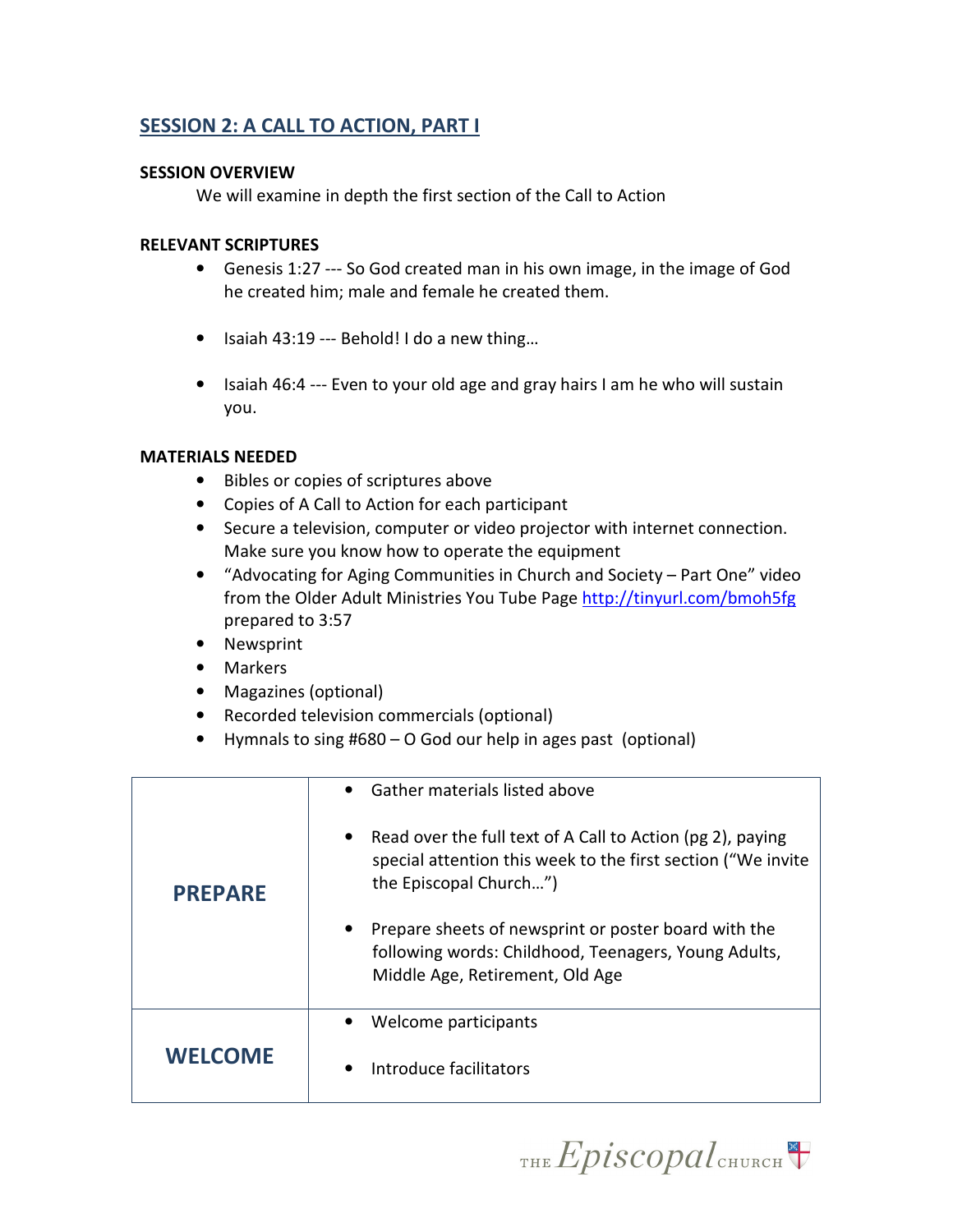|                  | Go over any logistical or housekeeping issues - location of<br>$\bullet$ |
|------------------|--------------------------------------------------------------------------|
|                  | restrooms, planned timeframe, available resources, etc.                  |
|                  |                                                                          |
|                  | Give a very brief synopsis of last week's class                          |
|                  |                                                                          |
|                  | Ask for volunteers to read today's scriptures about the                  |
|                  | gift of aging as a way to set our hearts open to hear God's              |
|                  | prophetic word today.                                                    |
|                  |                                                                          |
|                  | Begin by asking, "What do you think about the aging                      |
|                  | process?" Invite some quick responses.                                   |
|                  |                                                                          |
|                  | What does society tell us about aging?                                   |
|                  |                                                                          |
|                  | If you have them, show examples from print or television                 |
|                  | ads and ask participants to name the assumptions these                   |
|                  | ads seem to make. Who is the target audience for this                    |
|                  | ad? Does that influence the perspective of the ad? Does                  |
|                  | the ad imply that aging is a bad thing, something to be                  |
|                  | fought against at all costs? Or are they showing older                   |
|                  | years as something to be enjoyed and relished? Do you                    |
|                  | agree or disagree with what you see?                                     |
|                  |                                                                          |
|                  | Even if you don't have magazines or recorded                             |
|                  | commercials, you can ask participants to think about                     |
| <b>INTRODUCE</b> | things they've seen, heard and experienced and discuss                   |
|                  | those.                                                                   |
|                  |                                                                          |
|                  | Point out the papers hanging around the room that are                    |
|                  | labeled with different life stages.                                      |
|                  | Give each participant a marker and ask them to take 10                   |
|                  | minutes to move around the room, quickly writing words                   |
|                  | and first impressions of each stage of life. The words can               |
|                  | be their own descriptions of these stages or they can be                 |
|                  | messages they hear from outside sources. It's okay (and                  |
|                  | even preferable!) for there to be conflicting messages on                |
|                  | the sheets.                                                              |
|                  |                                                                          |
|                  | After no more than 15 minutes, gather the group back                     |
|                  | together and briefly review what's on the sheets. Where                  |
|                  | do you see conflicting or competing ideas? Where do you                  |
|                  | think that comes from? Do you think some messages are                    |

THE Episcopal CHURCH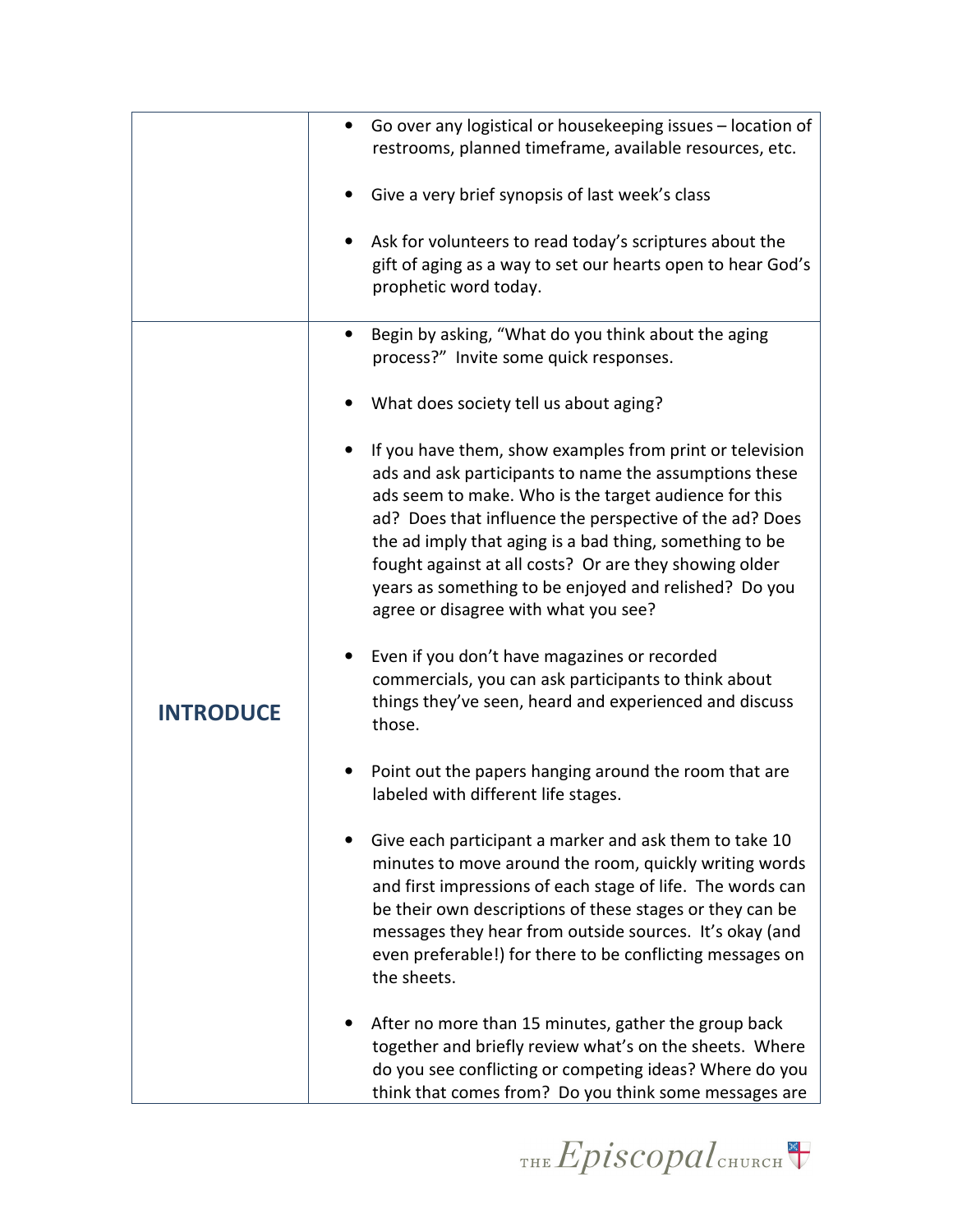|                | erroneous?                                                                                                                                                                                                                                                               |
|----------------|--------------------------------------------------------------------------------------------------------------------------------------------------------------------------------------------------------------------------------------------------------------------------|
|                | What advice have you ever been given about aging? Or<br>what have you observed in other people as they age? In<br>what ways did your parents, grandparents or other adults<br>influence your perception of aging?                                                        |
|                | How do your personal impressions and experiences about<br>aging compare or contrast to the ideas portrayed in<br>advertising?                                                                                                                                            |
|                | How do any of these personal or commercial images line<br>up (or not) with the messages of the Gospel and the<br>concept of ongoing lifelong formation?                                                                                                                  |
|                | Watch a portion of "Advocating for Aging Communities in<br>Church and Society - Part One" from the Older Adult<br>Ministries You Tube Page http://tinyurl.com/bmoh5fg<br>prepared to 3:57                                                                                |
|                | The most well-known phrase in our church is "The<br>Episcopal Church Welcomes You." Is this true for all<br>ages??                                                                                                                                                       |
|                | Pass out copies of the Call to Action                                                                                                                                                                                                                                    |
|                | Ask participants to close their eyes for 30-60 seconds to<br>think about the impressions they've seen and<br>remembered in silence.                                                                                                                                      |
| <b>FXAMINF</b> | Then, ask a volunteer(s) to read the first section that<br>begins "We Invite the Episcopal Church"<br>It can be very effective to read "We Invite the<br>$\Omega$<br>Episcopal Church" at the beginning of each of the<br>five statements, as shown in the next section. |
|                | What words or phrases stand out to you? What parts do<br>you most agree with? What parts do you least agree<br>with?                                                                                                                                                     |
| <b>DISCUSS</b> | Looking at each statement individually:<br>1. We invite the Episcopal Church to embrace older<br>adults in all parts of the life of the Church $-$ Are                                                                                                                   |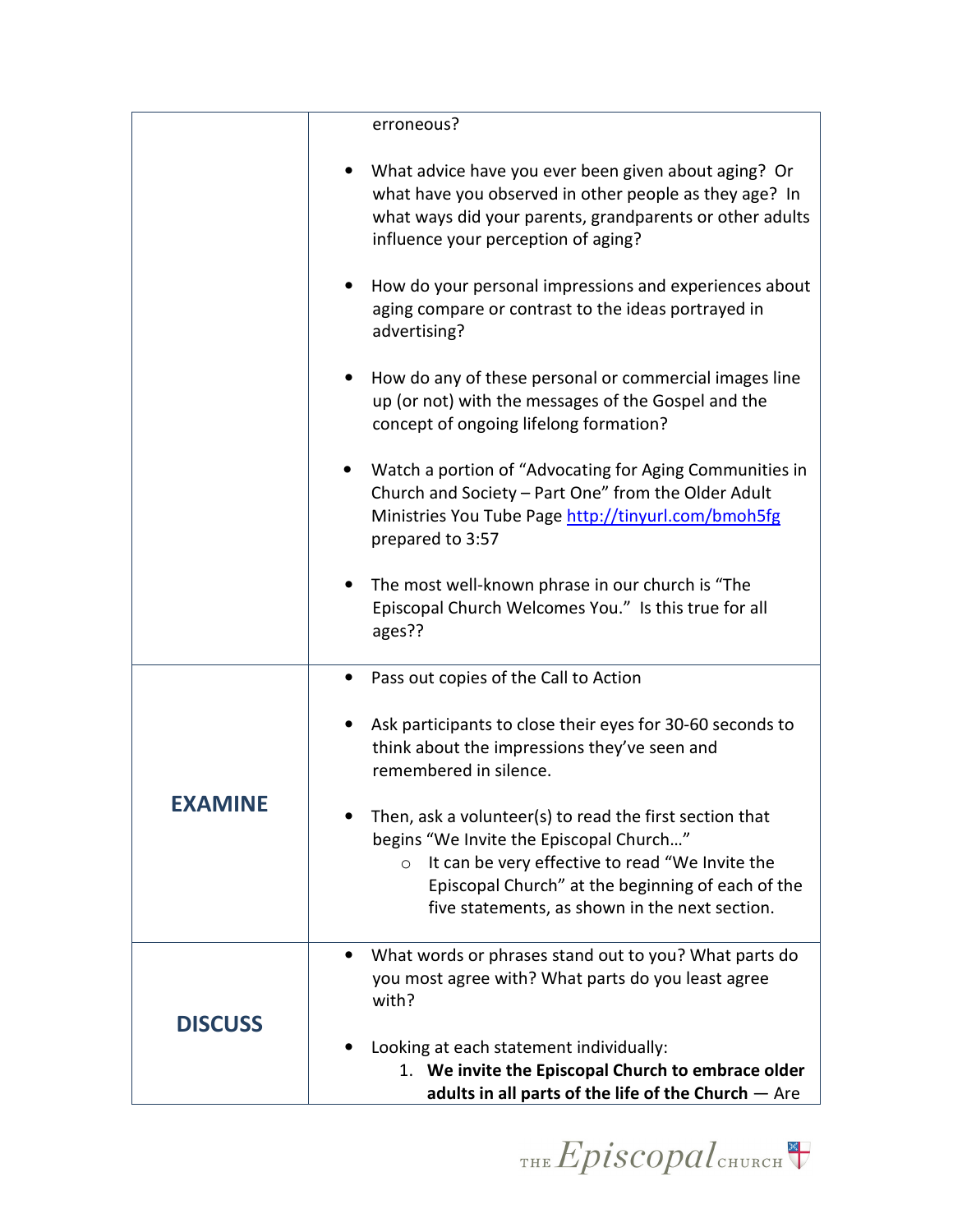| older adults embraced in all parts of the life of this                                                                                                                                                                                                                                                                                                                                                                                                                                                                                                                                                                                                                                                   |
|----------------------------------------------------------------------------------------------------------------------------------------------------------------------------------------------------------------------------------------------------------------------------------------------------------------------------------------------------------------------------------------------------------------------------------------------------------------------------------------------------------------------------------------------------------------------------------------------------------------------------------------------------------------------------------------------------------|
| church? What are we doing well? Where can we<br>make improvements and offer further inclusion?                                                                                                                                                                                                                                                                                                                                                                                                                                                                                                                                                                                                           |
| 2. We invite the Episcopal Church to recognize our<br>almost-universal fear of our own aging - What<br>do we fear about aging? Why is it so hard to talk<br>about? In the bible, we see many examples of<br>how naming something gives us power; and<br>talking honestly about death and dying helps us<br>find both peace and hope. Death is a great<br>unknown and a difficult, frightening concept for all<br>of us at one point or another. But as Christians,<br>we place our hope in resurrection (both figurative<br>and literal), so how can that figure into our<br>equation? How can we remind ourselves (and<br>each other) of our foundational belief that death<br>never has the last word? |
| 3. We invite the Episcopal Church to examine our<br>own individual process of aging $-$ We have the<br>ability to make many decisions about a wide<br>variety of things, but none of us has a choice in<br>the aging process. It is inescapable, whether we<br>dread it or embrace it. How were your own views<br>formed about the aging process? In what ways do<br>you view your own aging as similar or different to<br>your parents, grandparents or other adults?                                                                                                                                                                                                                                   |
| 4. We invite the Episcopal Church to encourage all<br>generations to make their own discoveries in the<br>journey of lifelong $a$ ging $-$ If we really embrace<br>the idea of lifelong formation, we can also<br>celebrate the fact that we never stop growing and<br>changing. With this in mind, what ongoing<br>discoveries or new gifts might await us as we grow<br>older that we've never seen before? What factors<br>of life (location, schedules, relationships, etc.)<br>might influence our discoveries?                                                                                                                                                                                     |
| 5. We invite the Episcopal Church to foster liturgical<br>rites and traditions that embrace older adults -<br>What are the life events and transitions that<br>define older adulthood? How might the church                                                                                                                                                                                                                                                                                                                                                                                                                                                                                              |

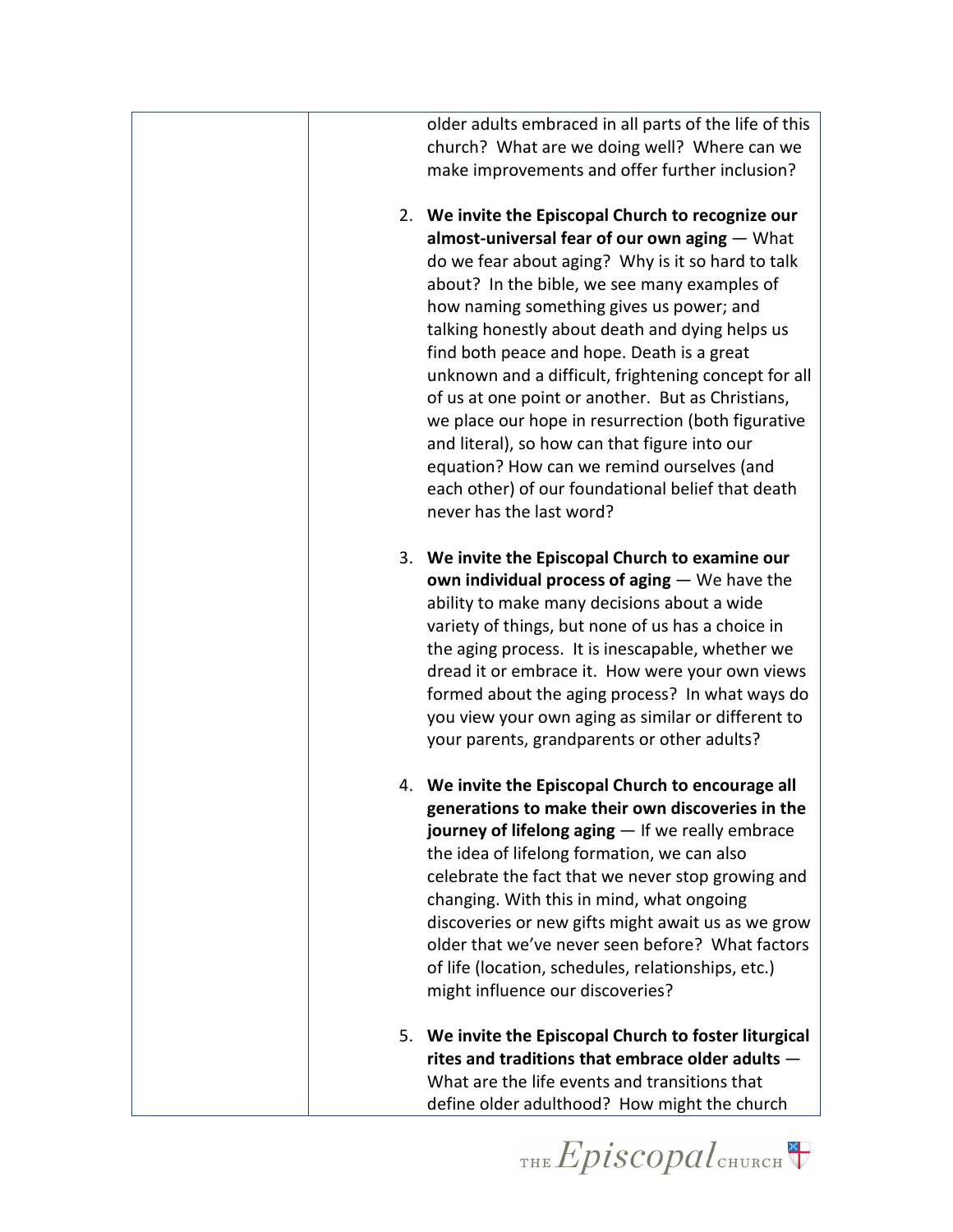|                | offer rites or blessings or support to those                                                                                                                                                                                                                                                                                                                                              |
|----------------|-------------------------------------------------------------------------------------------------------------------------------------------------------------------------------------------------------------------------------------------------------------------------------------------------------------------------------------------------------------------------------------------|
|                | transitions?                                                                                                                                                                                                                                                                                                                                                                              |
|                | If time allows, split into 2-3 groups and ask participants to quickly<br>come up with a simple "advertisement" for a broader<br>appreciation of the gifts of aging. What would that look like?<br>What would be the "product" you are selling Contentment?                                                                                                                                |
|                | If you choose to do this, give the groups only 7-10 minutes to<br>come up their ideas and then 2-3 minutes to explain or<br>demonstrate. Keep it lighthearted and encourage them to be a<br>little silly maybe act out a quick commercial that illustrates<br>their ideas or rewrite the words to a well known song like Happy<br>Birthday or Row, Row, Row Your Boat to create a jingle. |
|                | Encourage the groups to laugh and "play" with these concepts.<br>Remind them that doing so will help crystallize new concepts in<br>our heads and move the information into long-term memory.                                                                                                                                                                                             |
|                | It is also an exercise of faith and trust when we can discuss<br>serious subjects and find ways to also laugh at some aspects of<br>them, we remind ourselves that darkness cannot overtake the<br>Light and that no matter what may befall us or our loved ones,<br>God is present with us.                                                                                              |
|                | Thinking over our discussion today, where might God be working<br>to create or show us a new thing? How can we continue to be<br>good stewards of the gifts God has given us at every age?                                                                                                                                                                                                |
| <b>REFLECT</b> | What is something new, surprising or reassuring that you heard<br>today?                                                                                                                                                                                                                                                                                                                  |
|                | (optional) Sing Hymn #680 - O God our help in ages past (last<br>verse)<br>O God our help in ages past,<br>Our hope for years to come,<br>Be thou our guide while life shall last                                                                                                                                                                                                         |
| <b>CLOSE</b>   | and our eternal home.                                                                                                                                                                                                                                                                                                                                                                     |
|                | Close with this prayer or another one of your choosing:                                                                                                                                                                                                                                                                                                                                   |
|                | "Look with mercy, O God our Father, on all whose increasing<br>years bring weakness, distress, or isolation. Provide for us                                                                                                                                                                                                                                                               |

THE Episcopal CHURCH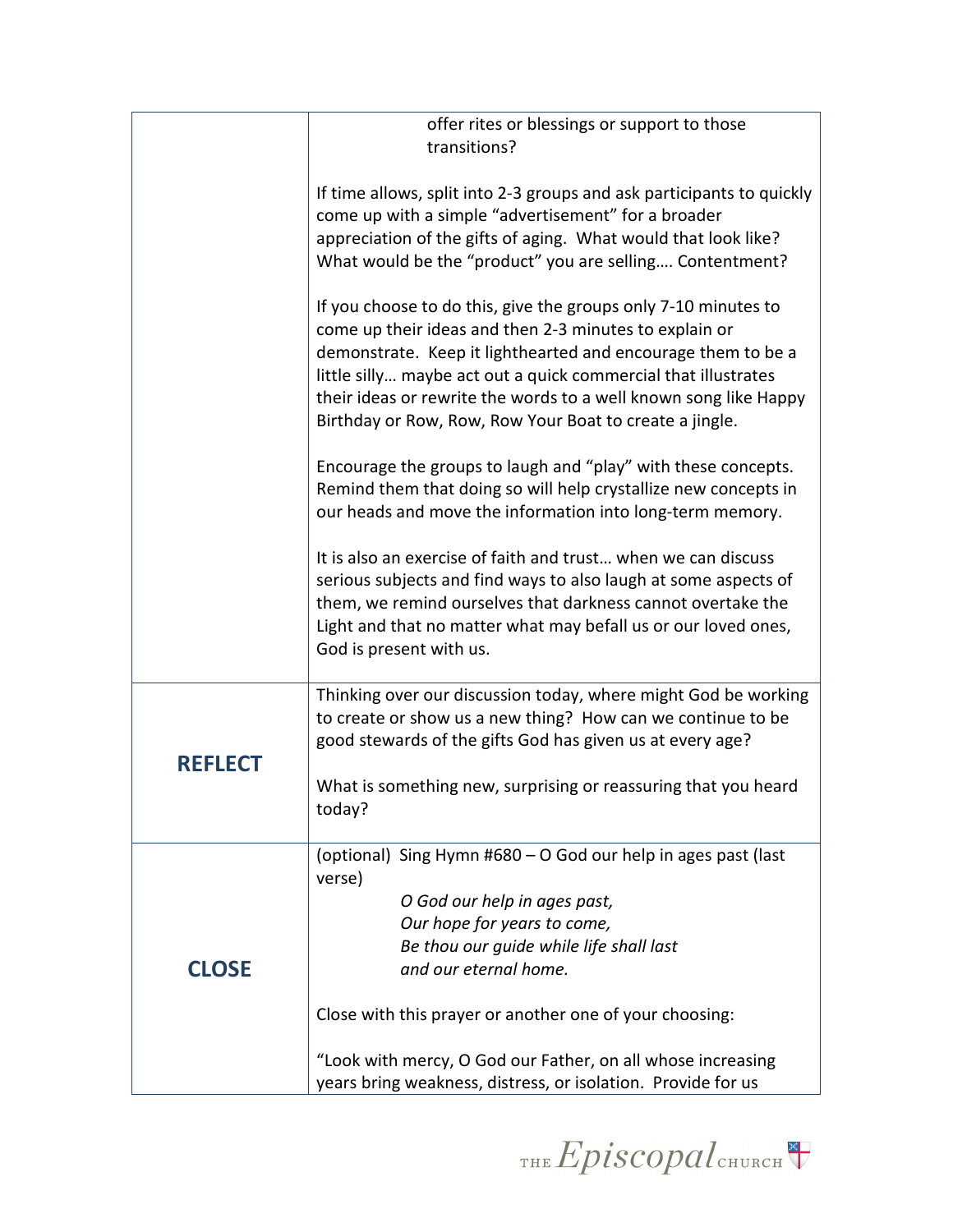| homes of dignity and peace; give us understanding helpers and          |
|------------------------------------------------------------------------|
| $\pm$ the willingness to accept help; and, as our strength diminishes, |
| increase our faith and our assurance of your love. This we ask in      |
| the name of Jesus Christ our Lord. Amen.                               |
| (pronouns adapted slightly from BCP, p. 830)                           |

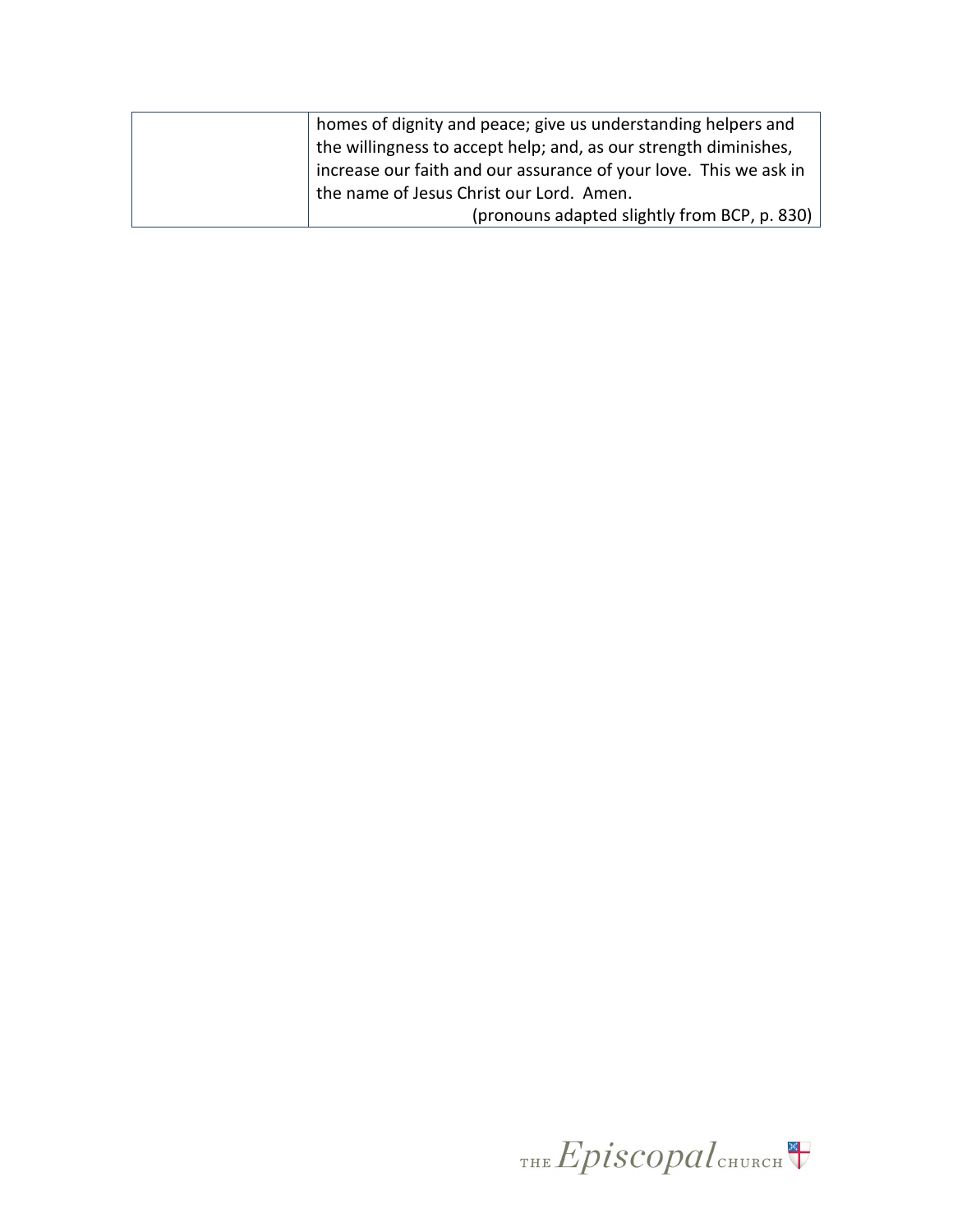### SESSION 3: A CALL TO ACTION, PART II

#### SESSION OVERVIEW

We will examine in depth the second section of the Call to Action

#### RELEVANT SCRIPTURES

- Job 12:12 (NASB) Wisdom is with aged men, with long life is understanding.
- Deuteronomy 27:19 Cursed is anyone who denies justice to foreigners, orphans, or widows.' And all the people will reply, 'Amen.'
- Acts 2:17 (also Joel 2:28) I will pour out my spirit on all flesh;… and your old men shall dream dreams…

#### MATERIALS NEEDED

- Bibles or copies of scriptures above
- Copies of A Call to Action for each participant
- Secure a television, computer or video projector with internet connection. Make sure you know how to operate the equipment
- "Older Adult Ministry Task Force" video from the Older Adult Ministries You Tube Page http://tinyurl.com/7qg64mt
- Newsprint
- Markers
- Handout of "Influences on My Perceptions of Aging" one per participant
- Pens or pencils at least one per participant
- Smooth stones or river rocks in a bowl or basket (You'll need one rock per person. If you've got a big group, use more than one bowl/basket to make distribution faster)
- Small Table
- Tablecloth (optional)
- Bowl for water
- Water
- Soft music during the ritual with the stones (optional)
- Hymnals to sing #685 Rock of Ages (optional)

|                | Gather materials listed above<br>$\bullet$                                                                                                               |
|----------------|----------------------------------------------------------------------------------------------------------------------------------------------------------|
| <b>PREPARE</b> | • Read over the full text of A Call to Action (pg 2), paying<br>special attention this week to the second section ("We<br>Inspire the Episcopal Church") |

THE  $Epis copal$ <sub>CHURCH</sub>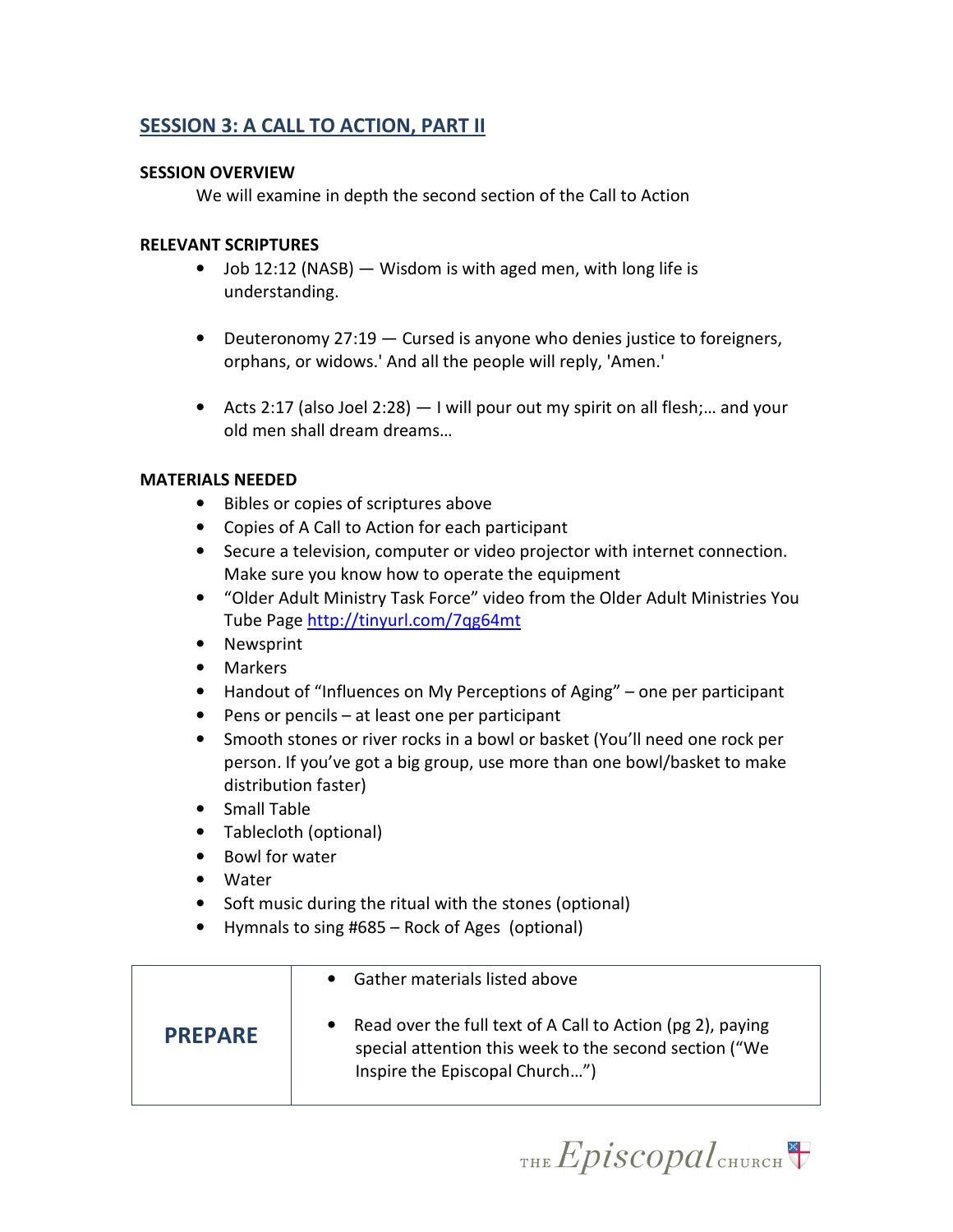|                  | Before class, set up a table near the front of the room with<br>$\bullet$                                                                                                                                                                                                                                                                                                                                                                                           |
|------------------|---------------------------------------------------------------------------------------------------------------------------------------------------------------------------------------------------------------------------------------------------------------------------------------------------------------------------------------------------------------------------------------------------------------------------------------------------------------------|
|                  | a bowl of water, and a basket of smooth rocks                                                                                                                                                                                                                                                                                                                                                                                                                       |
| <b>WELCOME</b>   | Welcome participants                                                                                                                                                                                                                                                                                                                                                                                                                                                |
|                  | Introduce facilitators                                                                                                                                                                                                                                                                                                                                                                                                                                              |
|                  | Go over any logistical or housekeeping issues – location of<br>restrooms, planned timeframe, available resources, etc.                                                                                                                                                                                                                                                                                                                                              |
|                  | Give a very brief synopsis of the previous weeks' classes.                                                                                                                                                                                                                                                                                                                                                                                                          |
|                  | Ask for volunteers to read today's scriptures about the gift<br>of aging and the role of the church as a way to set our<br>hearts open to hear God's prophetic word today.                                                                                                                                                                                                                                                                                          |
| <b>INTRODUCE</b> | Begin by asking, "For those of you who have been here<br>before, what did you remember or find yourself thinking<br>about from our previous classes?" Invite some quick<br>responses.                                                                                                                                                                                                                                                                               |
|                  | What do you think are some of the issues we face today as<br>we age? Allow participants to quickly brainstorm a list<br>which you may wish to write up on newsprint so the group<br>can refer back. (Possible answers may include health care<br>concerns, death of a spouse, the stress of moving, finding<br>good caregivers or facilities, dealing with dementia or other<br>mental illnesses, long physical health coupled with failing<br>mental health, etc.) |
|                  | Summarize for the group some of the statistics from the<br>Introduction to this Study Guide so that everyone<br>understands the effects aging Baby Boomers could have on<br>our culture.                                                                                                                                                                                                                                                                            |
|                  | "Older Adult Ministry Task Force" video from the Older<br>Adult Ministries You Tube Page http://tinyurl.com/7qg64mt                                                                                                                                                                                                                                                                                                                                                 |
|                  | Looking at all the issues around aging and how widespread<br>these issues are likely to be over the next two decades,<br>what do you see as the role of the church? (You may again<br>wish to record these ideas on newsprint.)                                                                                                                                                                                                                                     |

THE Episcopal CHURCH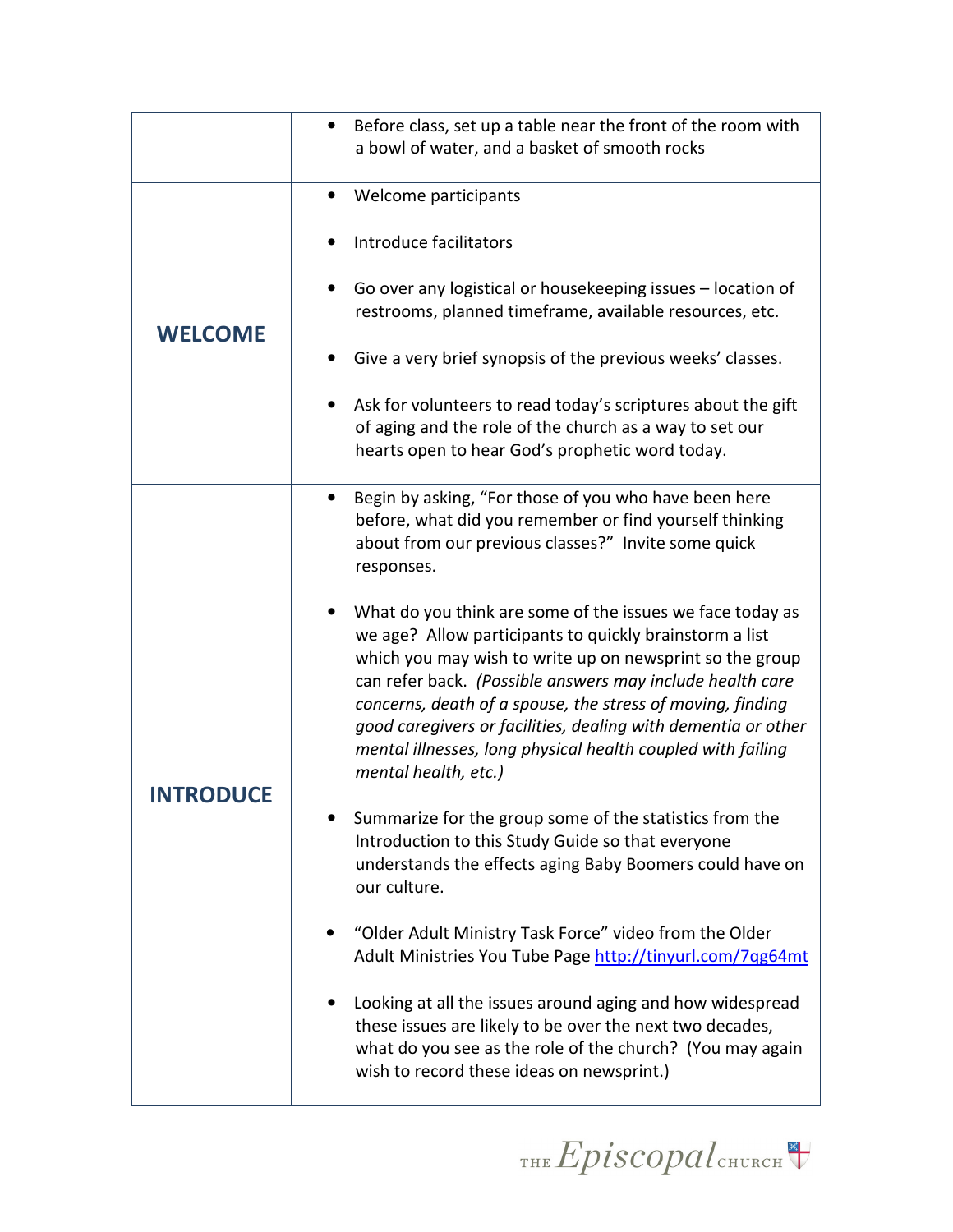|                | The extensive and increasingly prevalent issues around<br>aging can quickly become overwhelming to think about.<br>The burden on our society will be enormous and we will<br>need people who can "dream new dreams" in order to<br>figure out workable solutions. How could the voice of the<br>church be part of that conversation??                                                                                                                                                                                                                                                                                                                                                                                                                                                                                                                                                                                                                                                                                                                                                                                                                                                              |
|----------------|----------------------------------------------------------------------------------------------------------------------------------------------------------------------------------------------------------------------------------------------------------------------------------------------------------------------------------------------------------------------------------------------------------------------------------------------------------------------------------------------------------------------------------------------------------------------------------------------------------------------------------------------------------------------------------------------------------------------------------------------------------------------------------------------------------------------------------------------------------------------------------------------------------------------------------------------------------------------------------------------------------------------------------------------------------------------------------------------------------------------------------------------------------------------------------------------------|
| <b>EXAMINE</b> | Pass out copies of the Call to Action<br>٠<br>Ask participants to close their eyes for 30-60 seconds to<br>think about these issues in silence.<br>Then, ask a volunteer(s) to read the second section that<br>begins "We Inspire the Episcopal Church"<br>It can be very effective to read "We Inspire the<br>$\circ$<br>Episcopal Church" at the beginning of each of the<br>four statements, as shown in the next section.                                                                                                                                                                                                                                                                                                                                                                                                                                                                                                                                                                                                                                                                                                                                                                      |
| <b>DISCUSS</b> | What words or phrases stand out to you? What parts do<br>you most agree with? What parts do you least agree with?<br>Looking at each statement individually:<br>1. We inspire the Episcopal Church to celebrate and<br>learn from the individual, intra-cultural and inter-<br>cultural diversity in aging $-$ There are almost as<br>many different ways to experience and describe<br>aging as there are people who age. Each of us is a<br>vibrant tapestry of stories, relationships, experiences<br>and so much more; so it makes sense that there is so<br>much diversity in how we age and how we talk<br>about that aging process. It gets even more diverse<br>when you move out from the individual to the<br>culture ("intracultural = interaction within one<br>culture); and then as you move out from within your<br>own culture to learn and exchange ideas with people<br>from other cultures ("intercultural" = interaction<br>among and between different cultures)<br>Pass out handouts "Influences on My Perceptions of<br>Aging" and ask participants to jot down quick<br>memories or experiences that have helped shape<br>their views. If time allows, you can ask for 2-3 |

THE Episcopal CHURCH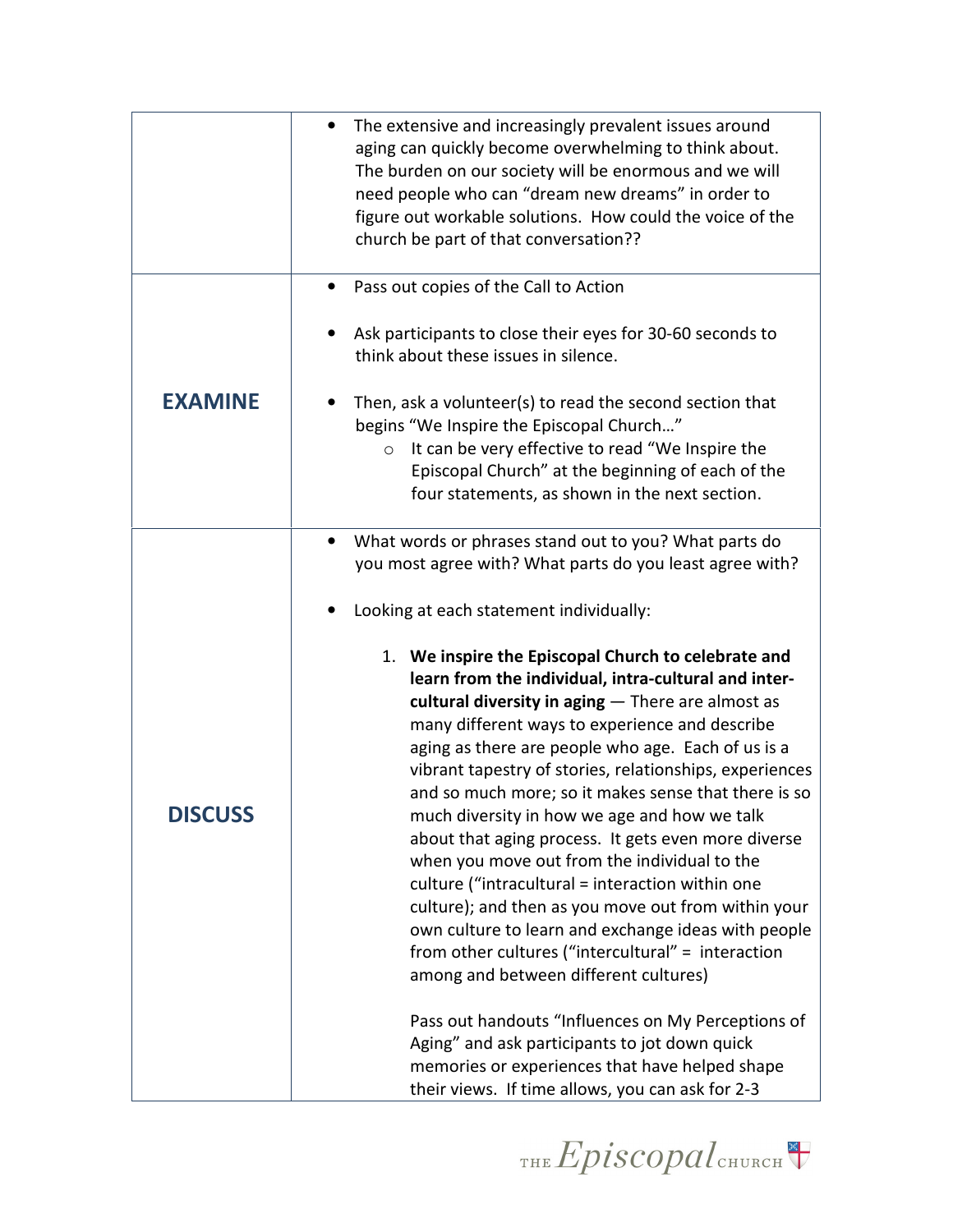|                | volunteers to share a couple things from their sheet.                                                                                                                                                                                                                                                                                                                                                                                                                                                                                                                                                                                                                                                                                      |
|----------------|--------------------------------------------------------------------------------------------------------------------------------------------------------------------------------------------------------------------------------------------------------------------------------------------------------------------------------------------------------------------------------------------------------------------------------------------------------------------------------------------------------------------------------------------------------------------------------------------------------------------------------------------------------------------------------------------------------------------------------------------|
|                | 2. We inspire the Episcopal Church to understand that<br>spiritual discovery and discernment is a lifelong<br>process - How has your own spiritual awareness<br>and involvement changed over the course of your<br>lifetime? How do you imagine it might continue to<br>change? What are some ways that our Church could<br>actively encourage people to keep learning, growing<br>and deepening their relationship with God at every<br>single age and stage of life?                                                                                                                                                                                                                                                                     |
|                | 3. We inspire the Episcopal Church to respond to<br>injustices toward older adults - We've heard<br>stories of elder abuse or other kinds of inappropriate<br>behavior by caregivers and other people. Like any<br>news of this sort, it makes us more than a little<br>heartsick, but the church is called to do more than<br>just feel badly about these kinds of incidents. In<br>scripture, we are consistently challenged to work for<br>justice, speak out for those who have no voice and<br>work to change systems of power and abuse. In<br>light of this, how might the church enter into this<br>conversation or be a resource for individuals or<br>families who have to deal with these kinds of<br>heartbreaking situations? |
|                | 4. We inspire the Episcopal Church to recognize that<br>all older adults have the right to be loved, accepted<br>and included - In his earthly ministry, Jesus set a<br>consistent example of meeting people where they<br>were and loving them unconditionally. How can the<br>church live this statute out in our interactions with<br>older adults in our midst? In what ways are older<br>people marginalized and overlooked in our society<br>and how might the church work to be counter-<br>cultural in this regard?                                                                                                                                                                                                                |
| <b>REFLECT</b> | Try to time your discussion to move into this reflection<br>piece 15-20 minutes before your dismissal time. (If you<br>have a small group, you can probably finish this in less time,<br>but you don't want participants to be rushed.)                                                                                                                                                                                                                                                                                                                                                                                                                                                                                                    |

THE Episcopal CHURCH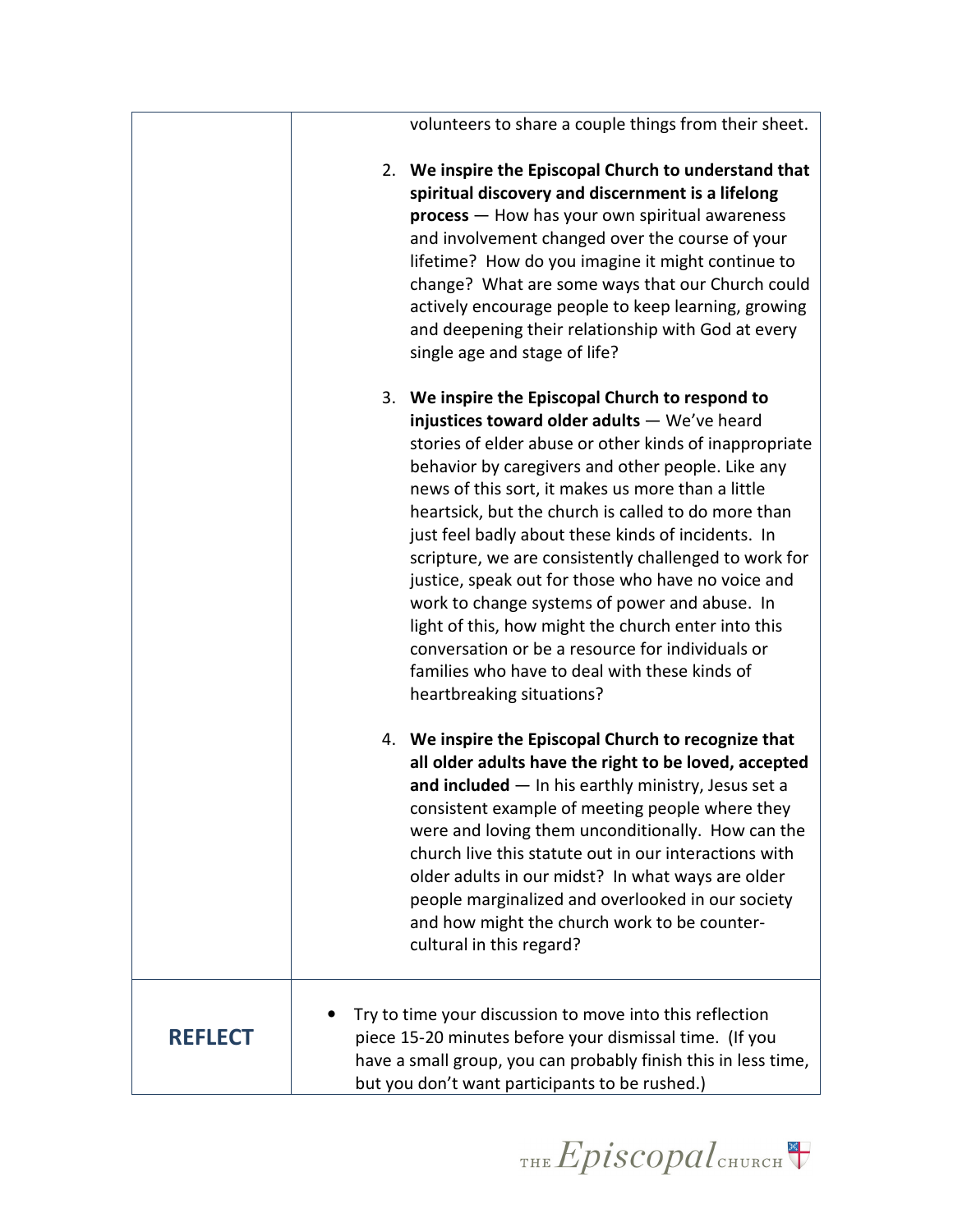Pass around the basket(s) of rocks and ask each person to take one. As that is happening, say the following in your own words:

We've talked about some hard things today and these stones can represent some of that… as well as some of the hard things that each of us has to live with. No rock is exactly like any other rock – each one has its own beauty and its own imperfections. They are made up of many different colors, the same way each of us is made up of our own unique memories, experiences, lessons and relationships. A stone by itself can be admired for its beauty and individuality, but the power of a stone is really revealed when stones are put together. Placed side by side, stones can create a path to places no one has ever traveled before or they can become a great building to offer protection and comfort from the outside world.

In our case, we're looking at some big concerns – bigger than any of us can completely deal with on our own. But in a minute, I'm going to ask you to do something special with your rock that I hope will serve as a reminder: I'm going to ask you to come up here and place your rock inside this bowl of water.

Because here's the thing: some of us may already be dealing with some of these big questions or transition in life. In all likelihood, we wouldn't have to search very far to find someone who is caring for an aging parent, or someone who has gotten worrisome medical news or someone who is lonely and unsure of what the next phase of life will bring. Handling these things on our own, we feel small and inconsequential in the face of such big, hard things…. But that's not the whole story now, is it?

When you bring your rocks up here and place them in the water, I'd ask you to consciously remind yourself that you are not alone. When we share the waters of baptism or wade into this sea of community, we become something more than just ourselves.

In some ways that's true of almost any community, but in a community of faith, there's even more significance. Because

THE  $Epis copal$ <sub>CHURCH</sub>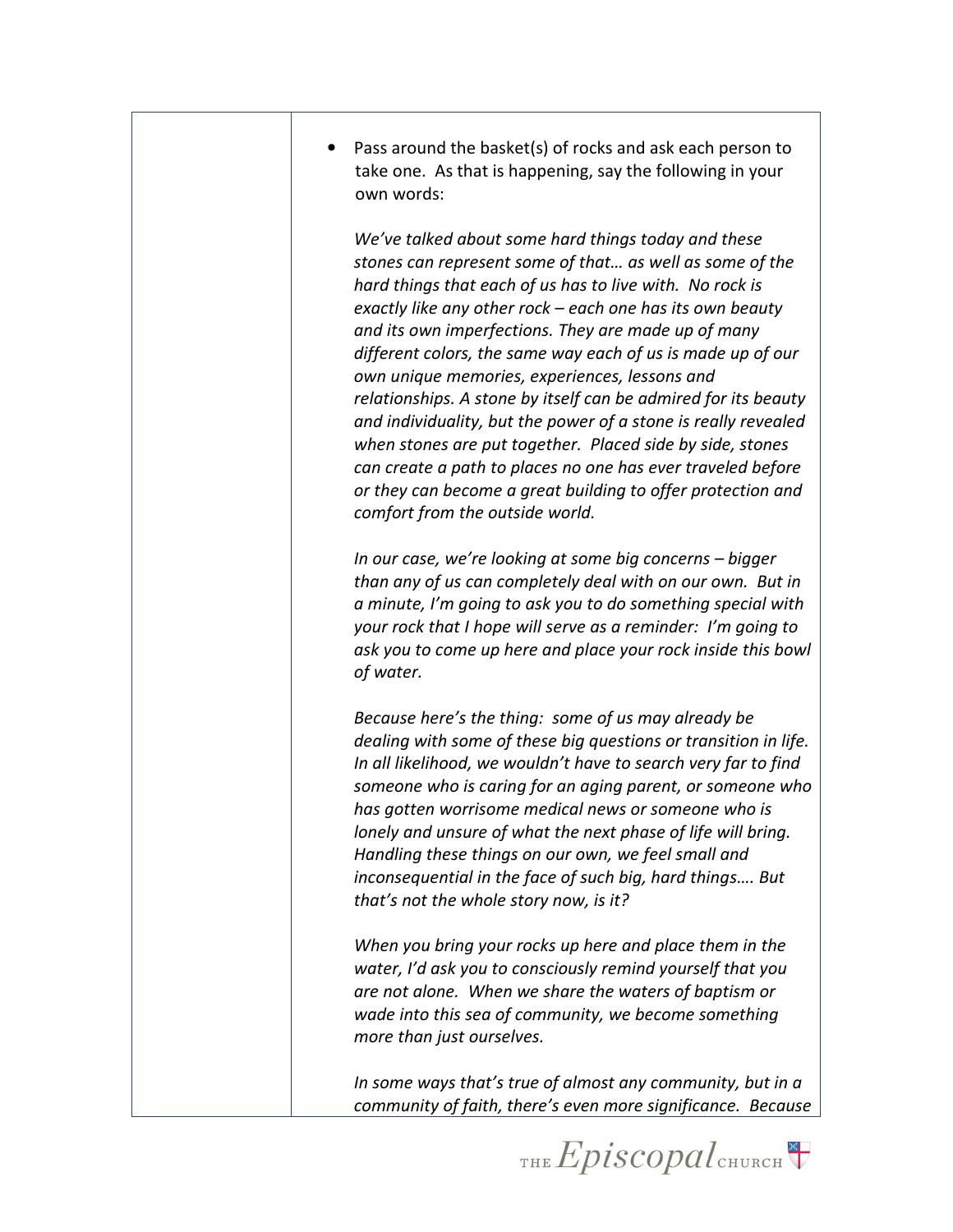|              | if we allow ourselves to truly know and be known in a<br>community of faith, we often discover surprising ways in<br>which God's spirit washes over each one of us individually<br>covering our differences with a grace that brings us together<br>and has the power to transform everything!<br>Now I'm not saying that putting rocks in water is going to<br>solve any of the complicated issues we've been talking<br>about, but perhaps it is a good first step to remind ourselves<br>of the waters that have shaped and nurtured us, and of the<br>Spirit that God pours out on all of us, inspiring us to dream<br>new dreams.<br>You can of course do this ritual in silence, but while people<br>bring their rocks up to the water, you may want to play<br>some soft recorded music or you could even have everyone<br>sing or hum a well-known hymn.<br>When everyone has placed their rocks in the water, move<br>on to the closing. |
|--------------|---------------------------------------------------------------------------------------------------------------------------------------------------------------------------------------------------------------------------------------------------------------------------------------------------------------------------------------------------------------------------------------------------------------------------------------------------------------------------------------------------------------------------------------------------------------------------------------------------------------------------------------------------------------------------------------------------------------------------------------------------------------------------------------------------------------------------------------------------------------------------------------------------------------------------------------------------|
| <b>CLOSE</b> | (optional) Sing Hymn #685 – Rock of Ages (third verse)<br>While I draw this fleeting breath<br>When mine eyelids close in death<br>When I rise to worlds unknown<br>And behold thee on thy throne,<br>Rock of Ages, cleft for me,<br>Let me hide myself in thee.<br>Close with one of these prayers or one of your choosing:<br>Almighty and most merciful God, we remember before you all poor<br>and neglected persons whom it would be easy for us to forget: the<br>homeless and the destitute, the old and the sick, and all who have<br>none to care for them. Help us to heal those who are broken in<br>body or spirit, and to turn their sorrow into joy. Grant this, Father,<br>for the love of your Son, who for our sake became poor, Jesus<br>Christ our Lord. Amen.<br>(BCP, p. 8                                                                                                                                                   |

THE Episcopal CHURCH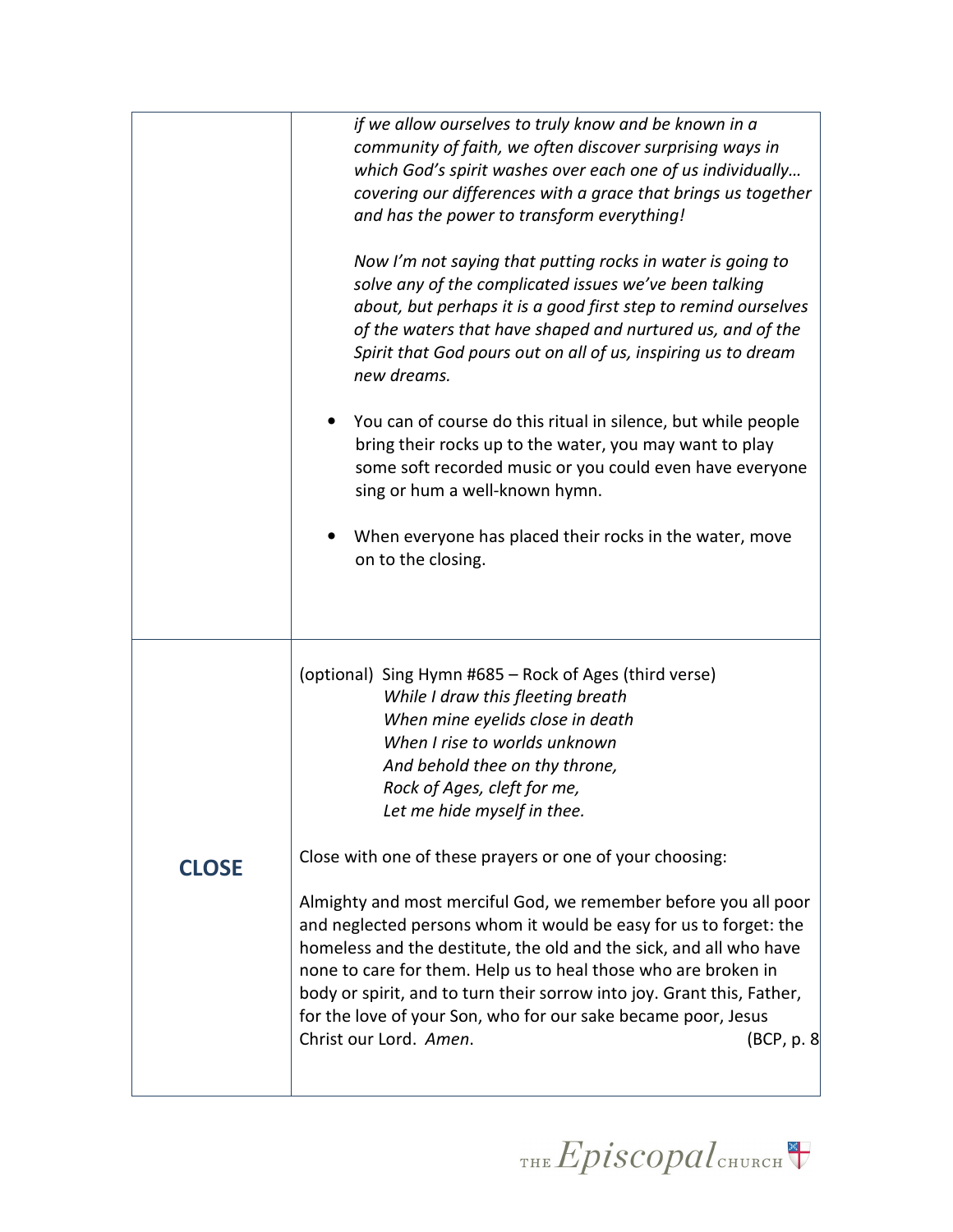| O God, you have bound us together in a common life. Help us, in<br>the midst of our struggles for justice and truth, to confront one<br>another without hatred or bitterness, and to work together with<br>mutual forbearance and respect; through Jesus Christ our<br>Lord. Amen.                                                         |
|--------------------------------------------------------------------------------------------------------------------------------------------------------------------------------------------------------------------------------------------------------------------------------------------------------------------------------------------|
| (BCP, p. 8                                                                                                                                                                                                                                                                                                                                 |
| After your session is over, you may wish to invite<br>participants to come retrieve a rock out of water to take<br>home with them as a reminder. If rocks get mixed up and<br>someone can't find "their" rock, consider it a teachable<br>moment to remind ourselves that sometimes we're called<br>to bear one another's burdens. $\odot$ |

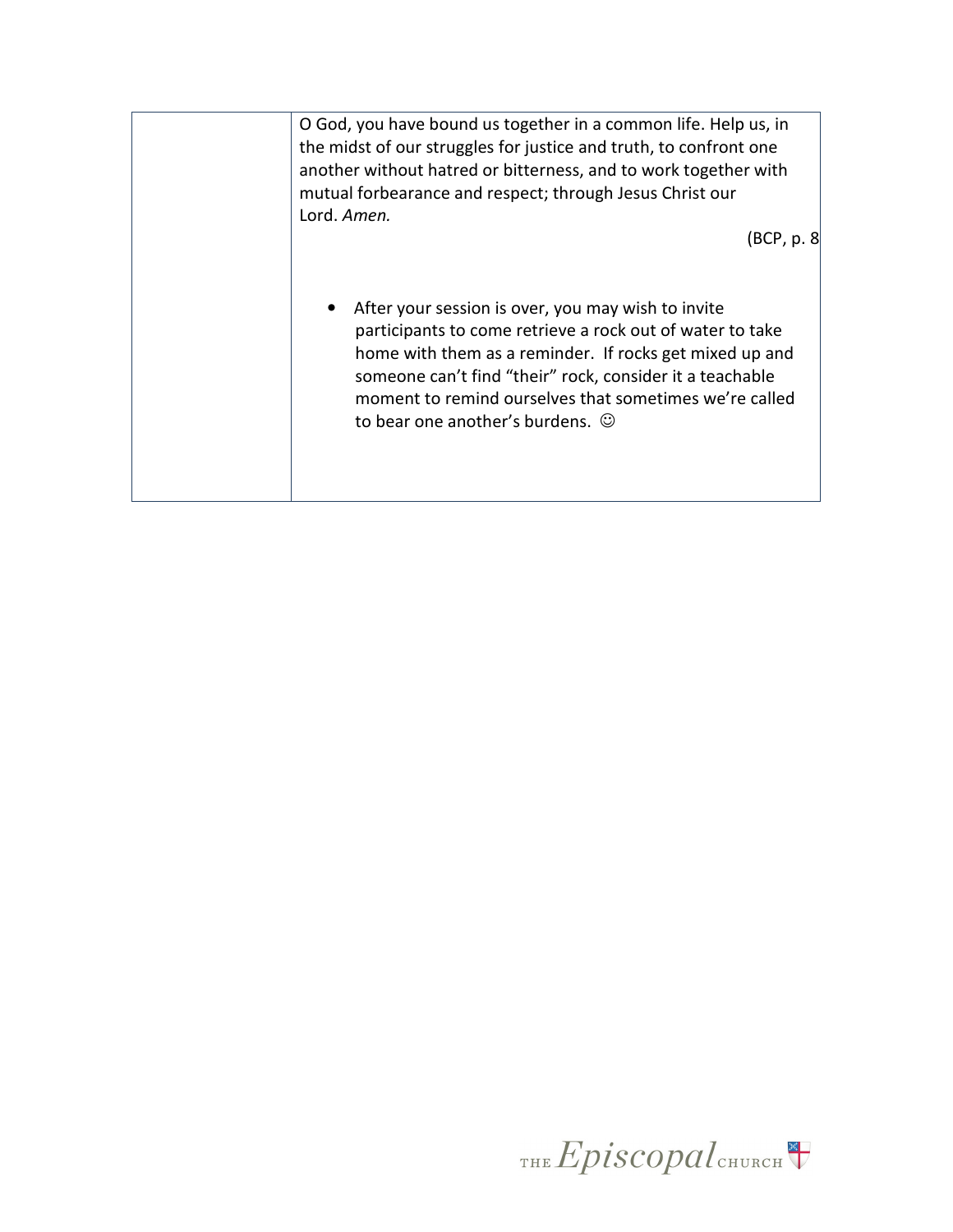# INFLUENCES ON MY PERCEPTION OF AGING



THE Episcopal CHURCH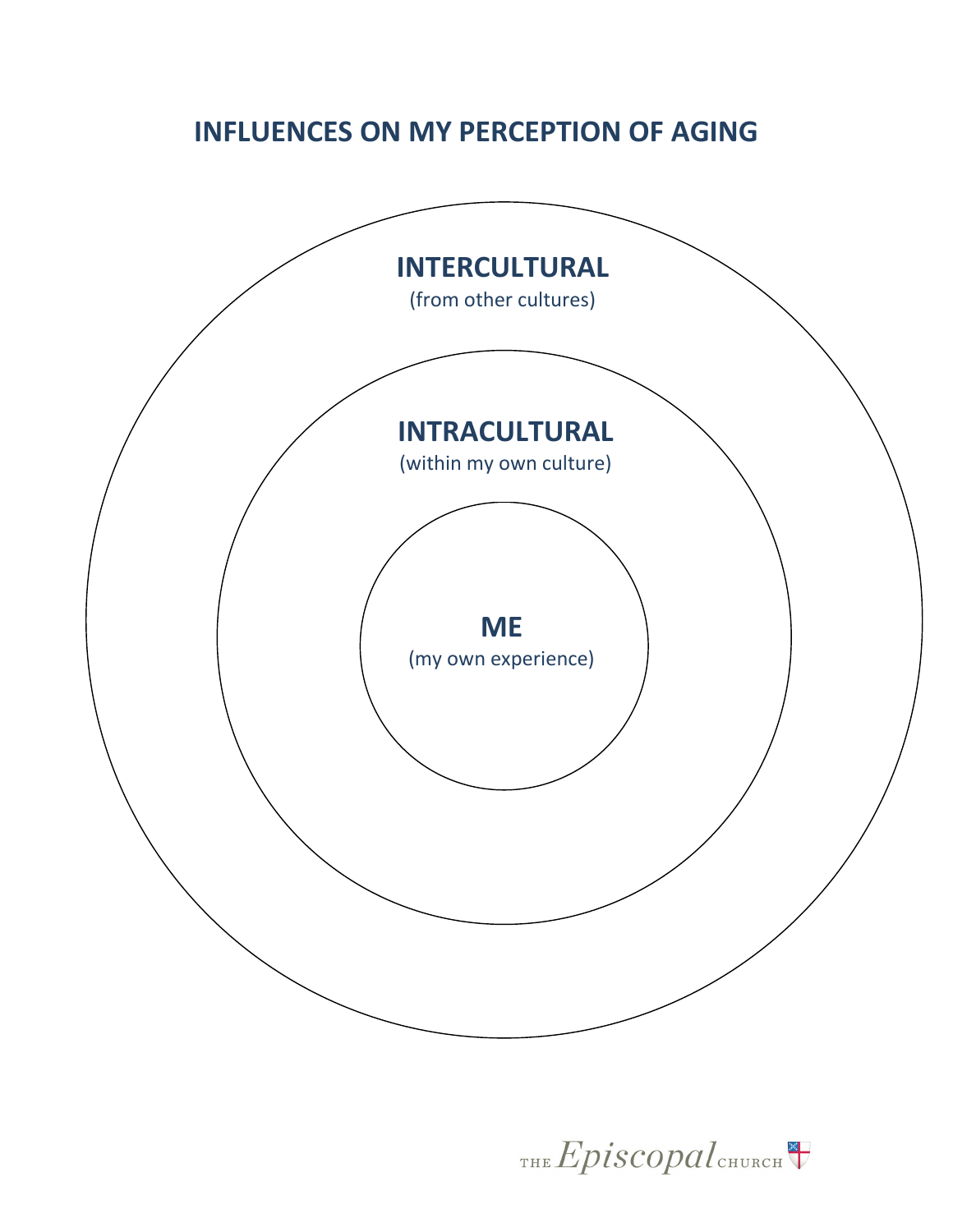### SESSION 4: A CALL TO ACTION, PART III

#### SESSION OVERVIEW

We will examine in depth the third section of the Call to Action

#### RELEVANT SCRIPTURES

- Deuteronomy 32:7 Remember the days of old; consider the years of many generations. Ask your father and he will tell you; your elders, and they will explain to you.
- Psalms 148:12-13 Young men and women alike,old and young together! Let them praise the name of the Lord,for his name alone is exalted

#### MATERIALS NEEDED

- Bibles or copies of scriptures above
- Copies of A Call to Action for each participant
- Secure a television, computer or video projector with internet connection. Make sure you know how to operate the equipment
- "Inter-generational Part 2" video from the Older Adult Ministries You Tube Page http://tinyurl.com/7wjdxx7
- Newsprint
- Markers
- Picture of your church (or even just the name & city of church written in marker) on card stock or cardboard. Cut cardboard into shapes so that each person will have and decorate one piece of the puzzle and then work to put it back together. You can also buy blank cardboard puzzles online at school or stationery supply stores such as

http://www.discountschoolsupply.com/product/ProductDetail.aspx?product =16911&es=7680210000W

- Crayons or markers to decorate puzzle pieces
- Book: Old Turtle and The Broken Truth (by Douglas Wood; watercolor illustrations by Jon J. Muth)
- Hymnals to sing #304 I come with joy to meet my Lord (optional)

|                | • Gather materials listed above                                                                                                                           |
|----------------|-----------------------------------------------------------------------------------------------------------------------------------------------------------|
| <b>PREPARE</b> | • Read over the full text of A Call to Action (pg 2), paying<br>special attention this week to the third section ("We<br>Challenge the Episcopal Church") |
|                | Before class, read the Old Turtle book. If time gets short,                                                                                               |

THE  $Episcopal$ <sub>CHURCH</sub>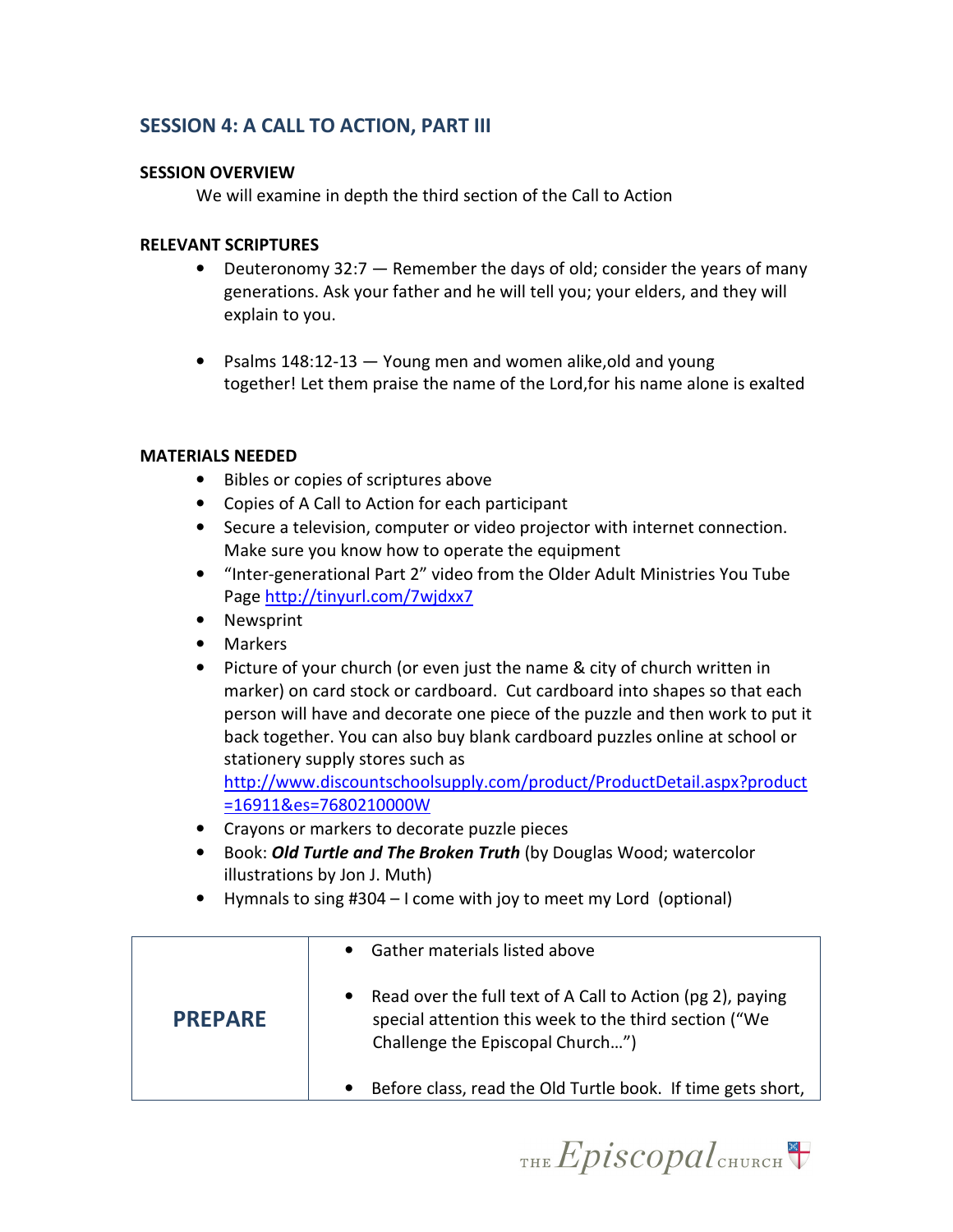|                  | you may need to summarize parts of it, instead of reading<br>verbatim.                                                                                                                                                                                                                                                                                                                                                                                                                                                       |
|------------------|------------------------------------------------------------------------------------------------------------------------------------------------------------------------------------------------------------------------------------------------------------------------------------------------------------------------------------------------------------------------------------------------------------------------------------------------------------------------------------------------------------------------------|
|                  | Make sure the puzzle is already apart before class so that<br>people can easily choose a piece to decorate                                                                                                                                                                                                                                                                                                                                                                                                                   |
|                  | Welcome participants<br>$\bullet$                                                                                                                                                                                                                                                                                                                                                                                                                                                                                            |
|                  | Introduce facilitators                                                                                                                                                                                                                                                                                                                                                                                                                                                                                                       |
|                  | Go over any logistical or housekeeping issues - location of<br>restrooms, planned timeframe, available resources, etc.                                                                                                                                                                                                                                                                                                                                                                                                       |
| <b>WELCOME</b>   | Give a very brief synopsis of the previous weeks' classes.                                                                                                                                                                                                                                                                                                                                                                                                                                                                   |
|                  | Ask for volunteers to read today's scriptures about the<br>gift of aging and the role of the church as a way to set our<br>hearts open to hear God's prophetic word today.                                                                                                                                                                                                                                                                                                                                                   |
|                  | Begin by asking, "For those of you who have been here<br>before, what did you remember or find yourself thinking<br>about from our previous classes?" Invite some quick<br>responses.                                                                                                                                                                                                                                                                                                                                        |
| <b>INTRODUCE</b> | Frequently when I visit a church, I find myself looking up<br>at the ceiling and thinking of all the emotions that have<br>been present in this place. Sometimes it feels as if I can<br>almost see the colored tints of so many different<br>prayers the pristine white promises of a wedding day,<br>the buttery yellow hopefulness of a baptism, the dark,<br>spreading stain of grief, the endless pain of waiting for<br>answers that never come, the joy of holidays and the<br>bittersweet colors of change and age.  |
|                  | Think about your own church for a moment think of the<br>different moods you've brought with you when you enter<br>those doors, and the stories of different families you've<br>known the stories of people who were here before you<br>ever even knew the name of this place and the people<br>who will be here years after you've gone. If it's true that<br>"there are eight million stories in the naked city" then it<br>must be doubly true of our churches, the scene of so<br>many different aspects of human drama. |

THE Episcopal CHURCH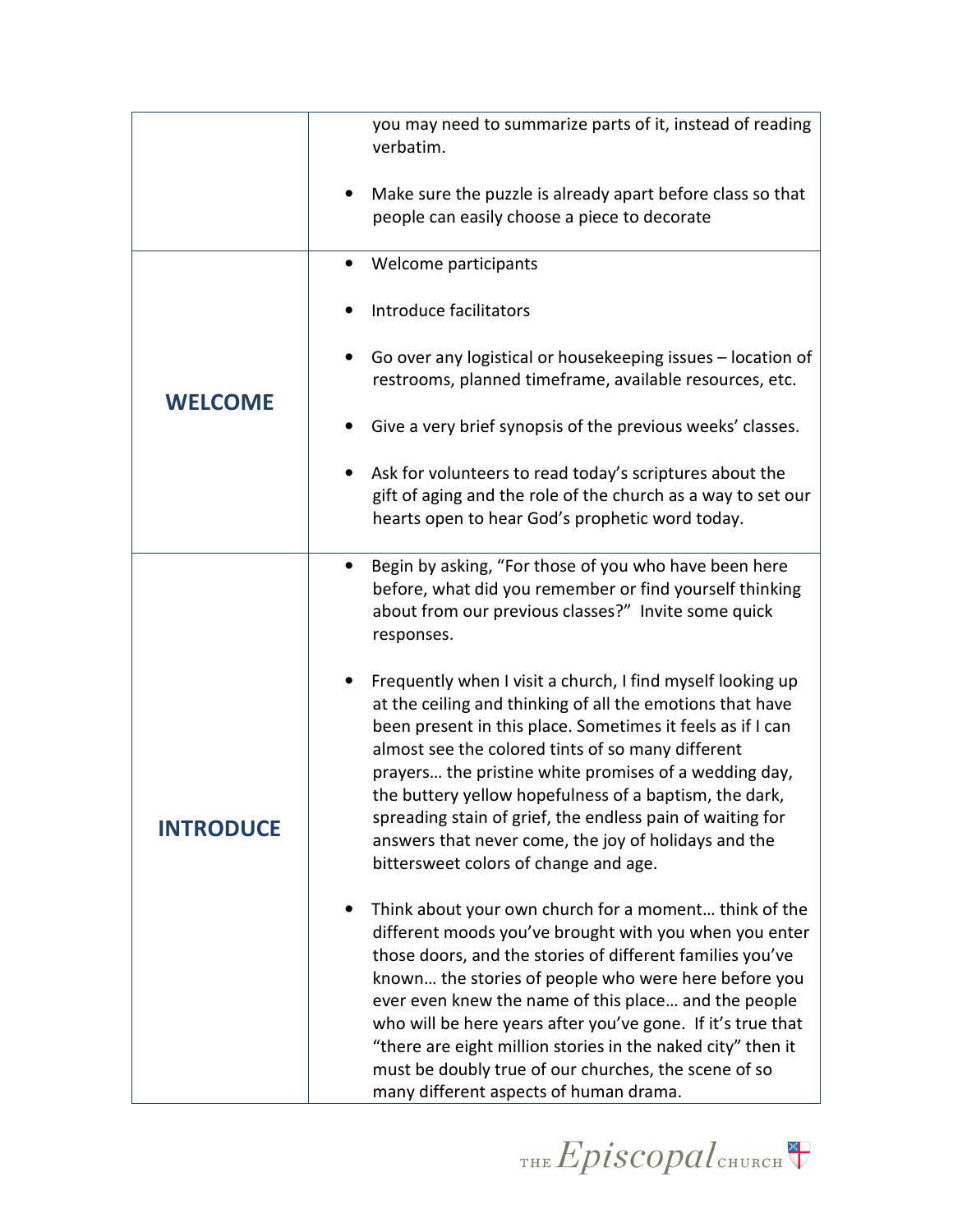|                | I've always had a secret theory that this is why stained<br>glass windows are so appropriate in our places of<br>worship. Brightly colored, vivid daubs of emotion but if<br>you look at each one individually, you miss the bigger<br>picture. What truly makes a church family lovely in all<br>the ways that really matter is when an outside Light<br>shines through all those fractured little pieces and makes<br>them shimmer together as part of a much, much grander<br>story. |
|----------------|-----------------------------------------------------------------------------------------------------------------------------------------------------------------------------------------------------------------------------------------------------------------------------------------------------------------------------------------------------------------------------------------------------------------------------------------------------------------------------------------|
|                | Sure, each of us have our own significant story we each<br>cultivate and contribute a piece of the story. But the true<br>work of transformative community happens when we<br>stand together - greater than the sum of our parts could<br>ever be.                                                                                                                                                                                                                                      |
|                | Pass out copies of the Call to Action<br>Watch the "Inter-generational Part 2" video from the<br>Older Adult Ministries You Tube Page<br>http://tinyurl.com/7wjdxx7                                                                                                                                                                                                                                                                                                                     |
| <b>EXAMINE</b> | Ask participants to close their eyes for 30-60 seconds and<br>think about their own story - and how their lives have<br>been touched by issues of aging.                                                                                                                                                                                                                                                                                                                                |
|                | Then, ask a volunteer(s) to read the third section that<br>begins "We Challenge the Episcopal Church"<br>It can be very effective to read "We Challenge the<br>$\circ$<br>Episcopal Church" at the beginning of each of the<br>seven statements, as shown in the next section.                                                                                                                                                                                                          |
|                | What words or phrases stand out to you? What parts do<br>$\bullet$<br>you most agree with? What parts do you least agree<br>with?                                                                                                                                                                                                                                                                                                                                                       |
| <b>DISCUSS</b> | Looking at each statement individually:                                                                                                                                                                                                                                                                                                                                                                                                                                                 |
|                | 1. We challenge the Episcopal Church to become a<br>transforming community that includes people of<br>all ages as participants in baptismal ministries -<br>when we gather as community of faith, we share a<br>unique gift: the gift of the gathered generations.                                                                                                                                                                                                                      |

THE Episcopal CHURCH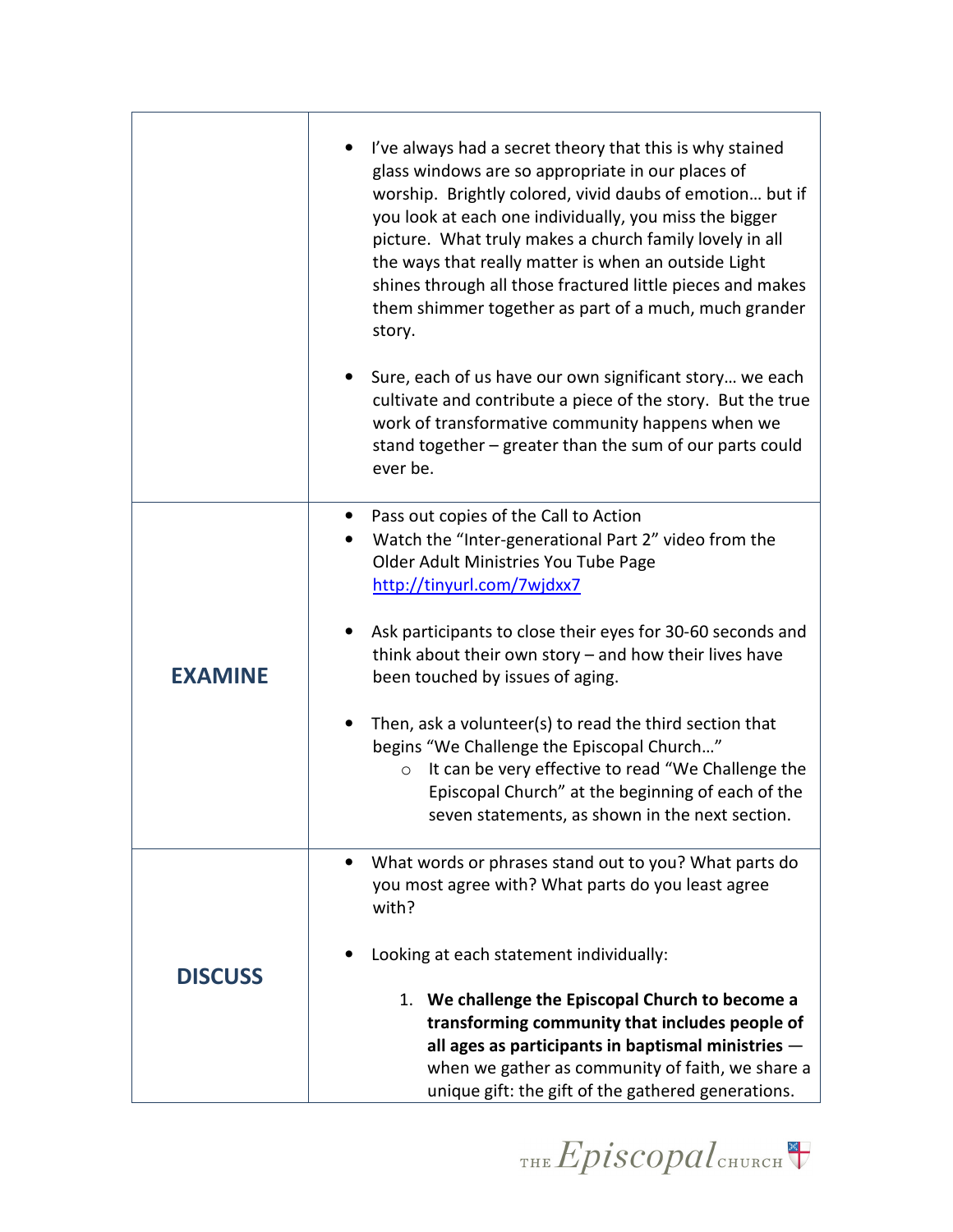| The church is the only intergenerational<br>institution left in this country $-$ it is the only place<br>where people of all ages gather in the same place<br>at the same time for the same reason. How can<br>your congregation celebrate this gift by inviting a<br>broad spectrum of ages to participate fully in the<br>life of the church?                                                                                                                                                                                                                                                                                                                                                                                                                                                                                                                                                                                                                                                                                                                                                    |
|----------------------------------------------------------------------------------------------------------------------------------------------------------------------------------------------------------------------------------------------------------------------------------------------------------------------------------------------------------------------------------------------------------------------------------------------------------------------------------------------------------------------------------------------------------------------------------------------------------------------------------------------------------------------------------------------------------------------------------------------------------------------------------------------------------------------------------------------------------------------------------------------------------------------------------------------------------------------------------------------------------------------------------------------------------------------------------------------------|
| 2. We challenge the Episcopal Church to become a<br>transforming community that responds to the<br>changing culture as it relates to aging $-$ The<br>church has always been called not to ignore its<br>surrounding culture, and not to just respond to it,<br>but also to help shape and direct it. There have<br>been times in our history where the church has<br>been a powerful influence in the rest of society,<br>but in today's world, we more often leave the<br>attempts at culture-changing to our entertainers.<br>When the church does get involved, it's often<br>groups at one of the extreme ends of a political,<br>theological or ideological spectrum. What might<br>be introduced into our larger culture if everyday<br>Christians found gentle, authentic ways to share<br>the transforming faith they've discovered? What<br>if our churches became vibrant centers of<br>compassionate outreach and a place where deep<br>connections to God and other people could be<br>fostered? What might that contribute to the<br>growing issues around a large aging population? |
| 3. We challenge the Episcopal Church to become a<br>transforming community that confesses that no<br>one has the "whole truth" or completely<br>understands the aging process $-$ Far too much of<br>our world operates under an "I'm right; you're<br>wrong" mindset. What if the Church could be<br>instrumental in changing this? How might we<br>learn to be vulnerable with each other and what<br>could happen if we all could get to a place where<br>we admit we don't have all the answers and we<br>need each other for help?                                                                                                                                                                                                                                                                                                                                                                                                                                                                                                                                                            |
| 4. We challenge the Episcopal Church to become a<br>transforming community that believes aging                                                                                                                                                                                                                                                                                                                                                                                                                                                                                                                                                                                                                                                                                                                                                                                                                                                                                                                                                                                                     |

THE Episcopal CHURCH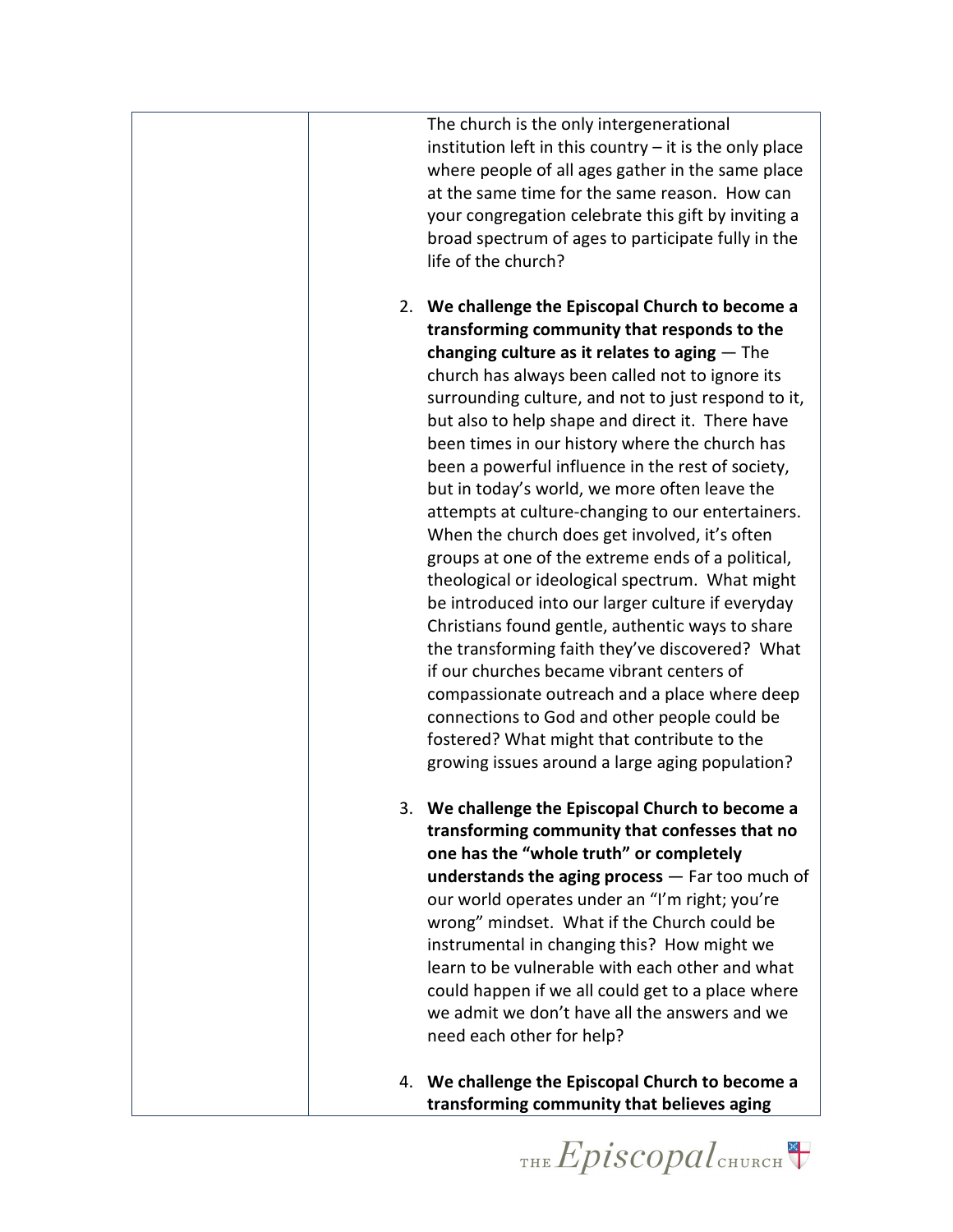| starts at birth and ends at death; it is a life<br>$process - As we've discussed before, no living$                                                                                                                                                                                                                                                                                                                                                                                                                                                                                                                                                                                                                    |
|------------------------------------------------------------------------------------------------------------------------------------------------------------------------------------------------------------------------------------------------------------------------------------------------------------------------------------------------------------------------------------------------------------------------------------------------------------------------------------------------------------------------------------------------------------------------------------------------------------------------------------------------------------------------------------------------------------------------|
| person is exempt from the aging process. How                                                                                                                                                                                                                                                                                                                                                                                                                                                                                                                                                                                                                                                                           |
| can we offer this part of human existence into                                                                                                                                                                                                                                                                                                                                                                                                                                                                                                                                                                                                                                                                         |
| God's redemptive hands? How might that                                                                                                                                                                                                                                                                                                                                                                                                                                                                                                                                                                                                                                                                                 |
| reframe our understanding of age?                                                                                                                                                                                                                                                                                                                                                                                                                                                                                                                                                                                                                                                                                      |
| 5. We challenge the Episcopal Church to become a<br>transforming community that allows for ultimate<br>freedom, individuality in aging - Each one of us<br>are extraordinarily unique in personality, eye<br>color, memories, expressions of faith the list<br>goes on and on. How can the church embrace this<br>individuality when it comes to the aging process?<br>How might that play out in new expressions of                                                                                                                                                                                                                                                                                                   |
| ministry, outreach or policies?                                                                                                                                                                                                                                                                                                                                                                                                                                                                                                                                                                                                                                                                                        |
| 6. We challenge the Episcopal Church to become a<br>transforming community that provides a place of<br>resource and solace for families dealing with<br>aging - With so many families struggling to live<br>into new roles and new understandings of age,<br>this is a critical place for the church to reinterpret<br>our mission. Whether we struggle with our own<br>issues of aging or watching parents or loved ones<br>age, when we wrestle with these difficult<br>transitions, we are in a unique place of<br>vulnerability. How might the church embrace and<br>comfort people during such times of change? And<br>how might that vulnerability give birth to new<br>expressions of how we understand Church? |
| 7. We challenge the Episcopal Church to become a<br>transforming community that understands there<br>is a wholeness in aging, including mind, body and<br>spirit - The ancient Israelites shared their<br>shema: "Love the Lord your God with all your<br>heart, and with all your soul, and with all your<br>might" (Deut 6:4) We have always known that<br>we are created with three distinct parts that are<br>meant to function as a whole. How can the church<br>work to support and strengthen this kind of<br>wholeness and integration? How can the church                                                                                                                                                     |
| attempt to find a place of balance and wholeness                                                                                                                                                                                                                                                                                                                                                                                                                                                                                                                                                                                                                                                                       |

THE Episcopal CHURCH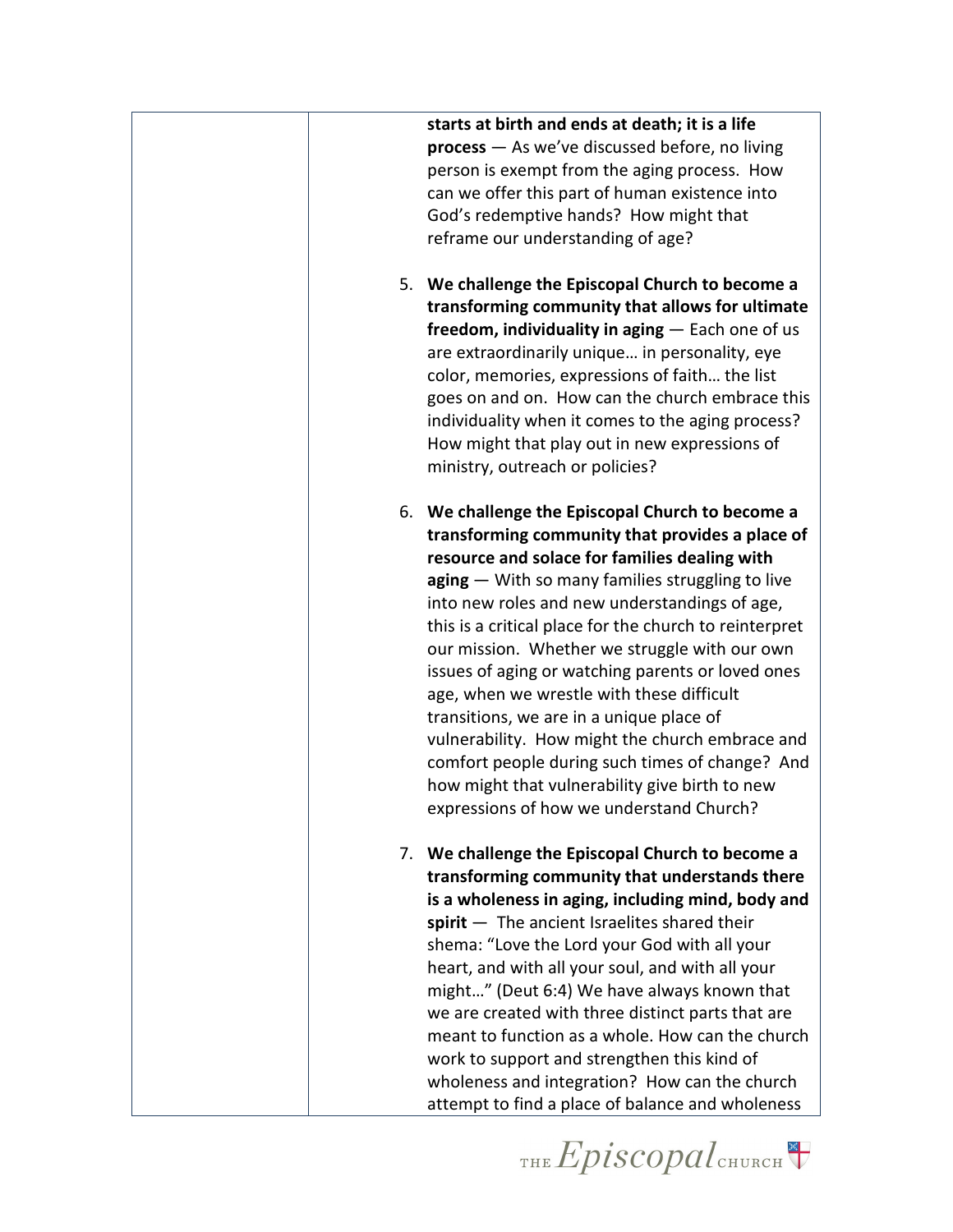|                | in nurturing not just the spirit, but the mind and<br>body as well??                                                                                                                                                                                                                                                                                                                                                                                                                                                                                                                                                                                                                                                                                                                                                                                                                                                                                                                                                                                                                                                                                                                                                                                                                                                                                                                                                                                                                                                                                                                                                                                                                                                                                                                                                              |
|----------------|-----------------------------------------------------------------------------------------------------------------------------------------------------------------------------------------------------------------------------------------------------------------------------------------------------------------------------------------------------------------------------------------------------------------------------------------------------------------------------------------------------------------------------------------------------------------------------------------------------------------------------------------------------------------------------------------------------------------------------------------------------------------------------------------------------------------------------------------------------------------------------------------------------------------------------------------------------------------------------------------------------------------------------------------------------------------------------------------------------------------------------------------------------------------------------------------------------------------------------------------------------------------------------------------------------------------------------------------------------------------------------------------------------------------------------------------------------------------------------------------------------------------------------------------------------------------------------------------------------------------------------------------------------------------------------------------------------------------------------------------------------------------------------------------------------------------------------------|
| <b>REFLECT</b> | After discussing the seven statements in the third section<br>of the Call to Action, pass out blank puzzle pieces and<br>crayons or markers. Invite participants to decorate the<br>blank side of their piece with words or symbols that<br>represent their own story.<br>As they work, read or summarize Old Turtle & the Broken<br>Truth:<br>A profoundly moving fable about a wise old turtle who<br>advocates listening to the "language of breezeslearning<br>lessons from stones and animals and trees and stars." In<br>this story, a truth falls from the stars, breaking in half<br>when it lands.<br>The creatures of the earth see the pieces and discard it<br>because of its rough edges and broken nature. But when a<br>human being finds it, and reads the words "YOU ARE<br>LOVED" written on it, he and his people cherish it as their<br>most important possession. Time passes, and jealousy,<br>fear, and anger rise up in the people who hold what they<br>now call the Great Truth, as well as in those who do not<br>have it. The people will not share their truth and the world<br>begins to suffer.<br>Then one brave Little Girl seeks the wisdom of Old Turtle,<br>who explains that the people's Truth is not a whole truth,<br>and that the people need the lost portion of the broken<br>truth in order to make the world whole again. So the Little<br>Girl journeys back home and takes the missing piece of<br>the broken truth with her. When the pieces are brought<br>together, and the broken truth is made whole at last: YOU<br>ARE LOVEDAND SO ARE THEY. Then the people & the<br>earth are healed<br>When everyone has finished their individual pieces, have<br>the group try to reassemble the puzzle by looking at the<br>picture or message that unifies all the individual parts. |
|                |                                                                                                                                                                                                                                                                                                                                                                                                                                                                                                                                                                                                                                                                                                                                                                                                                                                                                                                                                                                                                                                                                                                                                                                                                                                                                                                                                                                                                                                                                                                                                                                                                                                                                                                                                                                                                                   |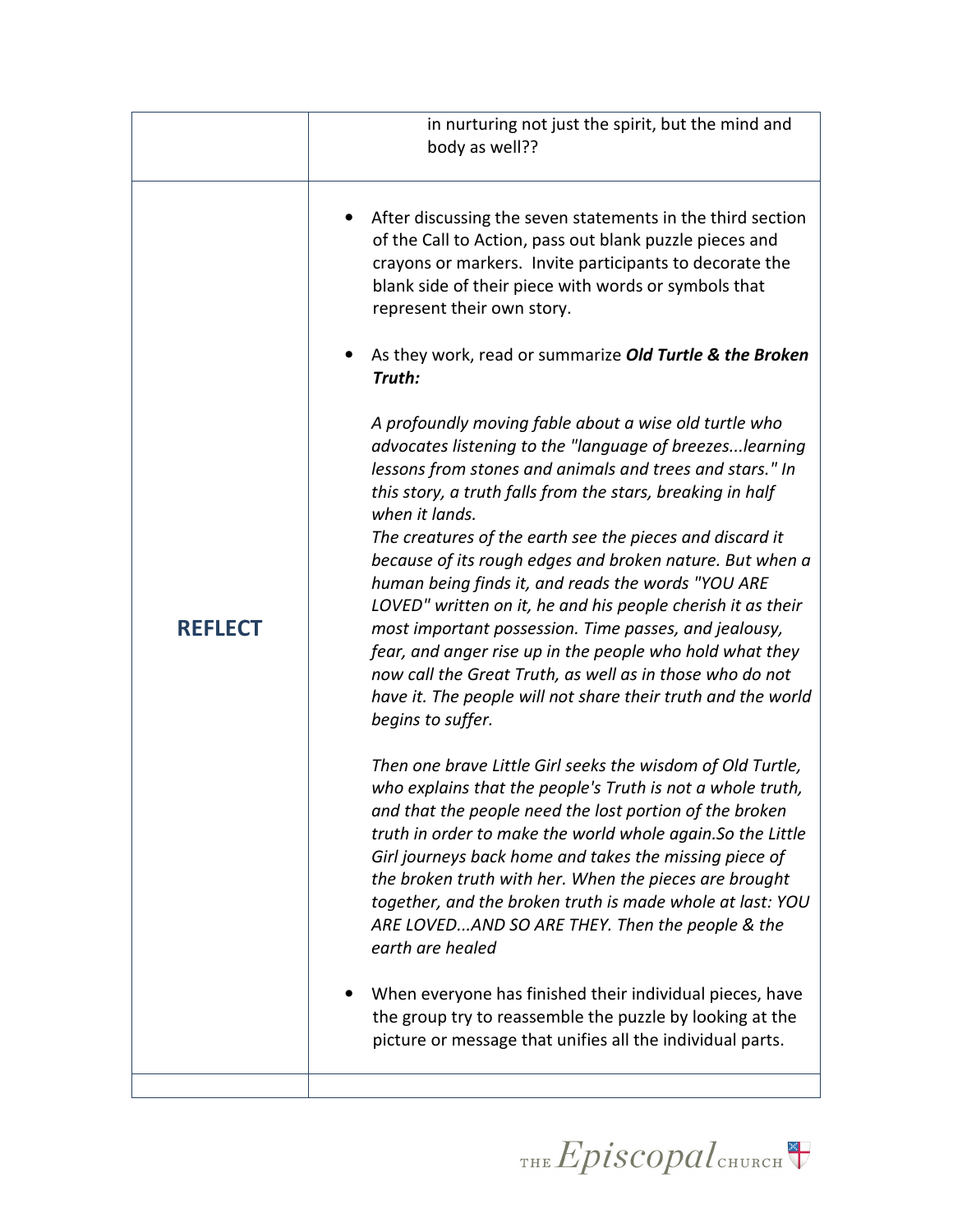| <b>CLOSE</b> | (optional) Sing Hymn #304 - I Come with Joy (last verse)<br>Together met, together bound<br>We'll go our different ways,<br>And as God's people in the world,<br>We'll live and speak his praise.                                                                                                                                      |
|--------------|----------------------------------------------------------------------------------------------------------------------------------------------------------------------------------------------------------------------------------------------------------------------------------------------------------------------------------------|
|              | If you have the appropriate books or music licenses, you might<br>also use "They'll Know We are Christians by Our Love" or "The<br>Servant Song"                                                                                                                                                                                       |
|              | Close with this prayer or one of your choosing:                                                                                                                                                                                                                                                                                        |
|              | Keep, O Lord, your household the Church in your steadfastfaith<br>and love, that through your grace we may proclaimyour truth<br>with boldness, and minister your justice withcompassion; for the<br>sake of our Savior Jesus Christ, wholives and reigns with you and<br>the Holy Spirit, one God, nowand for ever. Amen.<br>(BCP, p) |
|              | After your session is over, invite participants to take their<br>puzzle pieces home if they wish.                                                                                                                                                                                                                                      |

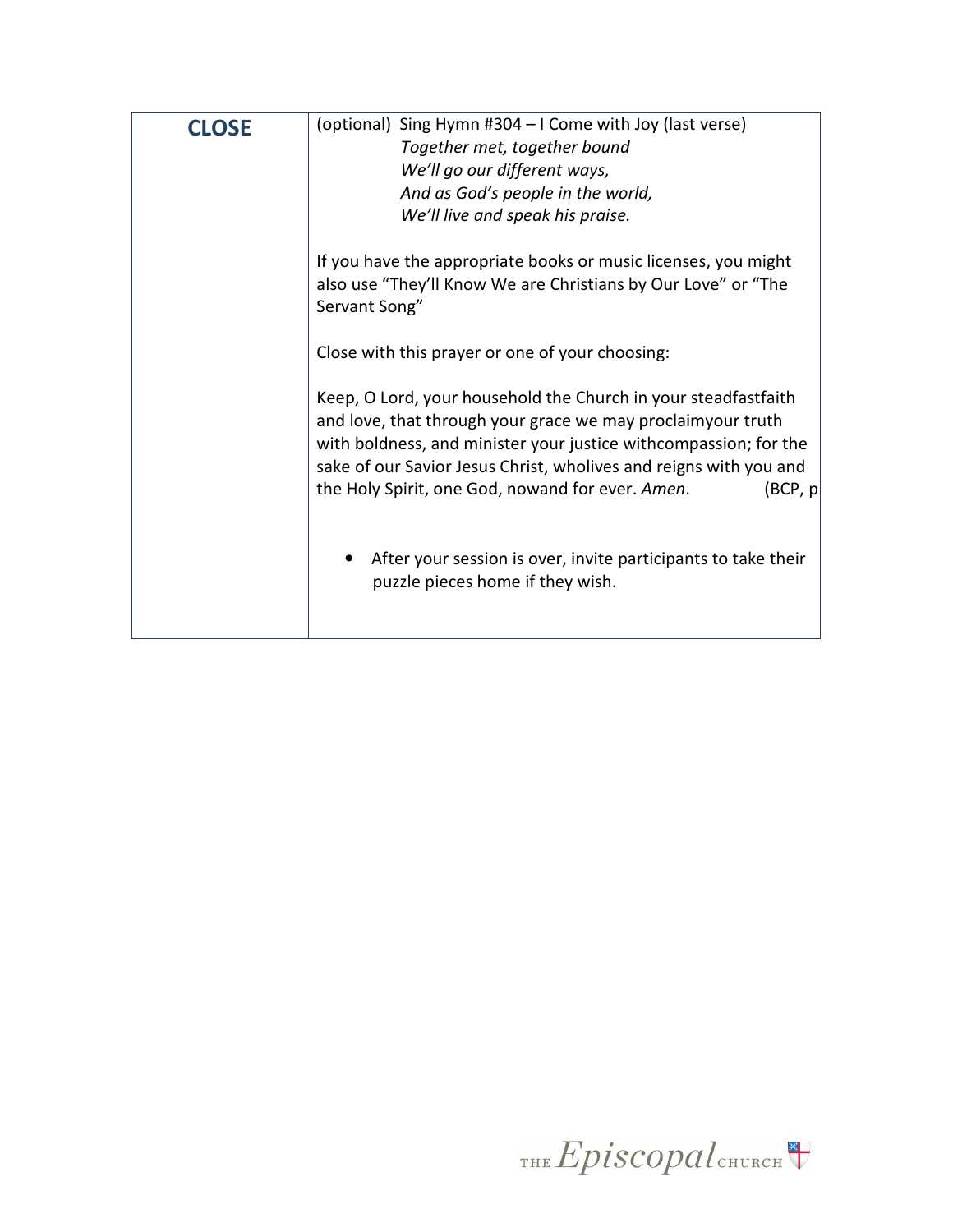### SESSION 5: CONCLUSION --- MOVING TO ACTION

#### SESSION OVERVIEW

We will summarize our discussions about the Call to Action and begin to think about what our particular church or group might be called to do in response

#### RELEVANT SCRIPTURES

- Psalms 48:14 (KJV) For this God is our God for ever and ever: he will be our guide even unto death.
- Psalms 71:17-18 (NRSV) O God, from my youth you have taught me,and I still proclaim your wondrous deeds.So even to old age and grey hairs,O God, do not forsake me, until I proclaim your might to all the generations to come.
- Isaiah 40:29, 31 (NRSV) He gives power to the faint, and strengthens the powerless… Those who wait for the Lord shall renew their strength, they shall mount up with wings like eagles, they shall run and not be weary, they shall walk and not faint.

#### MATERIALS NEEDED

- Bibles or copies of scriptures above
- Copies of A Call to Action for each participant
- Secure a television, computer or video projector with internet connection. Make sure you know how to operate the equipment
- "Prison Ministry" video from the Older Adult Ministries You Tube Page (http://tinyurl.com/c5ptu45) with the Rev. Canon Petero Sabune, former Chaplain, Sing Sing Prison
- Newsprint
- Markers
- Small slips of paper
- Pens or Pencils
- Candle
- Matches
- Metal bowl or basin
- Water (just in case)

|                | Gather materials listed above<br>$\bullet$                                                                     |
|----------------|----------------------------------------------------------------------------------------------------------------|
| <b>PREPARE</b> | Read over the full text of A Call to Action                                                                    |
|                | Invite key leaders like clergy, vestry members and chairs<br>of various committees to come participate in your |

THE  $Episcopal$ <sub>CHURCH</sub>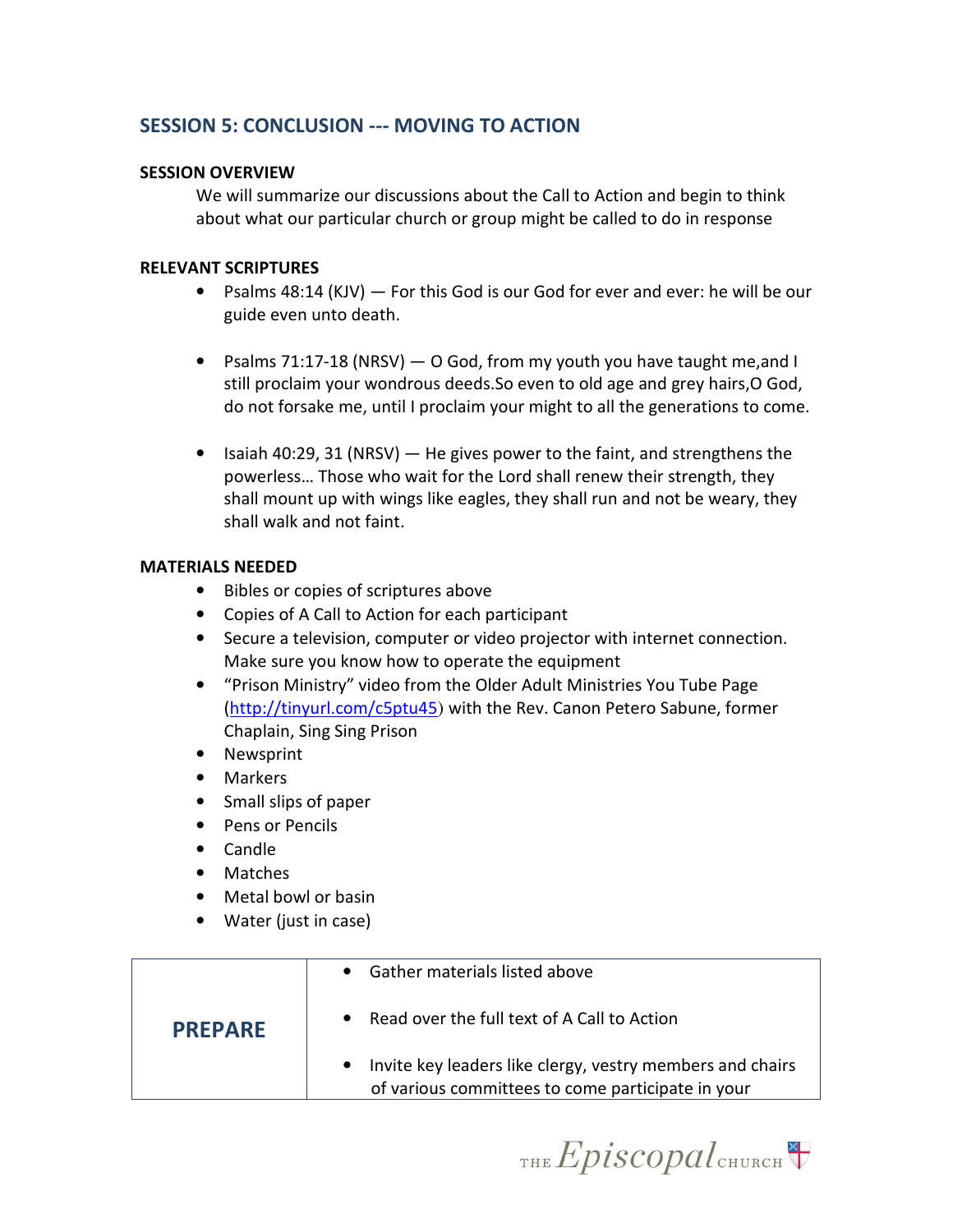|                  | discussion as you look at ways your church might apply<br>these lessons about the gift of aging and the wisdom of<br>the combined generations<br>Print the following on newsprint and hang on the walls:<br>"What Older Adults Need"; "What Older Adults Can<br>Offer"; "What the Church Can Provide to Older Adults" |
|------------------|-----------------------------------------------------------------------------------------------------------------------------------------------------------------------------------------------------------------------------------------------------------------------------------------------------------------------|
|                  | Welcome participants                                                                                                                                                                                                                                                                                                  |
|                  | Introduce facilitators                                                                                                                                                                                                                                                                                                |
|                  | Go over any logistical or housekeeping issues - location of<br>restrooms, planned timeframe, available resources, etc.                                                                                                                                                                                                |
| <b>WELCOME</b>   | Give a very brief synopsis of the previous weeks' classes.                                                                                                                                                                                                                                                            |
|                  | Ask for volunteers to read today's scriptures about the<br>gift of aging and the role of the church as a way to set our<br>hearts open to hear God's prophetic word today.                                                                                                                                            |
| <b>INTRODUCE</b> | Begin by asking, "When you first came into this class,<br>what were you expecting or hoping for? Were those<br>expectations met? What might we do better?                                                                                                                                                             |
|                  | Today we are going to try to summarize some of what<br>we've learned from studying A Call to Action and dream<br>some ideas of how the church might be involved                                                                                                                                                       |
|                  | Let's start by doing some brainstorming. Like we've done<br>before, please take a marker and walk around to each<br>sheet - write your contributions on each sheet. Feel free<br>to include things that may be impractical or even<br>impossible because you never know where those dreams<br>may lead! $\odot$       |
|                  | Give everyone a few minutes to respond to each of the<br>three sheets: "What Older Adults Need"; "What Older<br>Adults Can Offer"; "What the Church Can Provide to Older<br>Adults"                                                                                                                                   |
|                  | After everyone has had a few minutes to jot down ideas<br>and dreams, gather the group back together and review                                                                                                                                                                                                       |

THE Episcopal CHURCH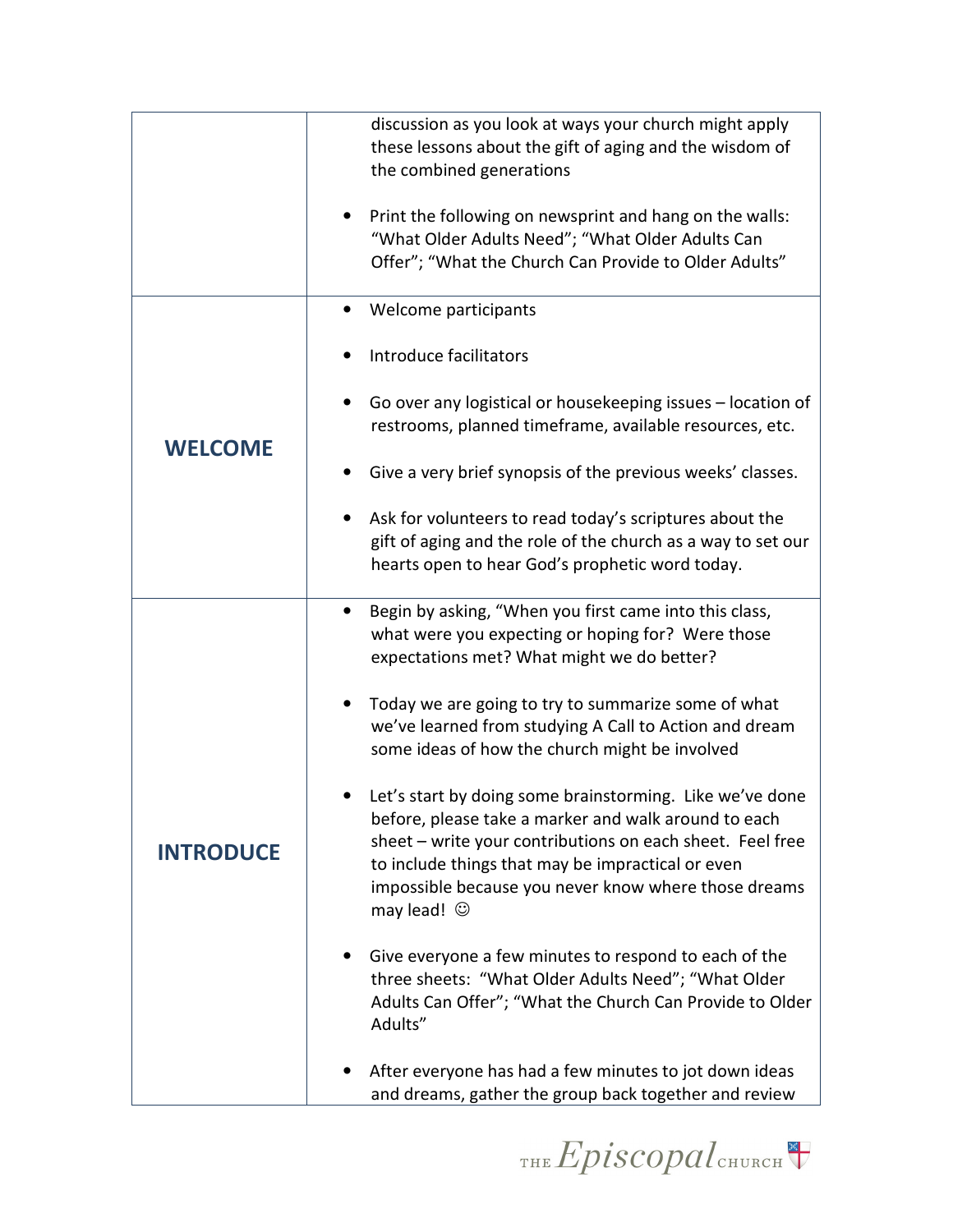|                | at least some of what is on the sheets.                                                                                                                                                                                                                                                                                                                                                                                                             |
|----------------|-----------------------------------------------------------------------------------------------------------------------------------------------------------------------------------------------------------------------------------------------------------------------------------------------------------------------------------------------------------------------------------------------------------------------------------------------------|
|                | Are there similar items that could be grouped<br>$\circ$<br>together?                                                                                                                                                                                                                                                                                                                                                                               |
|                | Are there some items on our lists that might<br>$\circ$<br>dovetail with ministry opportunities we already<br>have?                                                                                                                                                                                                                                                                                                                                 |
|                | Who else could contribute to this conversation?<br>$\Omega$                                                                                                                                                                                                                                                                                                                                                                                         |
|                | What are the barriers to future projects and can<br>$\circ$<br>we figure out any way through or around them?                                                                                                                                                                                                                                                                                                                                        |
|                | Watch "Prison Ministry" video from the Older<br>$\circ$<br>Adult Ministries You Tube Page<br>(http://tinyurl.com/c5ptu45) with the Rev. Canon<br>Petero Sabune, former Chaplain, Sing Sing Prison<br>This is an example of how one specific community<br>$\circ$<br>looked at their calling to ministry and developed a<br>specific program for their community<br>What are ways that our community is called to a<br>$\circ$<br>specific ministry? |
|                | Pass out copies of the Call to Action                                                                                                                                                                                                                                                                                                                                                                                                               |
| <b>EXAMINE</b> | Ask participants to close their eyes for 30-60 seconds and<br>think about their own story – and what they've heard and<br>learned over the last few weeks.                                                                                                                                                                                                                                                                                          |
|                | We end our time together the same way we started it in<br>our first session by looking at the Call to Action as a<br>whole.                                                                                                                                                                                                                                                                                                                         |
| <b>DISCUSS</b> | After several weeks of working with this text, have any of<br>your questions or insights changed? Now after all we've<br>done together, what words or phrases stand out to you?<br>What parts do you most agree with? What parts do you<br>least agree with?                                                                                                                                                                                        |
|                | Are these special words or phrases the same ones you                                                                                                                                                                                                                                                                                                                                                                                                |

THE Episcopal CHURCH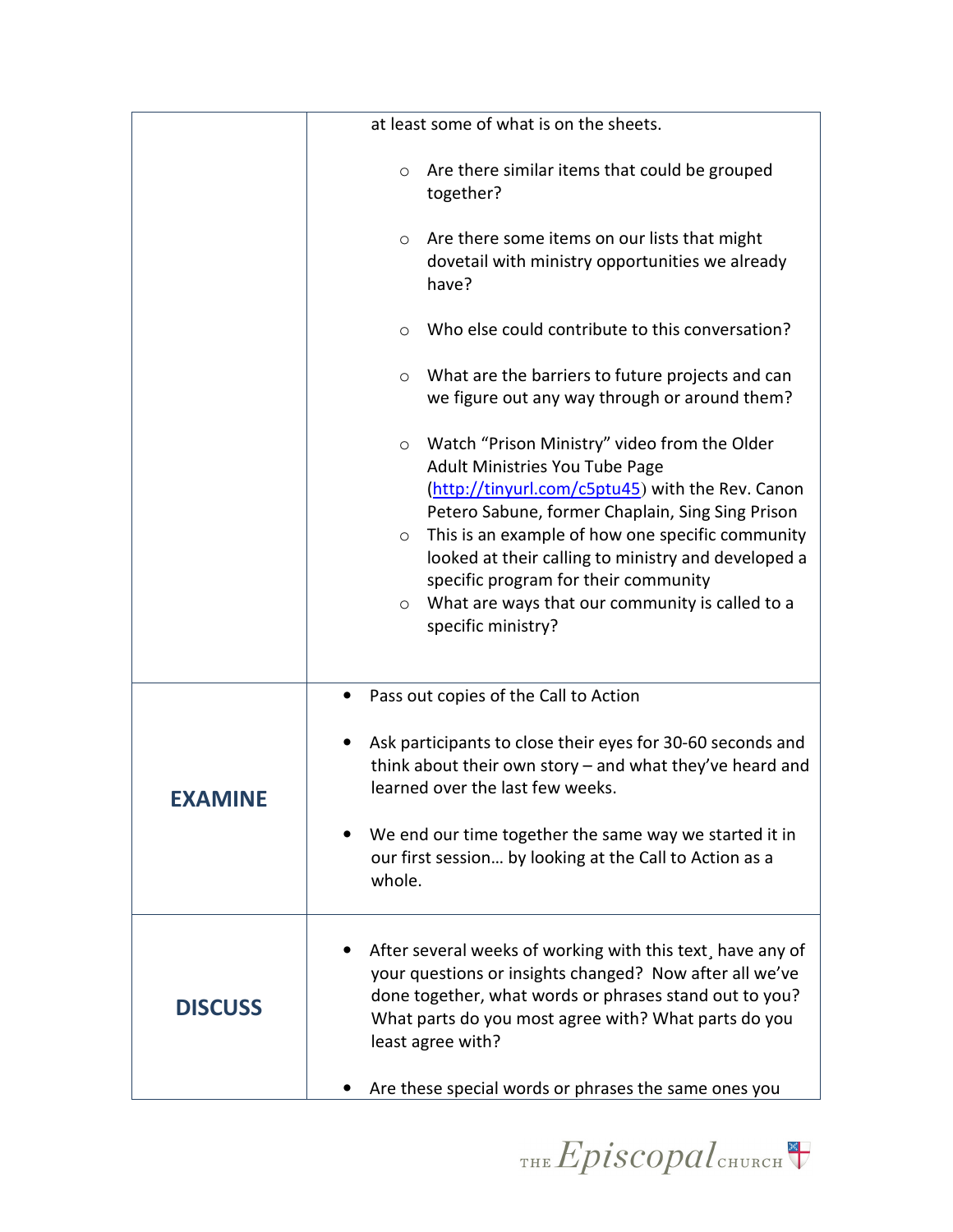|                | started out with? Why or why not?                                                                                                                                                                                                                                                                                                                                                                                                                                                                                                                                                                                                                                                                                                                                                                                                                                                                                                                                                                                                                                                                                                                                                                 |
|----------------|---------------------------------------------------------------------------------------------------------------------------------------------------------------------------------------------------------------------------------------------------------------------------------------------------------------------------------------------------------------------------------------------------------------------------------------------------------------------------------------------------------------------------------------------------------------------------------------------------------------------------------------------------------------------------------------------------------------------------------------------------------------------------------------------------------------------------------------------------------------------------------------------------------------------------------------------------------------------------------------------------------------------------------------------------------------------------------------------------------------------------------------------------------------------------------------------------|
| <b>REFLECT</b> | Give everyone several slips of paper and ask them to<br>quickly jot down several concerns they know about<br>perhaps issues they worry about or situations in their<br>own lives or the lives of other friends or family members.<br>While they write, be sure you have the bowl set up for<br>their completed slips. Light the candle if it's not already<br>lit and be sure to have some water on hand just in case.<br>(If the weather permits, it may be easiest to do the<br>closing exercise outside.)<br>After a few moments of silence, gather the group in a<br>circle around the bowl or basin you've provided and<br>invite them one at a time to slowly drop their concerns<br>into the bowl.<br>As people come forward, remind the group that these<br>issues of aging are universal. There are some big decisions<br>coming up for families, churches, communities,<br>government, etc we will have to work together to find<br>solutions, and we will have to trust that God walks this<br>part of the journey with us as we struggle.<br>Once the slips are placed in the bowl, gently light a match<br>from the candle and drop it into the bowl so that the slips<br>will burn. |
| <b>CLOSE</b>   | Use litany on the next page for prayers and closing                                                                                                                                                                                                                                                                                                                                                                                                                                                                                                                                                                                                                                                                                                                                                                                                                                                                                                                                                                                                                                                                                                                                               |

THE Episcopal CHURCH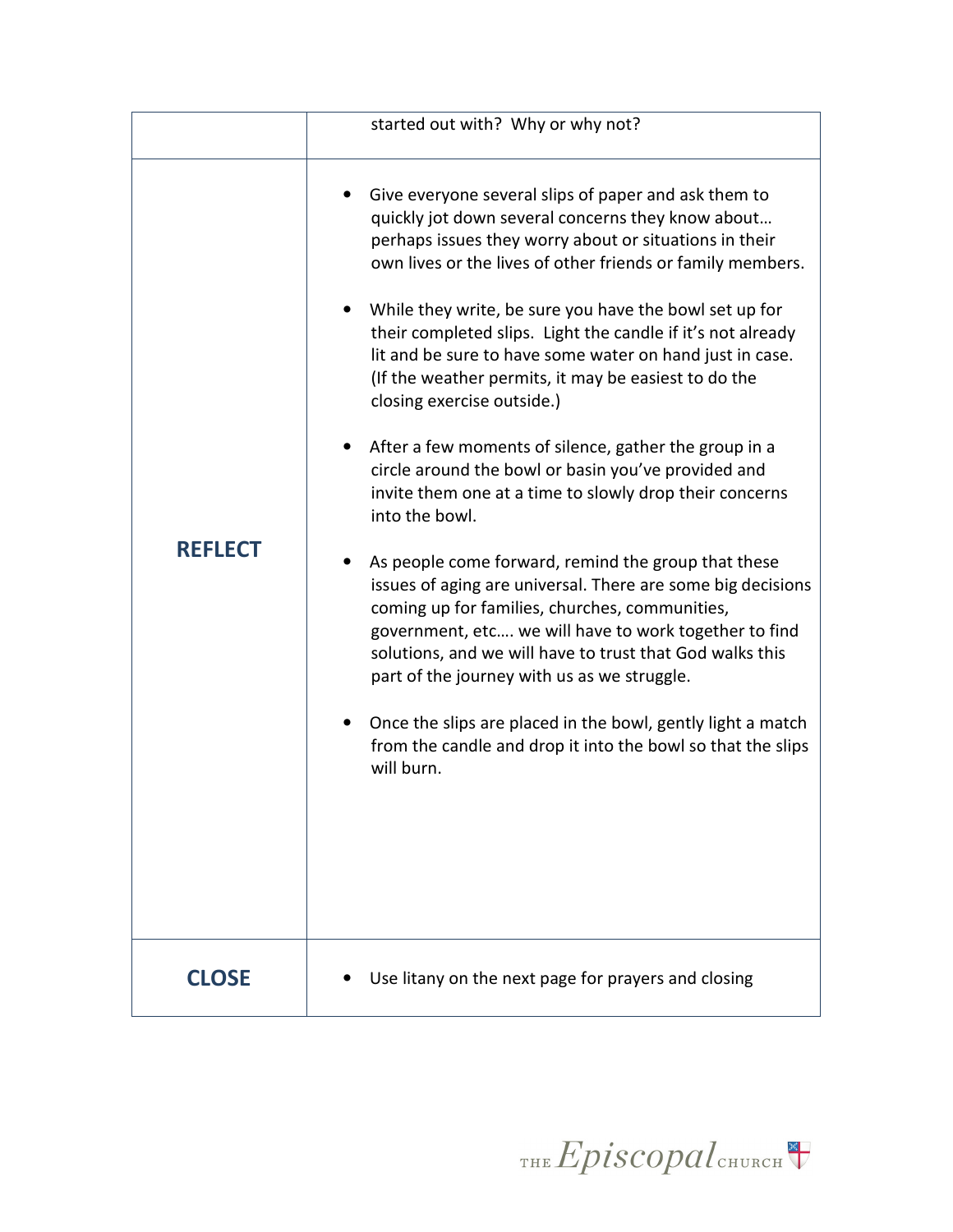## BIBLIOGRAPHY

The 2006 Merrill Lynch New Retirement Study: A Perspective from Individuals and Employers http://www.ml.com/media/66482.pdf

The 36-Hour Day, 4<sup>th</sup> Edition: A Family Guide to Caring for People with Alzheimer Disease, Other Dementias and Memory Loss in Later Life by Nancy L. Mace and Peter V. Rabins (Johns Hopkins Press, 2006)

AARP Executive Study: Baby Boomers Envision Their Retirement; Executive Summary Part I (http://boomersint.org/aarp.htm)

Archives of the Episcopal Church – The Acts of Convention 1976-2009 http://www.episcopalarchives.org/cgi-bin/acts/acts\_resolution-complete.pl

Barna Describes Religious Changes Among Busters, Boomers, and Elders Since 1991 by George Barna (http://www.barna.org/, 2011)

Changes: Prayers and Service Honoring Rites of Passage(Church Publishing, 2007)

The Fourth Turning: What the Cycles of History Tell Us About America's Next Rendezvous with Destiny by William Strauss and Neil Howe (Broadway Books, 1997)

Good Friday Peopleby Sheila Cassidy (Orbis Books, 1991)

How Different Generations View and Engage with Charismatic and Pentecostal Christianityby George Barna (http://www.barna.org/, 2010)

No Act of Love is Ever Wasted: The Spirituality of Caring for Persons with Dementia by Jane Marie Thibault and Richard L. Morgan (Upper Room Books, 2009)

THE  $Epis copal$ <sub>CHURCH</sub>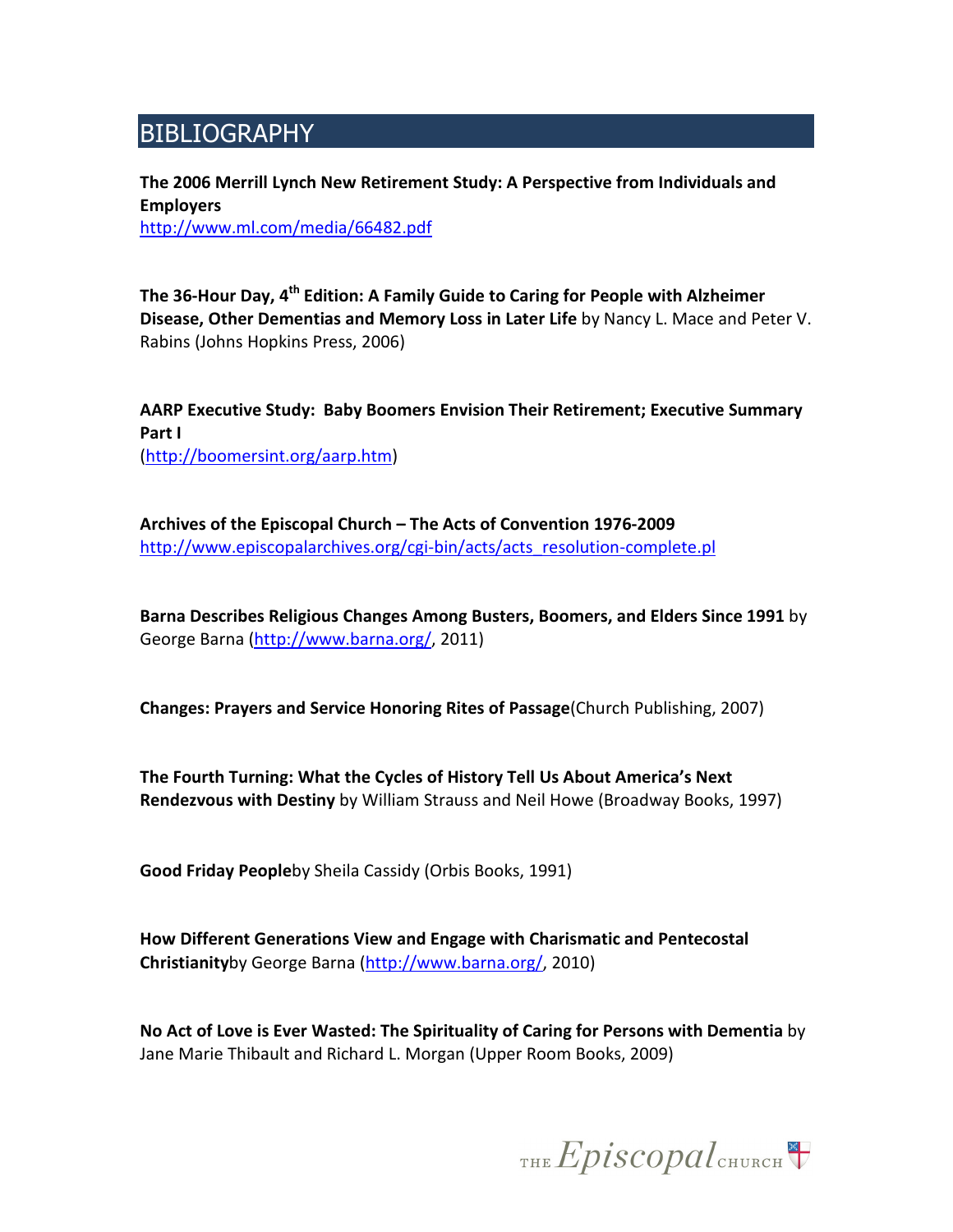On Death & Dying by Elisabeth Kübler-Ross(Routledge, 1969)

Transforming Disciples by the Rev. Linda L. Grenz (Church Publishing, 2008)

Transitions: Making Sense of Life's Changes by William Bridges (Addison-Wesley Publishing Company, 1980)

Walking Together Through Illness: Twelve Steps for Caregivers and Care Receivers by Wanda Scott Bledsoe and Milt Bledsoe (Augsburg Books, 2006)

Women's Uncommon Prayers: Our Lives Revealed, Nurtured, Celebrated (Morehouse Publishing, 2000)

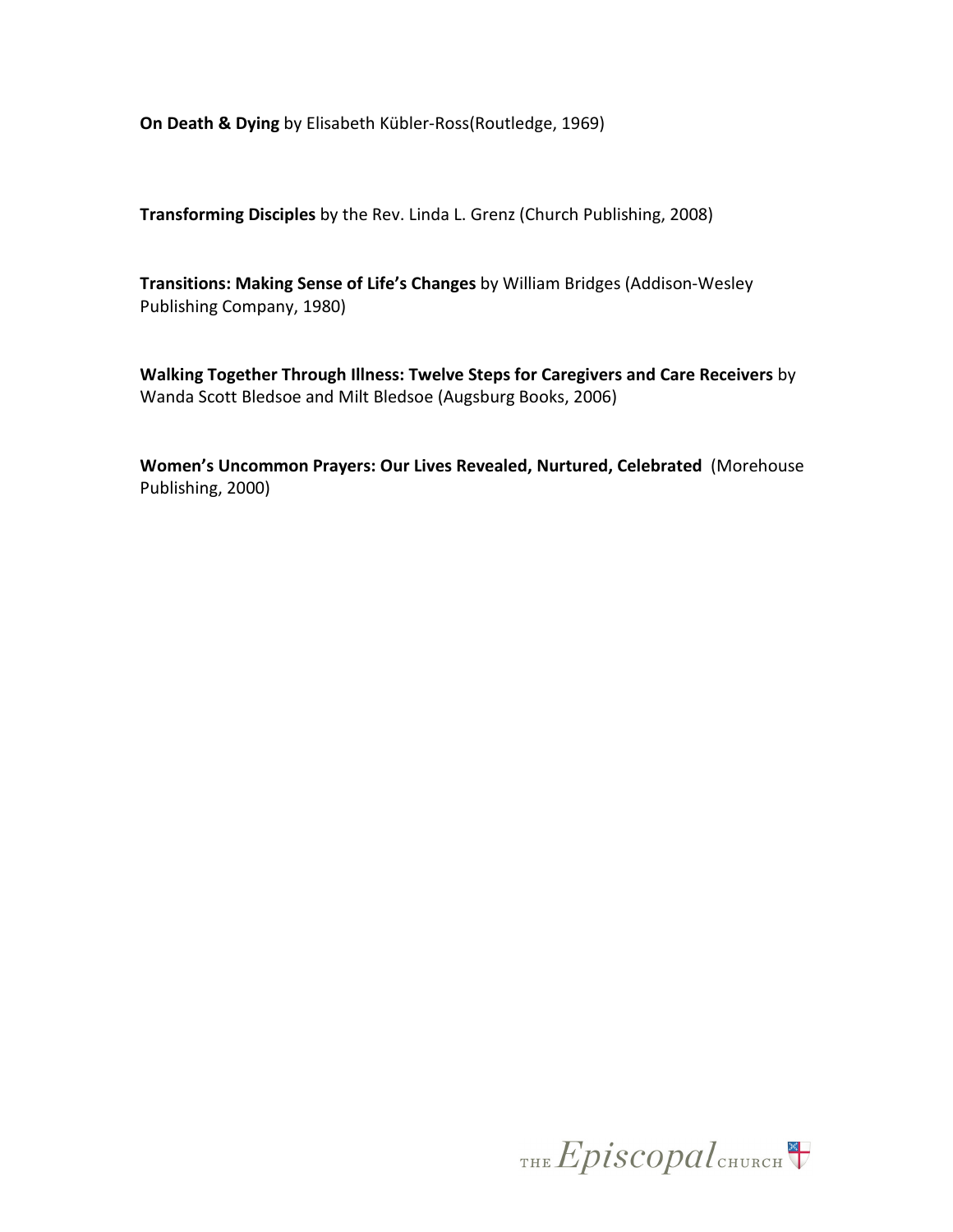## A Theology of Aging and a Vision for the Church<sup>5</sup>

#### *By the Rev. Dr. Carlson*

We have a great deal of thought on the aging process and its relationship to the creating, redeeming, sanctifying God whom we Christians worship. In this paper, we shall look at some of this theological reflection on aging.

Aging, of course, is a universal phenomenon. Humans, as far as we know, are the only creatures with the ability to reflect on their own aging, but all biological life ages. All of us are born, grow and engage in a process of decay leading up to death. Even inanimate creation is caught up in a process of change in which mountains rise and are eroded, continents move and recombine in new patterns over the millennia. Change is the process out of which new things emerge. It would appear that the creative God is in a ceaseless process of creating new things. We are fascinated by this process as we see it revealed on public television or one of the science channels. We are less fascinated by it when we see its debilitating aspects: a friend no longer able to care for himself, a former college roommate dying of Parkinson's disease, our own loss of athletic powers which we imagine we once had!

Aging, however, is a lifelong process of change and our attitudes toward it vary with our age. Elementary school children can't wait to age to the point where they will be going to middle school and where they will be able to go to the shopping center without their parents. Middle aged people may begin looking forward to retirement. Sixty four year olds may fear the approaching day when they leave their offices for the last time. Older people may wonder why physical weakness and arthritic pain seem to accompany their advancing years. My theology of aging is based on three things: first, our theology of baptism, second, a theology of kenosis related to the "self emptying" attributed to our Lord, and third, a theology of time.

Let me begin with baptism. As birth begins the process of aging for all people, so for Christians baptism begins the aging process we think of as spiritual maturing. It begins the process of our spiritual lives and points the direction in which we and our parents and sponsors pray that we will go. Holy Baptism affirms two fundamental truths: the first is that we are valued, that we are precious in God's eyes, and the second is that we are called, that we have a vocation or calling to serve God and those about us.

The slogan, "God doesn't make junk" is old hat now, but it reflects this baptismal truth of our value in the eyes of God. One Easter even at the baptism of three children aged 10 to 13 and one infant, and I was impressed again with the outrageous claim that we make in baptism. "You are sealed by the Holy Spirit in Baptism and marked as Christ's own

 $\overline{a}$ 

THE Episcopal CHURCH

 ${}^{5}$ Based on a paper presented by the Rev. Dr. Carlson at a meeting of ESMA in April 1998, as edited and expanded by the author and members of the Older Adult Ministry Task Force.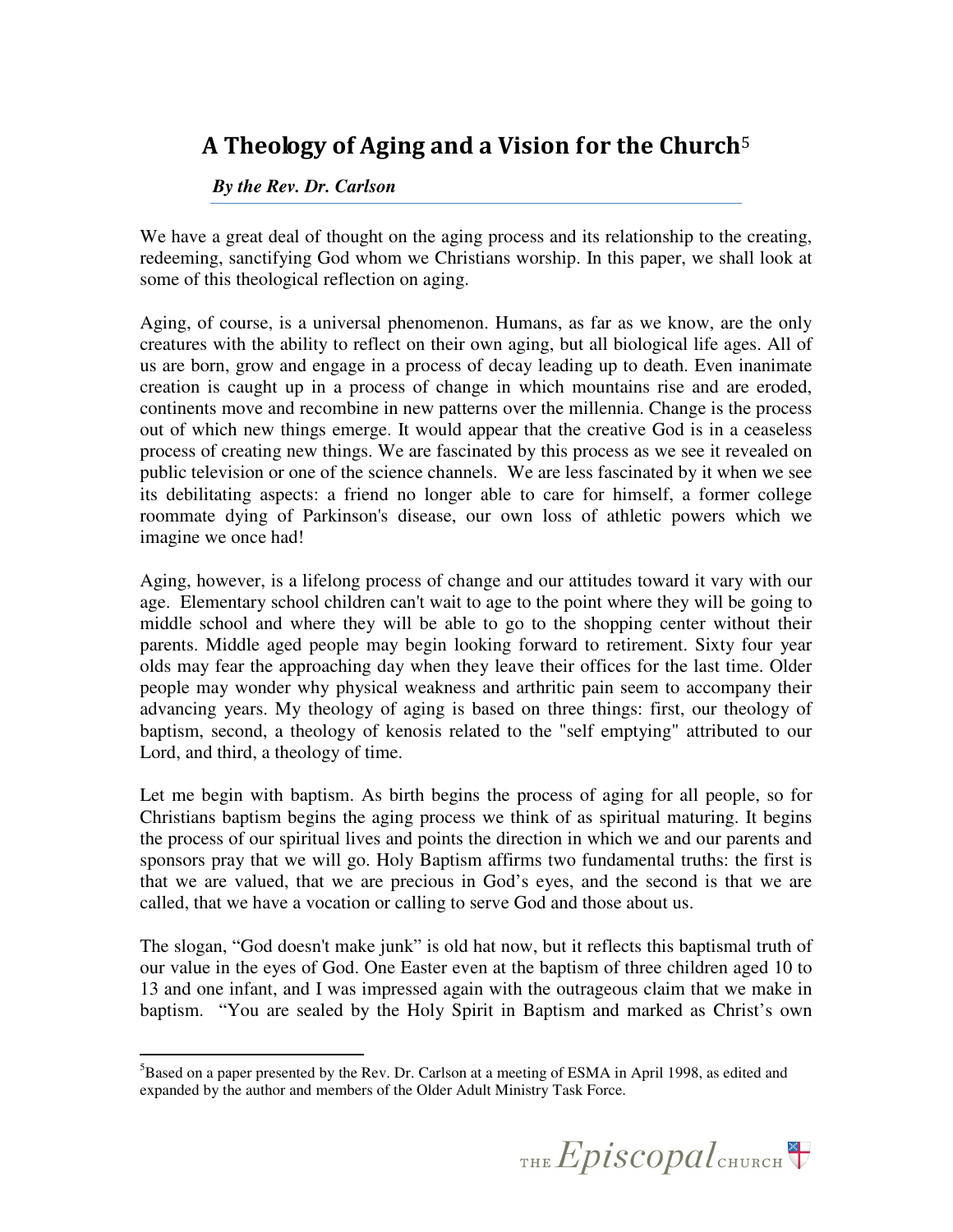forever." In saying this to one about to be baptized, we are saying that the great and loving, omnipotent, omniscient God is not only related to this child, but is the source of her being, the hope of her life. At the same time, we have to make it clear to those about to be baptized, we as Christians can never make the negative claim that God does not feel the same say about those poor children and adults who haven't been washed and sealed as you have. In fact, because we affirm that God values this child in this way, we also affirm that God values every child, every person. This good news of our value in God's eyes doesn't stop after we cease being loveable infants, or charming children, or handsome adolescents, or productive adults. It continues throughout our lives, and as long as we live. That is why Christians have to be offended whenever older adults are caricatured as silly, irrelevant, superfluous creatures, which have lost their value in our society. The value that baptism attributes to each older person is grounded in a rich Jewish tradition stemming from the commandment to Ahonor your father and your mother that your days may be long in the land which the Lord your God gives you.@ Our theology of aging is grounded in the theology of baptism that declares each of us is precious and of value. No one is expendable, even when the ravages of extreme old age may leave us a small reflection of the selves we were at the best time of our lives. .

The second truth which is affirmed in baptism is that we are each called by God, called to serve God and those around us in our own individual way. God has intentions for us, intentions which begin with the call that we be good stewards of our own bodies, minds and spirits. After all, if we don't love our own selves, then the love we show our neighbors will be worse than useless! But beginning with stewardship of our own selves, we are then called to love our neighbors as ourselves and the world about us. We have a part to play in God's purpose of creation, redemption, sanctification. It is unfortunate that much of the time you and I live totally oblivious to our place in God's purpose, our calling. It is much like how we use the potential of our brain, utilizing less than half of its potential in our lifetime. I'm certain that the time I spend in awareness of God's calling for me is far less than 50 percent, perhaps less than 10 percent, but when I do find myself living intentionally as someone called to serve God, some amazing things happen. At those times I am most creative and most helpful to others.

Our response to God's calling doesn't need to be dramatic or unusual. As I age I am more and more aware of God's providence, that God puts us in places, in situations, in jobs, in families, for particular purposes. Our lives can have special meaning and grace when we seek to identify those purposes. As we age our lives can become less encumbered and we can take more time to seek the answer to the question of calling, "What is it that God wants of me in this particular situation of my life?" Being able to respond to God's calling presupposes that we spend considerable time in prayer, perhaps with assistance from a spiritual guide or director to help us discern the direction and shape of our calling. The time may come for all of us that we may be able to do very little but pray, but who knows we might then be finding the most important calling of our lives. In baptism, then, we are told that we are of value, and that we have a calling.

The second source of my theology of aging was a theory expressed by a Roman Catholic theologian Lucien Richard with whom I had an extended conversation several years ago.

THE  $Epis copal$ <sub>CHURCH</sub>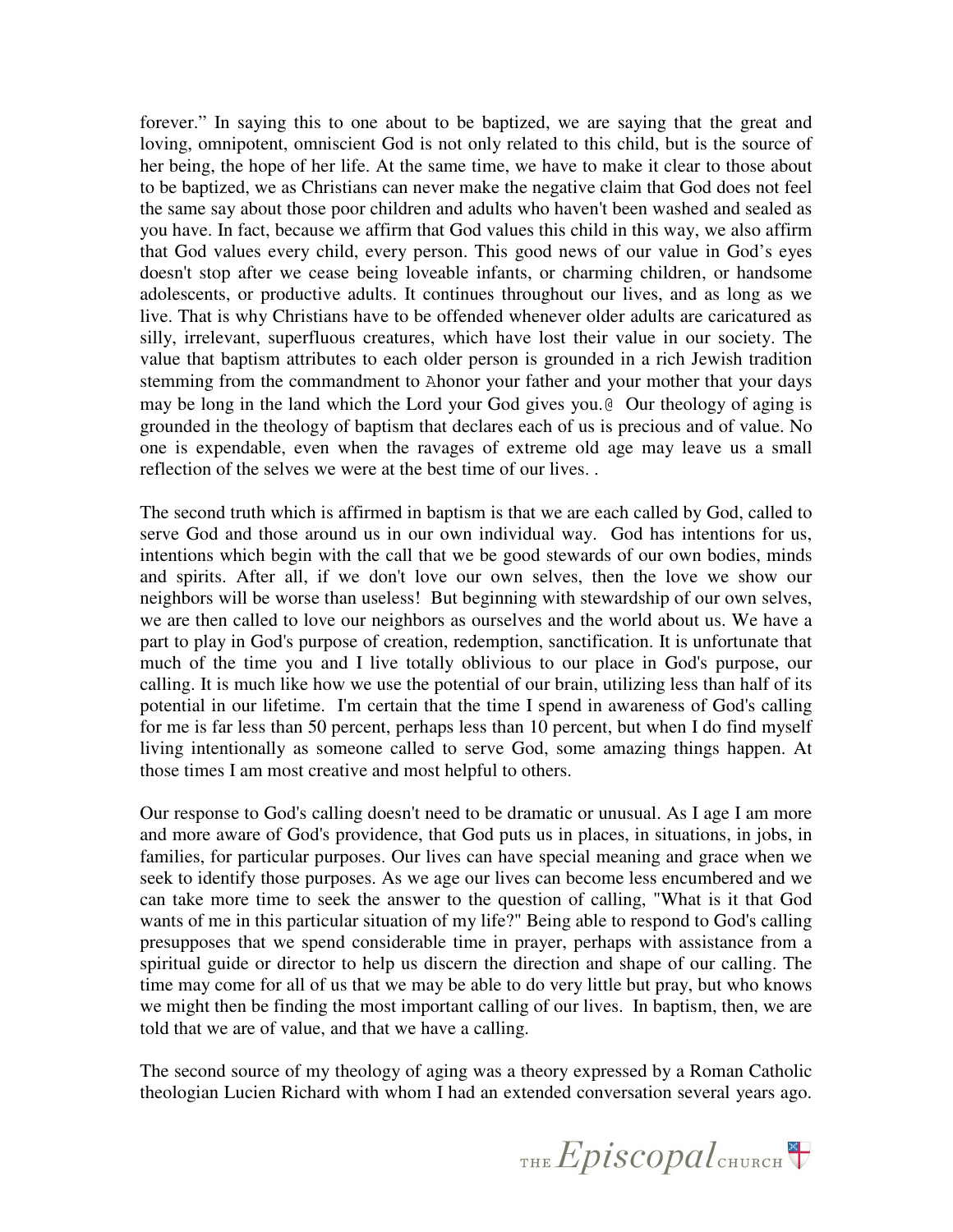He called it a kenotic theory. Kenosis is the word used in the Epistle to the Hebrews in which we read that Christ "emptied himself," put off parts of his divine being in becoming human and taking on human attributes. This may or may not be your theory of the Incarnation, but the theory does have an interesting parallel to us as we age. The aging process, which begins at the moment we are born, is a process of losing and gaining. I could even see it in my youngest grandson. When he was three months old his body was so flexible that he could put his toes in his mouth. When he turned one, he had lost that ability, but his body was getting much more efficient at doing other things. He was very good at crawling, but soon he began to make the transition to being a biped, a walker. The process continues throughout life. Great figure skaters and gymnasts often lose some of their athleticism by ages 17 or 18, but can become more graceful in their movements. Other professional athletes are over-the-hill by their late 30s, but may become wise enough in their sports to coach or train others. In my own life as I become older, my eyesight and memory are not what they used to be, but my ability to relate to ideas and my ability to create without a lot of procrastination were never better. "The Lord gives and the Lord takes away" is not just a truth for the burial service!

The process of losing and gaining is grounded in the way God created us, and creative aging involves our coming to terms with gains and losses in our lives. I'm not encouraging you to surrender your abilities, to accept all losses, without a fight. Physically, especially, we need to be good stewards of our bodies through exercise and good medical care. We know too, that mental ability can be preserved by reading and exploring new ideas. We are stewards of the abilities we have as long as we have them. But when we must let go, we can let go with the understanding that it is part of God's creative process, and that we are called to move on to use and cultivate other gifts of God in our lives. The Jewish tradition of freeing older members of society to spend their later years in studying "Torah" is in keeping with this understanding of "self emptying" for the sake of the spirit. As we empty ourselves of some abilities or skills or perceptions as we age, we need to be open to receive the new abilities, skills, perceptions to which God calls us.

The third thing that informs my theology of aging is the theology of time. The first thing we need to say about time and human life is that each of us lives within certain time limits. The psalmist puts it, "The days of man are threescore and ten..." 70 years. This passage gave me a jolt when I celebrated my 70 birthday. I was further jolted when I received a letter from my insurance company saying that this was my last chance to buy insurance from them. We are, however, always living with time limits and sometimes we do not make those expected limits. One of the tragedies of war is the number of young people who are deprived of so many years of life. My grandmother lost two of her adult children before her own death. I remember as a teenager observing her grief and her disbelief at the death of her youngest son. This wasn't the way it was supposed to be. She had lived a full life. He still had so much for which to live. The days of our lives are limited, and from our human perspective it is troubling when those limits are increased by the ravages of war, accidents and disease.

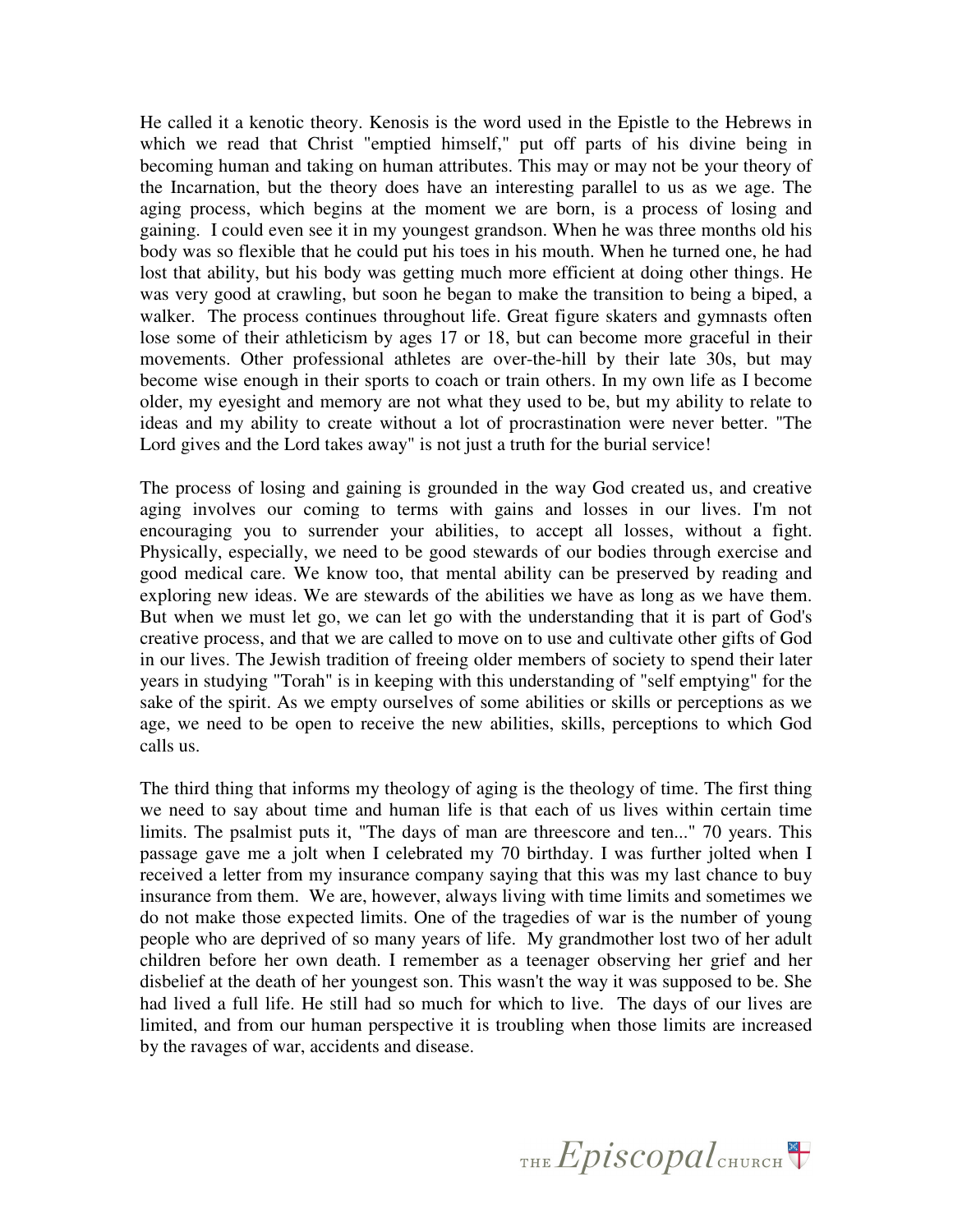All of us have a limited time, be it 70 years, 30 years or a 100 years. One of the tragedies of aging is the older person who reviews her life and realizes that it was wasted time, that she never did what she intended to do or was called to do, and like the Babylonian king reads the words, "You have been weighed in the balance and found wanting!" We have a limited amount of time and it is important how we use it. If life went on forever, I suppose it would not matter as much, but life does not go on forever. For me and probably for most of us it comes as a shock each Ash Wednesday to have ashes placed on my forehead with the solemn reminder, "Remember that you are dust, and to dust you shall return."

The second way in which a theology of time informs our theology of aging is in the truth that time is a gift. We cannot assume that we have three score and ten years, or even what insurance actuary tables say we have. We are, therefore called to live in the present, "one day at a time." Of course for practical purposes, we assume that we have a future, but today is all we are guaranteed. Today is the gift which I am responsible for using, and it is a precious gift. That gift may be quite ordinary or quite exceptional. The New Testament calls such exceptional moments "kairos," time whose major feature is not length but quality. This is what St. John was talking about when he spoke of "the fullness of time." On the human side, these times are times of faith, times of truth breaking into our lives, times in which God confronts us and calls us to respond in obedience and love. Time in this dimension is not affected by the length of our lives except for one thing. As we age and become more aware of the shortness of time (the fact that time is limited) we can be graced with an appreciation of those moments of "kairos," as precious opportunities to listen, experience, and be present with God or our fellow human beings. Time is limited, but time is a gift, a gift rich with potential because God has come into time to redeem and sanctify it.

These, then, are some reflections on a theology of aging. It is grounded in our baptism and in the twofold truth that it affirms, that each of us is valued and precious in God's scheme of things, and that each of us is called to be the unique persons and stewards that God wills us to be. Our theology of aging is also informed by the realization that life is a process of losing and gaining which we are to live out and embrace. It is, finally, informed by our theology of time that reminds us that our human time is limited and yet has the potential to be rich with divine meaning as we seek to live out our lives with faith and in God's love.

Given our Christian theology of aging, our vision for the church is that each congregation will be a place where people of all ages are accepted and valued, where the church will provide assistance to its members as they go through the lifelong process of aging, particularly those times of loss when new callings need to be discerned, and where the grace and fellowship of the local congregation will surround each of its members, wherever they may be in the aging process. Our vision for our national church is that we will support dioceses and congregations in their ministry with older members, and that this support will be reflected in our policies, worship and training for ministry.

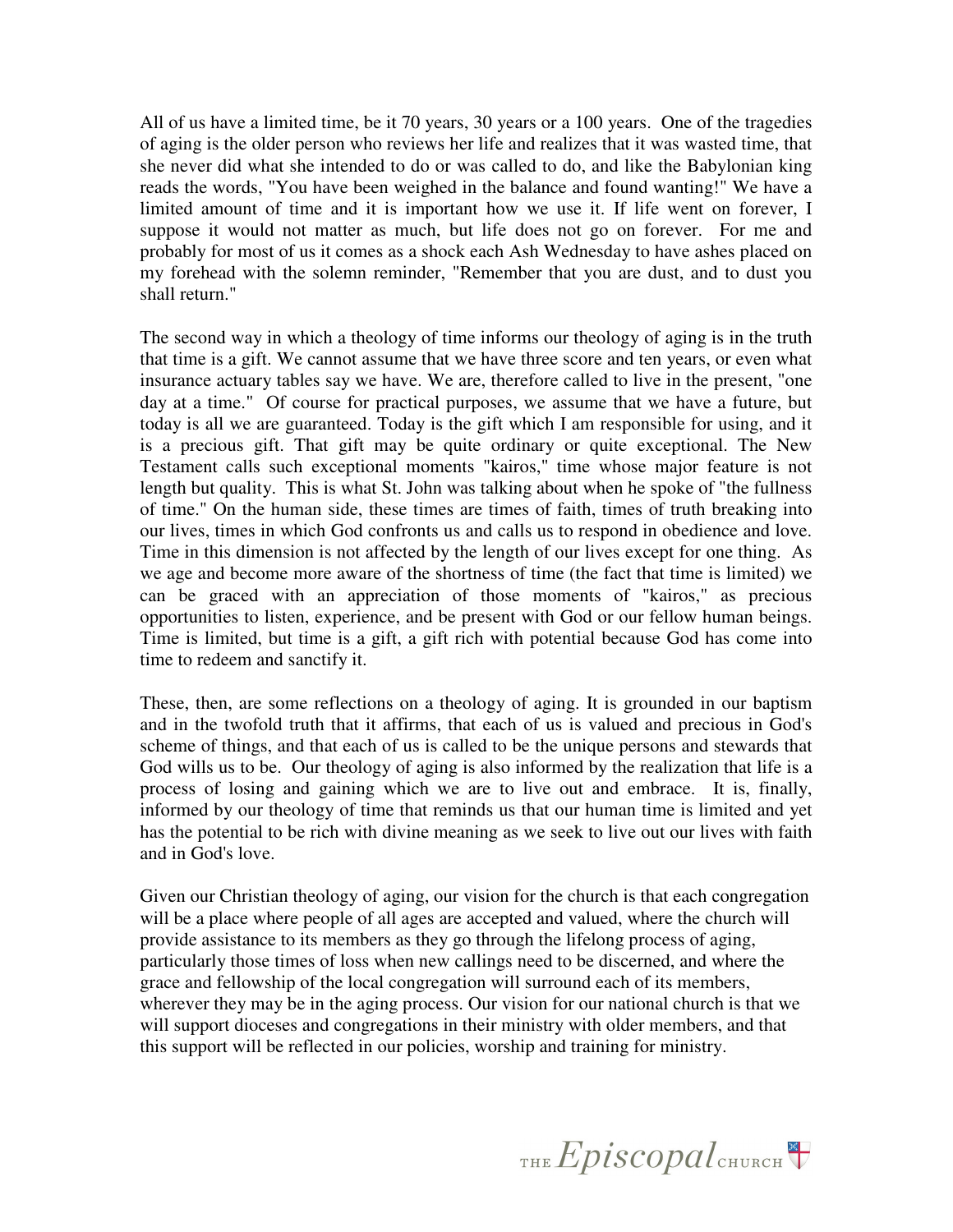## Scripture

There are many, many passages in the Bible that speak to the gift of aging or the wisdom of listening carefully to our elders. As Christ's church, we are called to care for one another and are especially challenged to care for the weak, the orphaned, the needy and the widowed.

| Genesis 1:27                | So God created man in his own image, in the image of God he                                                                                                                                                          |
|-----------------------------|----------------------------------------------------------------------------------------------------------------------------------------------------------------------------------------------------------------------|
|                             | created him; male and female he created them.                                                                                                                                                                        |
| <b>Leviticus 19:32</b>      | Rise in the presence of the aged, show respect for the elderly and                                                                                                                                                   |
|                             | revere your God. I am the LORD.                                                                                                                                                                                      |
| <b>Deut 27:19</b>           | 'Cursed is anyone who denies justice to foreigners, orphans, or                                                                                                                                                      |
| (New Living Translation)    | widows.' And all the people will reply, 'Amen.'                                                                                                                                                                      |
|                             | Remember the days of old; consider the years of many generations.                                                                                                                                                    |
| <b>Deuteronomy 32:7</b>     | Ask your father and he will tell you; your elders, and they will                                                                                                                                                     |
|                             | explain to you.                                                                                                                                                                                                      |
| 1 Kings 12:6                | And king Rehoboam consulted with the old men and said, How do                                                                                                                                                        |
|                             | ye advise that I may answer this people?"                                                                                                                                                                            |
| 1 Chronicles 29:28          | "a good old age, full of days, riches, and honour"                                                                                                                                                                   |
| <b>Job 12:12</b>            | Wisdom is with aged men, with long life is understanding.                                                                                                                                                            |
| (NASB)                      |                                                                                                                                                                                                                      |
| Job 32:7                    | Age should speak; advanced years should teach wisdom.                                                                                                                                                                |
| <b>Psalms 48:14</b>         | For this God is our God for ever and ever: he will be our guide even                                                                                                                                                 |
| (KJV)                       | unto death.                                                                                                                                                                                                          |
| <b>Psalms 66:9</b><br>(KJV) | "[He] holdeth our soul in life"                                                                                                                                                                                      |
| Psalms 71:1; 9              | In you, O Lord, I take refuge; Do not cast me not off in the time<br>of old age; do not forsake me when my strength is spent.                                                                                        |
| Psalms 71:17-18<br>(NRSV)   | O God, from my youth you have taught me, and I still proclaim your<br>wondrous deeds. So even to old age and grey hairs, O God, do not<br>forsake me, until I proclaim your might to all the generations to<br>come. |
|                             | Those who love me, I will deliver; I will protect those who know                                                                                                                                                     |
| Psalms 91:14-16             | my name. When they call to me, I will answer them; I will be with                                                                                                                                                    |
| (NRSV)                      | them in trouble, I will rescue them and honour them.<br>With long                                                                                                                                                    |
|                             | life I will satisfy them and show them my salvation.                                                                                                                                                                 |
| Psalms 92:12-14             | The righteous flourish like the palm tree they are planted in the                                                                                                                                                    |
| (NRSV)                      | house of the Lord; in old age they still produce fruit"                                                                                                                                                              |
|                             | Bless the Lord, O my soul, and do not forget all his benefits—                                                                                                                                                       |
| <b>Psalms 103:2-5</b>       | who forgives all your iniquity, who heals all your diseases,<br>who                                                                                                                                                  |
| (NRSV)                      | redeems your life from the Pit, who crowns you with steadfast love                                                                                                                                                   |
|                             | and mercy, who satisfies you with good as long as you live so that<br>your youth is renewed like the eagle's.                                                                                                        |
|                             |                                                                                                                                                                                                                      |

THE Episcopal CHURCH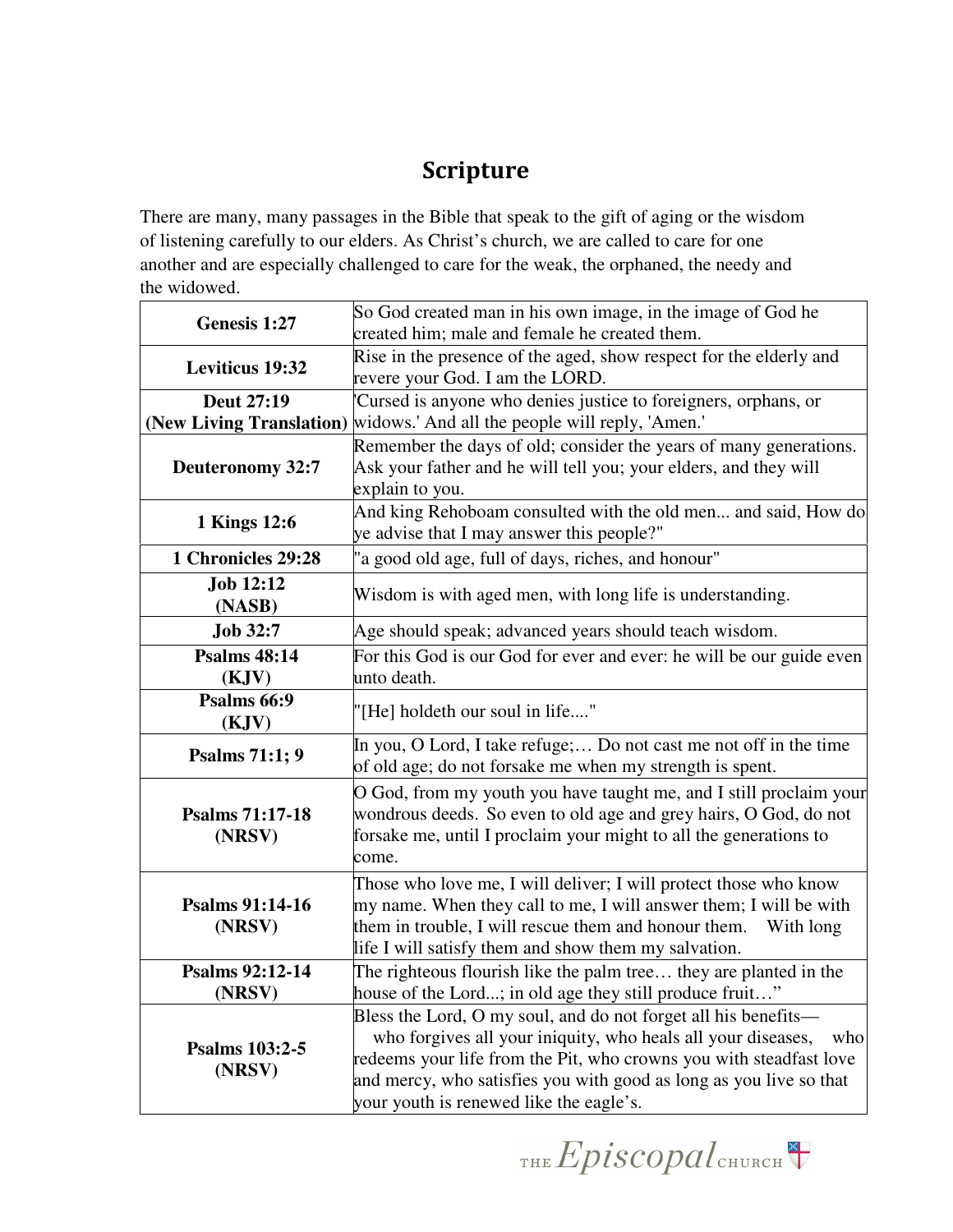| <b>Psalms 143:5</b><br>(NRSV) | I remember the days of old, I think about all your deeds, I meditate |
|-------------------------------|----------------------------------------------------------------------|
|                               | on the works of your hands. I stretch out my hands to you; my soul   |
|                               | thirsts for you like a parched land.                                 |
| Psalms 148:12-13              | Young men and women alike, old and young together! Let them          |
|                               | praise the name of the Lord, for his name alone is exalted;          |
|                               | "The fear of the Lord is the beginning of wisdom: and the            |
| <b>Proverbs 9:10, 11</b>      | knowledge of the holy is understanding. For by me thy days shall be  |
|                               | multiplied, and the years of thy life shall be increased."           |
| Proverbs 3:1, 2               | My son,  keep my commandments: For length of days, and long          |
| (KJV)                         | life, and peace, shall they add to thee."                            |
|                               | Blessed is the man who finds wisdom, the man who gains               |
|                               | understanding, for she is more profitable than silver and yields     |
| <b>Proverbs 3: 13-18</b>      | better returns than gold. She is more precious than rubies; nothing  |
| (NIV)                         | you desire can compare with her. Long life is in her right hand; in  |
|                               | her left hand are riches and honor. Her ways are pleasant ways, and  |
|                               | all her paths are peace. She is a tree of life to those who embrace  |
|                               | her; those who lay hold of her will be blessed.                      |
| Proverbs 16:31                | Gray hair is a crown of glory; it is gained in a righteous life.     |
| (NRSV)                        |                                                                      |
| Proverbs 20:29                | The glory of youths is their strength, but the beauty of the aged is |
| (NRSV)                        | their grey hair.                                                     |
| Proverbs 23:22                | Listen to your father, who gave you life, and do not despise your    |
| (NIV)                         | mother when she is old.                                              |
|                               | He gives power to the faint, and strengthens the powerless Those     |
| <b>Isaiah 40:29,31</b>        | who wait for the Lord shall renew their strength, they shall mount   |
| (NRSV)                        | up with wings like eagles, they shall run and not be weary, they     |
|                               | shall walk and not faint.                                            |
| <b>Isaiah 43:19</b>           | Behold, I do a new thing! How can they not perceive it?              |
| Isaiah 46:3b-4a               | I have created you and cared for you since you were born. I will be  |
| (The Living Bible)            | your God through all your lifetime, Yes, even when your hair is      |
|                               | white with age. I made you and I will care for you.                  |
| <b>Joel 2:28</b>              | " I will pour out my spirit upon all flesh;  and your old men        |
| (Also Acts 2:17)              | shall dream dreams"                                                  |
|                               | Give your entire attention to what God is doing right now, and don't |
| <b>Matthew 6:25-34</b>        | get worked up about what may or may not happen tomorrow. God         |
| (The Message)                 | will help you deal with whatever hard things come up when the time   |
|                               | comes.                                                               |
| I Timothy 5:1-2               | Do not speak harshly to an older man, but speak to him as to a       |
| <b>NRSV</b>                   | father, to younger men as brothers, to older women as mothers, to    |
|                               | vounger women as sisters—with absolute purity.                       |

THE Episcopal CHURCH